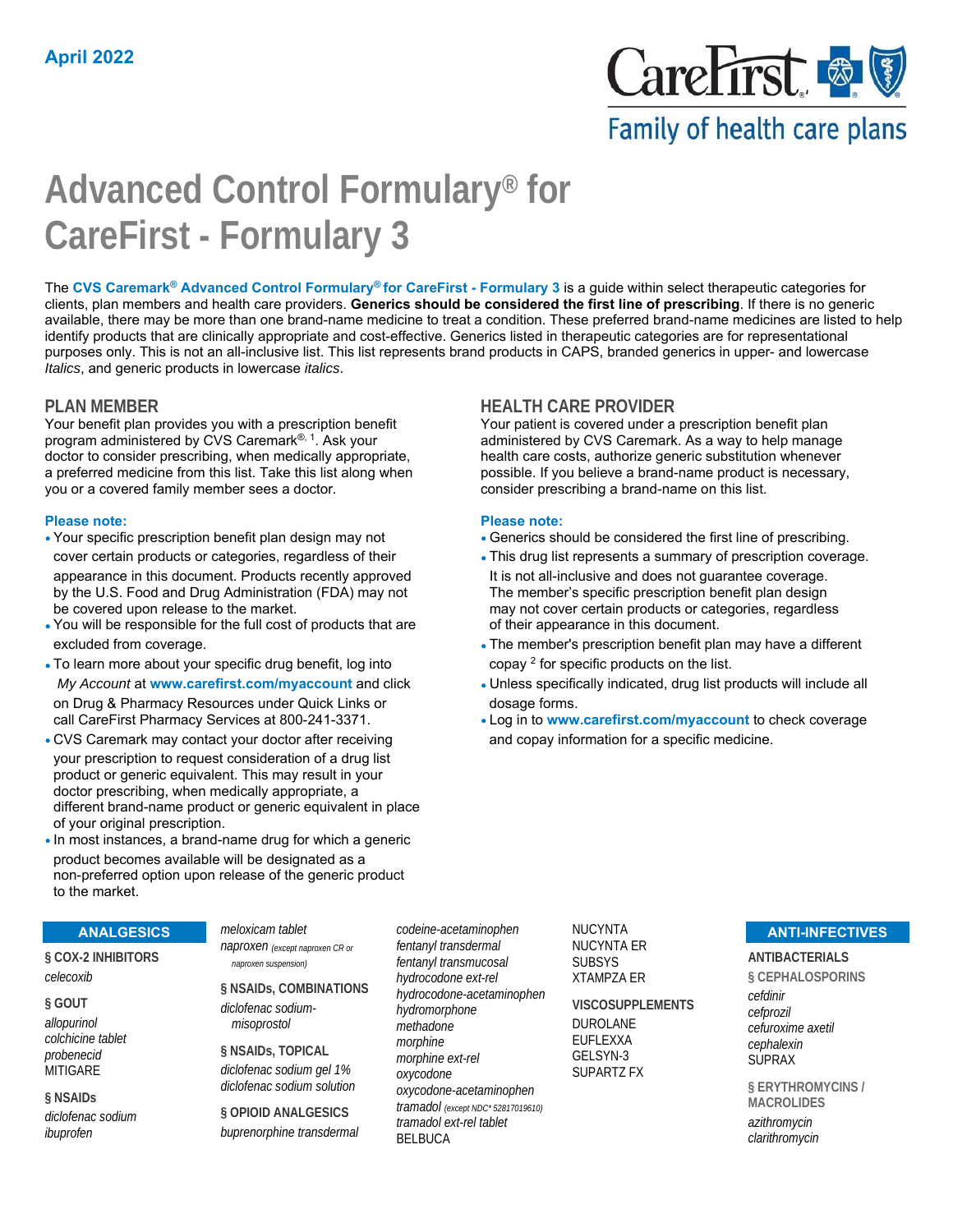*clarithromycin ext-rel erythromycins* DIFICID

#### **§ FLUOROQUINOLONES**

*ciprofloxacin levofloxacin moxifloxacin*

#### **§ PENICILLINS**

*amoxicillin amoxicillin-clavulanate dicloxacillin penicillin VK*

#### **§ TETRACYCLINES**

*doxycycline hyclate capsule doxycycline hyclate tablet (except doxycycline hyclate tablet 50 mg* 

*[NDC\* 72143021160 only], 75 mg, 150 mg) minocycline tetracycline*

#### **§ ANTIFUNGALS**

*fluconazole itraconazole terbinafine tablet*

#### **ANTIRETROVIRAL AGENTS**

**§ ANTIRETROVIRAL COMBINATIONS** 

*abacavir-lamivudine efavirenz-emtricitabinetenofovir disoproxil fumarate efavirenz-lamivudinetenofovir disoproxil fumarate emtricitabine-tenofovir disoproxil fumarate lamivudine-zidovudine* BIKTARVY CIMDUO DESCOVY DOVATO EVOTAZ GENVOYA **ODEFSEY** PREZCOBIX SYMTUZA TEMIXYS TRIUMEQ

#### **FUSION INHIBITORS**  FUZEON

#### **INTEGRASE INHIBITORS ISENTRESS** TIVICAY

**§ NON-NUCLEOSIDE REVERSE TRANSCRIPTASE INHIBITORS**  *efavirenz nevirapine nevirapine ext-rel* EDURANT INTELENCE

**§ NUCLEOSIDE REVERSE TRANSCRIPTASE INHIBITORS** 

*abacavir lamivudine stavudine zidovudine* EMTRIVA

**§ NUCLEOTIDE REVERSE TRANSCRIPTASE INHIBITORS** 

*tenofovir disoproxil fumarate*

**§ PROTEASE INHIBITORS**  *atazanavir lopinavir-ritonavir* NORVIR PREZISTA

#### **§ ANTITUBERCULAR AGENTS**

*ethambutol isoniazid pyrazinamide rifampin*

### **ANTIVIRALS**

**§ CYTOMEGALOVIRUS AGENTS**  *valganciclovir*

## **§ HEPATITIS B AGENTS**

*entecavir lamivudine tenofovir disoproxil fumarate* BARACLUDE SOLUTION VEMLIDY

**§ HEPATITIS C AGENTS**  *ribavirin* EPCLUSA (genotypes 1, 2, 3, 4, 5, 6) HARVONI (genotypes 1, 4, 5, 6) VOSEVI **<sup>3</sup>**

# **§ HERPES AGENTS**

*acyclovir valacyclovir*

#### **§ INFLUENZA AGENTS**  *oseltamivir*

**RELENZA** 

# **§ MISCELLANEOUS**

*clindamycin ivermectin tablet linezolid metronidazole nitrofurantoin (except NDCs\* 16571074024, 70408023932) pyrimethamine sulfamethoxazoletrimethoprim vancomycin capsule* **MEPRON** XIFAXAN 550 MG

### **ANTINEOPLASTIC AGENTS**

**§ ALKYLATING AGENTS**  *cyclophosphamide*

*melphalan temozolomide* LEUKERAN MYLERAN

**§ ANTIMETABOLITES**  *capecitabine mercaptopurine* **LONSURF** TABLOID TREXALL

**BIOSIMILARS**  KANJINTI RUXIENCE TRAZIMERA ZIRABEV

#### **HORMONAL**

**ANTINEOPLASTIC AGENTS § ANTIANDROGENS**  *abiraterone bicalutamide flutamide* ERLEADA NUBEQA XTANDI YONSA

**§ ANTIESTROGENS**  *fulvestrant tamoxifen toremifene*

**§ AROMATASE INHIBITORS**  *anastrozole exemestane letrozole*

**§ PROGESTINS**  *megestrol acetate*

#### **§ KINASE INHIBITORS**  *erlotinib everolimus imatinib mesylate lapatinib sunitinib* AFINITOR DISPERZ ALECENSA ALUNBRIG BOSULIF BRUKINSA CABOMETYX CALQUENCE **COPIKTRA**

IBRANCE IMBRUVICA IRESSA KISQALI KISQALI FEMARA CO-PACK KOSELUGO ROZLYTREK

RYDAPT SPRYCEL STIVARGA **TAGRISSO** VITRAKVI VOTRIENT XOSPATA ZYKADIA

**MONOCLONAL ANTIBODIES**  PERJETA **PHESGO** 

#### **MULTIPLE MYELOMA IMMUNOMODULATORS REVI IMID** THALOMID

**PROTEASOME INHIBITORS**  NINLARO VELCADE

#### **PROSTATE CANCER**

**§ LUTEINIZING HORMONE-RELEASING HORMONE (LHRH) AGONISTS**  *leuprolide acetate* ELIGARD

**LUTEINIZING HORMONE-RELEASING HORMONE (LHRH) ANTAGONISTS**  FIRMAGON

### **§ MISCELLANEOUS**

*bexarotene capsule etoposide hydroxyurea tretinoin capsule* ERIVEDGE LYNPARZA LYSODREN MATULANE ODOMZO RUBRACA VISTOGARD ZEJULA ZOLINZA

#### **CARDIOVASCULAR**

**§ ACE INHIBITORS**  *enalapril fosinopril lisinopril quinapril ramipril*

#### **§ ACE INHIBITOR /**

**DIURETIC COMBINATIONS**  *fosinopril-hydrochlorothiazide lisinopril-hydrochlorothiazide quinapril-hydrochlorothiazide*

**§ ADRENOLYTICS, CENTRAL**  *clonidine clonidine transdermal guanfacine*

**§ ALDOSTERONE RECEPTOR ANTAGONISTS**  *eplerenone*

*spironolactone*

**§ ALPHA BLOCKERS**  *doxazosin terazosin*

#### **§ ANGIOTENSIN II RECEPTOR ANTAGONISTS / DIURETIC COMBINATIONS**

*candesartan / candesartanhydrochlorothiazide irbesartan / irbesartanhydrochlorothiazide losartan / losartanhydrochlorothiazide olmesartan / olmesartanhydrochlorothiazide telmisartan / telmisartanhydrochlorothiazide valsartan / valsartanhydrochlorothiazide*

**§ ANGIOTENSIN II RECEPTOR ANTAGONIST / CALCIUM CHANNEL BLOCKER COMBINATIONS** 

*amlodipine-olmesartan amlodipine-telmisartan amlodipine-valsartan*

**§ ANGIOTENSIN II RECEPTOR ANTAGONIST / CALCIUM CHANNEL BLOCKER / DIURETIC COMBINATIONS** 

*amlodipine-valsartanhydrochlorothiazide olmesartan-amlodipinehydrochlorothiazide*

**§ ANTIARRHYTHMICS** 

*disopyramide sotalol* MULTAQ

#### **ANTILIPEMICS**

**ACL INHIBITORS / COMBINATIONS**  NEXLETOL NEXLIZET

**§ BILE ACID RESINS**  *cholestyramine colesevelam*

**§ CHOLESTEROL ABSORPTION INHIBITORS**  *ezetimibe*

#### **§ FIBRATES**

*fenofibrate (except fenofibrate capsule 50 mg, 130 mg; fenofibrate tablet 40 mg, 120 mg) fenofibric acid delayed-rel*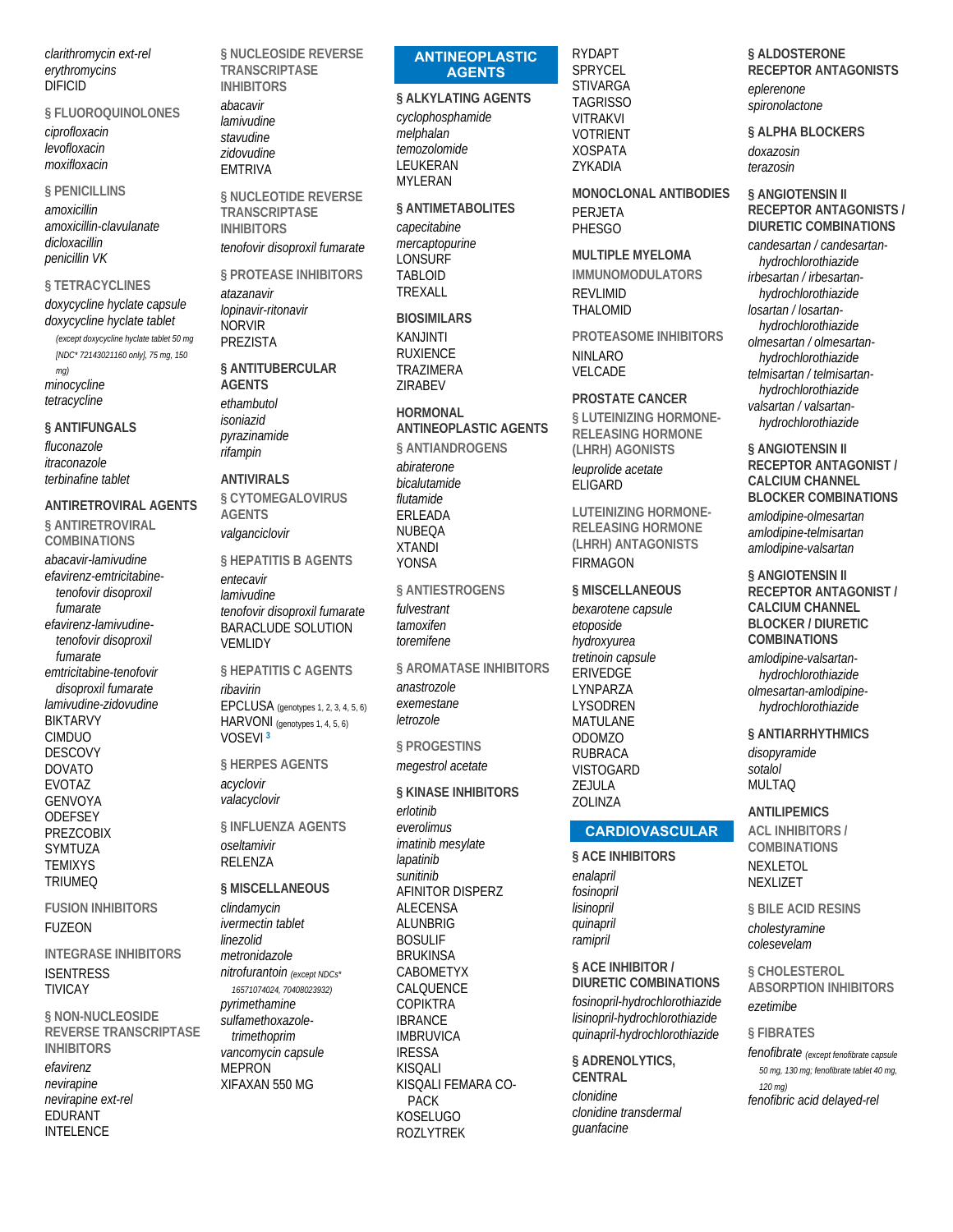§ HMG-CoA REDUCTASE **INHIBITORS/ COMBINATIONS** 

atonyastatin ezetimibe-simvastatin fluvastatin lovastatin pravastatin rosuvastatin simvastatin

§ NIACINS niacin ext-rel

§ OMEGA-3 FATTY ACIDS omega-3 acid ethyl esters VASCEPA

#### **PCSK9 INHIBITORS PRAI UFNT**

#### § BETA-BLOCKERS

 $atomolol$ carvedilol carvedilol phosphate ext-rel metoprolol succinate ext-rel metoprolol tartrate nadolol nebivolol propranolol propranolol ext-rel

§ BETA-BLOCKER / **DIURETIC COMBINATIONS** atenolol-chlorthalidone bisoprololhydrochlorothiazide metoprolol-

hydrochlorothiazide

§ CALCIUM CHANNEL **BLOCKERS** amlodipine diltiazem ext-rel (except generics for CARDIZEM LA) nifedipine ext-rel verapamil ext-rel

§ CALCIUM CHANNEL **BI OCKER / ANTILIPEMIC COMBINATIONS** amlodipine-atorvastatin

§ DIGITALIS GLYCOSIDES digoxin

**§ DIRECT RENIN INHIBITORS / DIURETIC COMBINATIONS** aliskiren **TEKTURNA HCT** 

### **§ DIURETICS**

amiloride furnsemide hydrochlorothiazide metolazone spironolactonehydrochlorothiazide torsemide

triamterene triamterenehydrochlorothiazide

#### **HEART FAILURE BIDIL** CORLANOR **ENTRESTO** VERQUVO

#### **§ NITRATES**

isosorbide dinitrate (except isosorbide dinitrate 40 mq) isosorbide mononitrate nitroglycerin lingual spray nitroglycerin sublingual

#### PULMONARY ARTERIAL **HYPERTENSION § ENDOTHELIN RECEPTOR ANTAGONISTS** ambrisentan

bosentan **OPSUMIT** 

§ PHOSPHODIESTERASE **INHIBITORS** sildenafil tadalafil

PROSTACYCLIN RECEPTOR **AGONISTS UPTRAVI** 

§ PROSTAGLANDIN **VASODILATORS** treprostinil ORENITRAM

**SOLUBLE GUANYLATE CYCLASE STIMULATORS ADEMPAS** 

§ MISCELLANEOUS ranolazine ext-rel

#### **CENTRAL NERVOUS SYSTEM**

**ANTIANXIETY** § BENZODIAZEPINES alprazolam clonazepam

**§ MISCELLANEOUS** 

diazepam

lorazepam

oxazepam

### buspirone clomipramine fluvoxamine

§ ANTICONVULSANTS

#### carbamazepine carbamazepine ext-rel clobazam diazepam rectal gel divalproex sodium divalproex sodium ext-rel  $athosuvimida$

gabapentin lamotrigine lamotrigine ext-rel levetiracetam levetiracetam ext-rel oxcarbazepine phenobarbital phenytoin phenytoin sodium extended .<br>primidone .<br>rufinamide tiagabine topiramate valproic acid vigabatrin zonisamide **FYCOMPA** NAYZILAM **OXTELLAR XR TROKENDI XR** VAI TOCO **VIMPAT XCOPRI** 

#### § ANTIDEMENTIA

donepezil galantamine galantamine ext-rel memantine rivastiamine rivastigmine transdermal NAMZARIC

#### **ANTIDEPRESSANTS**

§ SELECTIVE SEROTONIN **REUPTAKE INHIBITORS**  $(SSRIs)$ citalopram escitalopram fluoxetine (except fluoxetine tablet 60 ma, fluoxetine tablet [generics for SARAFFMI) paroxetine HCI paroxetine HCI ext-rel (except NDC\* 60505367503) sertraline

**TRINTELLIX** 

**§ SEROTONIN NOREPINEPHRINE REUPTAKE INHIBITORS** (SNRIs) desvenlafaxine ext-rel dulovetine venlafaxine venlafaxine ext-rel capsule

§ TRICYCLIC **ANTIDEPRESSANTS (TCAs)** amitriptyline desipramine doxepin imipramine HCI nortriptyline

§ MISCELLANEOUS **AGENTS** bupropion

bupropion ext-rel (except bupropion ext-rel tablet 450 mg) mirtazapine trazodone

#### § ANTIPARKINSONIAN **AGENTS**

amantadine carbidopa-levodopa carbidopa-levodopa ext-rel carbidopa-levodopaentacapone entacapone pramipexole pramipexole ext-rel rasagiline ropinirole ropinirole ext-rel selegiline **INBRIJA KYNMOBI NEUPRO** 

# **ANTIPSYCHOTICS**

§ ATYPICALS aripiprazole asenapine clozapine olanzapine quetiapine quetiapine ext-rel risperidone ziprasidone ABILIFY MAINTENA LATUDA **PERSERIS** VRAYLAR

#### § MISCELLANEOUS

chlorpromazine fluphenazine haloperidol perphenazine thiothixene trifluoperazine

#### **§ ATTENTION DEFICIT HYPERACTIVITY DISORDER**

dextroamphetamine mixed salts ext-rel\*\* **VYVANSE** 

§ FIBROMYALGIA pregabalin

**HYPNOTICS** § BENZODIAZEPINES temazepam

§ NONBENZODIAZEPINES ramelteon zolpidem zolpidem ext-rel

§ TRICYCLICS doxepin

#### **MIGRAINE ACUTE MIGRAINE AGENTS**

§ Triptans eletriptan naratriptan rizatriptan sumatriptan zolmitriptan ZOMIG NASAL SPRAY

**Miscellaneous** NURTEC ODT **UBRELVY** 

**PREVENTIVE MIGRAINE AGENTS** 

**Monoclonal Antibodies AIOVY EMGALITY** 

§ MOOD STABILIZERS lithium carbonate lithium carbonate ext-rel tablet 300 mg lithium carbonate ext-rel tablet 450 mg

§ MOVEMENT DISORDERS tetrahenazine **AUSTEDO INGREZZA** 

§ MULTIPLE SCLEROSIS **AGENTS** dimethyl fumarate delayed-

 $r \rho$ glatiramer **AUBAGIO AVONEX BETASERON** COPAXONE **GILENYA KESIMPTA MAYZENT OCREVUS REBIF TYSABRI VUMERITY ZEPOSIA** 

§ MUSCULOSKELETAL **THERAPY AGENTS** baclofen carisoprodol 350 mg chlorzoxazone 500 mg (except NDC\* 73007001303) cyclobenzaprine (except cyclobenzaprine tablet 7.5 mg)

dantrolene metaxalone 800 mg

# amphetamine-

atomoxetine dexmethylphenidate dexmethylphenidate ext-rel dextroamphetamine dextroamphetamine ext-rel guanfacine ext-rel methylphenidate methylphenidate ext-rel\*\* **MYDAYIS** OFI BRFF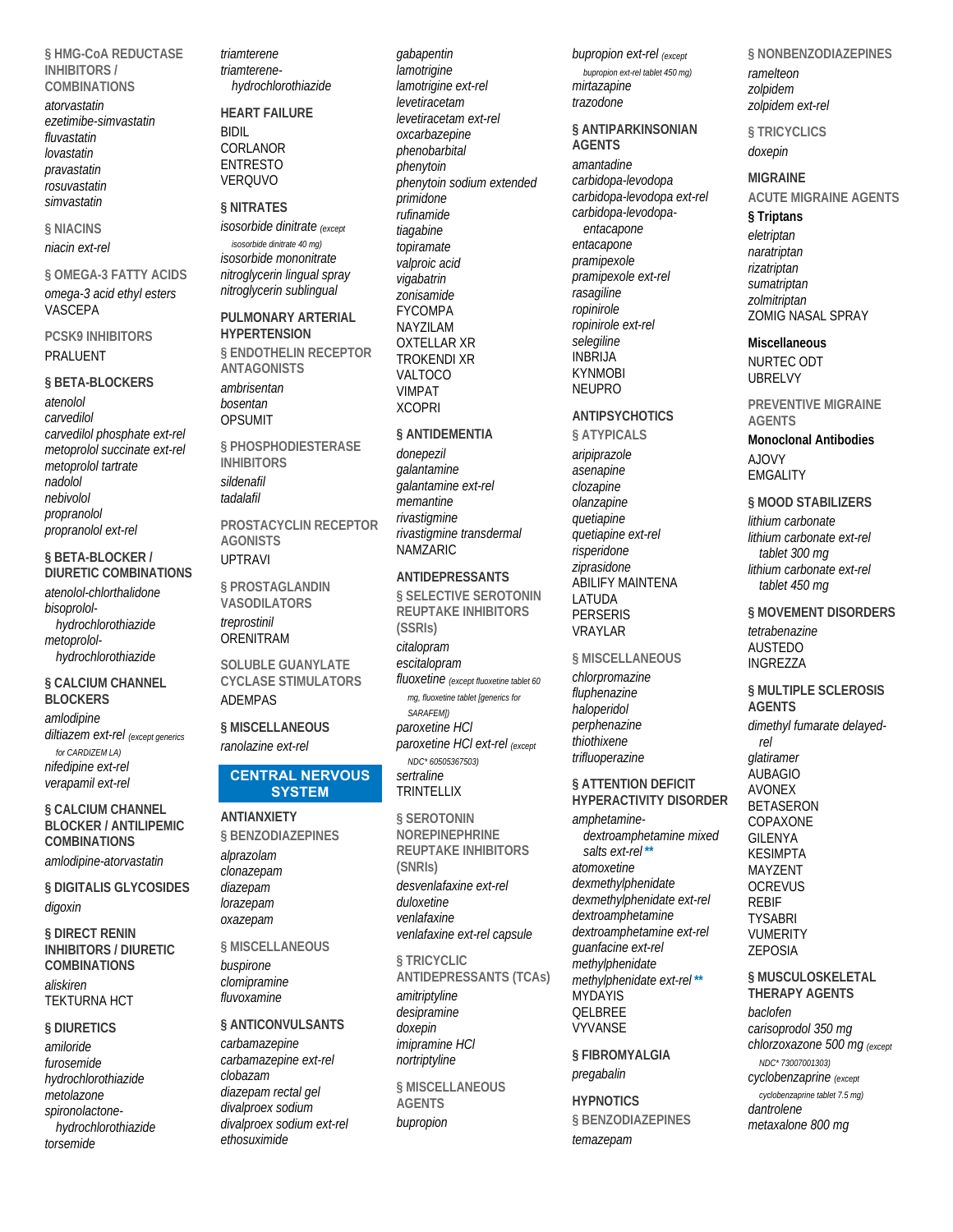methocarbamol (except NDCs\* 69036091010 69036093090 708680901901 tizanidine

#### § MYASTHENIA GRAVIS pyridostigmine

pyridostigmine ext-rel

§ NARCOLEPSY armodafinil modafinil **SUNOSI WAKIX XYWAV** 

**POSTHERPETIC NEURALGIA (PHN) GRALISE** 

#### PSYCHOTHERAPEUTIC -**MISCELLANEOUS**

**§ ALCOHOL DETERRENTS** acamprosate calcium disulfiram

§ OPIOID ANTAGONISTS naloxone injection naltrexone NARCAN NASAL SPRAY

§ PARTIAL OPIOID AGONIST / **OPIOID ANTAGONIST COMBINATIONS** 

buprenorphine-naloxone sublingual **ZURSOLV** 

#### **ENDOCRINE AND METABOLIC**

**ACROMEGALY** SOMATULINE DEPOT

#### § ANDROGENS

testosterone gel (except authorized generics for TESTIM and VOGELXO) testosterone solution **ANDRODERM NATESTO** 

**ANTIDIABETICS** § ALPHA-GLUCOSIDASE **INHIBITORS** acarbose

#### **AMYLIN ANALOGS SYMLINPEN**

§ BIGUANIDES metformin metformin ext-rel (except generics for FORTAMET and GLUMETZA)

§ BIGUANIDE / SULFONYLUREA **COMBINATIONS** glipizide-metformin DIPEPTIDYL PEPTIDASE-4 (DPP-4) INHIBITORS

#### JANUVIA

DIPEPTIDYL PEPTIDASE-4 (DPP-4) INHIBITOR / **BIGUANIDE COMBINATIONS** JANUMET

**JANUMET XR** 

**INCRETIN MIMETIC AGENTS OZEMPIC RYBELSUS TRULICITY VICTOZA** 

**INCRETIN MIMETIC AGENT / INSULIN COMBINATIONS SOLIOLIA XULTOPHY** 

**INSULINS BASAGLAR FIASP** HUMULIN R U-500 **I FVFMIR** NOVOLIN 70/30 **NOVOLIN N NOVOLIN R NOVOLOG** NOVOLOG MIX 70/30 **TOUJEO TRESIBA** 

§ INSULIN SENSITIZERS pioglitazone

§ INSULIN SENSITIZER / **BIGUANIDE COMBINATIONS** pioalitazone-metformin

§ INSULIN SENSITIZER / **SULFONYLUREA COMBINATIONS** pioglitazone-glimepiride

§ MEGLITINIDES nateglinide repaglinide

SODIUM-GLUCOSE **CO-TRANSPORTER 2** (SGLT2) INHIBITORS **FARXIGA JARDIANCE** 

SODIUM-GLUCOSE **CO-TRANSPORTER 2** (SGLT2) INHIBITOR / **BIGUANIDE COMBINATIONS SYN JARDY SYNJARDY XR XIGDUO XR** 

SODIUM-GLUCOSE **CO-TRANSPORTER 2** (SGLT2) INHIBITOR / DIPEPTIDYL PEPTIDASE-4 (DPP-4) INHIBITOR **COMBINATIONS** 

#### **GI YXAMBI**

SODIUM-GLUCOSE **CO-TRANSPORTER 2** (SGLT2) INHIBITOR / DIPEPTIDYL PEPTIDASE-4 (DPP-4) INHIBITOR / **BIGUANIDE COMBINATIONS TRUARDY XR** 

§ SULFONYLUREAS *alimepiride* glipizide glipizide ext-rel

**SUPPLIES** 

**ACCU-CHEK AVIVA PLUS STRIPS AND KITS 4 ACCU-CHEK COMPACT** PLUS STRIPS AND KITS<sup>4</sup> **ACCU-CHEK GUIDE** STRIPS AND KITS<sup>4</sup> **ACCU-CHEK SMARTVIEW** STRIPS AND KITS<sup>4</sup> BD ULTRAFINE INSULIN **SYRINGES AND NFFDIFS** DEXCOM CONTINUOUS **GLUCOSE MONITORING SYSTEM OMNIPOD DASH INSULIN INFUSION PUMP OMNIPOD INSULIN INFUSION PUMP ONETOUCH LANCETS ONETOUCH LANCING DEVICES** ONETOUCH ULTRA STRIPS AND KITS 4 **ONETOUCH VERIO STRIPS** AND KITS<sup>4</sup> **V-GO INSULIN INFUSION PUMP** 

# **ANTIORESITY**

**INJECTABLE** SAXFNDA WEGOVY

**OSYMIA** 

**§ CALCIUM RECEPTOR ANTAGONISTS** 

**CALCIUM REGULATORS** 

§ CALCITONINS calcitonin-salmon

PARATHYROID HORMONES **FORTEO TYMLOS** 

MISCELLANEOUS PROLIA

**§ CARNITINE DEFICIFNCY AGENTS** levocarnitine

**CENTRAL PRECOCIOUS PUBERTY I UPRON DEPOT-PED SUPPRELIN LA TRIPTODUR** 

**CONTRACEPTIVES** 

§ MONOPHASIC ethinyl estradioldrospirenone ethinyl estradioldrospirenone-levomefolate ethinyl estradiolnorethindrone acetate-iron

**BIPHASIC** LO LOESTRIN FE

§ TRIPHASIC ethinyl estradiol-norgestimate

**FOUR PHASE** NATA7IA

**§ EXTENDED CYCLE** ethinyl estradiollevonorgestrel

§ PROGESTIN ONLY norethindrone

#### § INJECTABLE

medroxyprogesterone acetate 150 mg/mL

PROGESTIN INTRAUTERINE **DEVICES KYI FFNA MIRFNA** SKYI A

§ TRANSDERMAL ethinyl estradiolnorelgestromin

§ VAGINAL ethinyl estradiol-etonogestrel ANNOVERA

**DIABETIC KIDNEY DISEASE KERENDIA** 

**ENDOMETRIOSIS** ORILISSA

**FERTILITY REGULATORS GNRH/I HRH ANTAGONISTS CETROTIDE** 

**OVULATION STIMULANTS. GONADOTROPINS GONAL-F** OVIDREL

§ OVULATION STIMULANTS. **SYNTHETIC** clomiphene

**GAUCHER DISEASE** CERDELGA CEREZYME

§ GLUCOCORTICOIDS dexamethasone fludrocortisone hydrocortisone methylprednisolone prednisolone solution (except prednisolone solution 10 mg/5 mL, 20  $mg/5$  mL) prednisone

**GLUCOSE ELEVATING AGENTS BAOSIMI GLUCAGEN HYPOKIT GLUCAGON EMERGENCY** KIT **GVOKE** 

**HEREDITARY TYROSINEMIA TYPE 1 AGENTS** ORFADIN

**HUMAN GROWTH HORMONES NORDITROPIN** 

§ HYPERPARATHYROID TREATMENT, VITAMIN D **ANALOGS** calcitriol (1,25-D3) doxercalciferol paricalcitol

**MENOPALISAL SYMPTOM AGFNTS** § ORAL estradiol estradiol-norethindrone **RI II IVA** 

§ TRANSDERMAL estradiol **CLIMARA PRO DIVIGEL EVAMIST** 

§ VAGINAL estradiol vaginal cream **IMVEXXY VAGIFFM** 

ORAI

cinacalcet

§ BISPHOSPHONATES alendronate ibandronate risedronate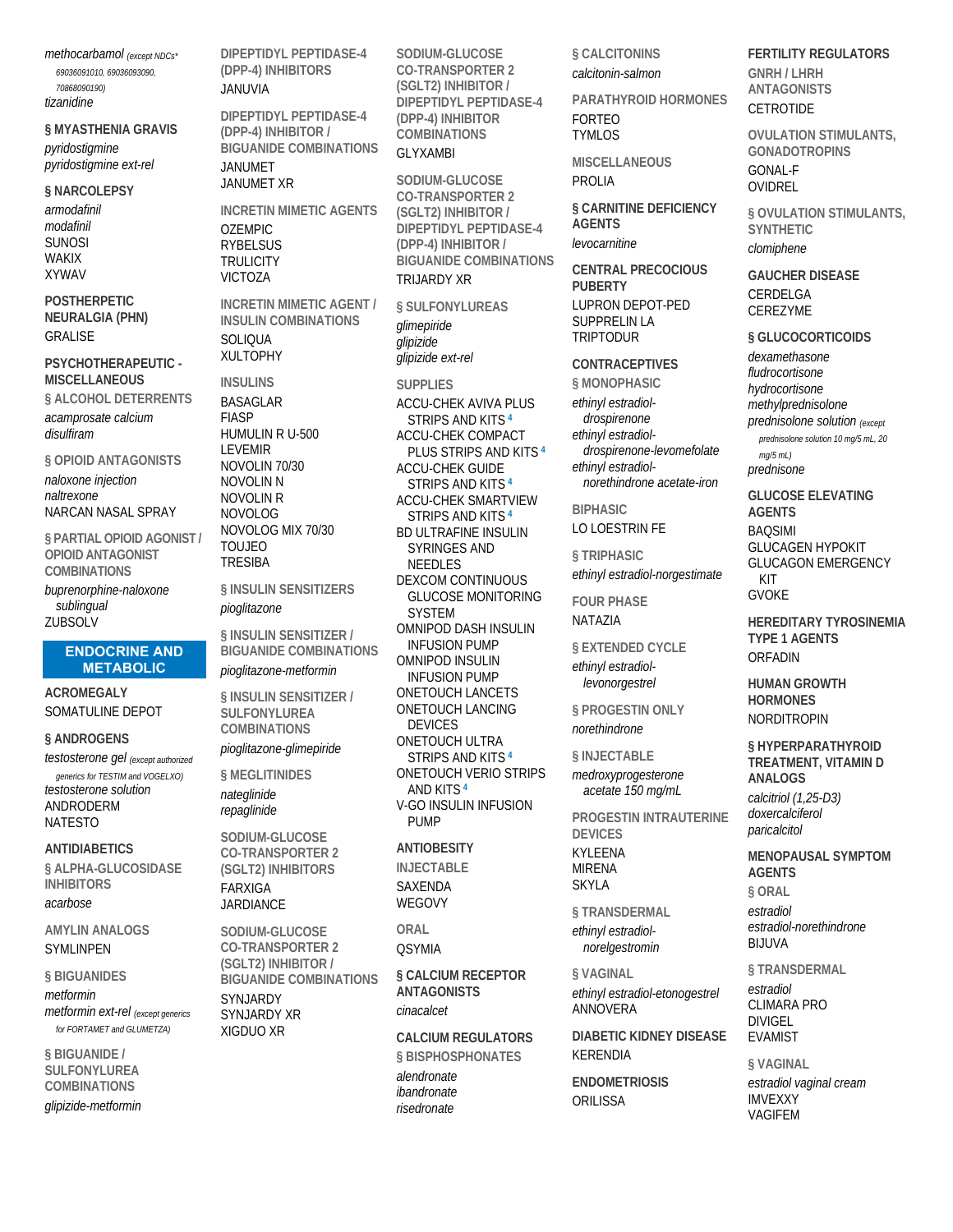§ PHENYLKETONURIA **TREATMENT AGENTS** 

#### sapropterin

§ PHOSPHATE BINDER **AGENTS** calcium acetate sevelamer carbonate PHOSLYRA **VELPHORO** 

POLYNEUROPATHY **TEGSEDI** 

POTASSIUM-REMOVING **AGENTS LOKELMA** VELTASSA

#### **PROGESTINS**

§ ORAL medroxyprogesterone megestrol acetate progesterone, micronized

VAGINAL **FNDOMFTRIN** 

**§ SELECTIVE ESTROGEN RECEPTOR MODULATORS** raloxifene

**THYROID AGENTS** § ANTITHYROID AGENTS methimazole propylthiouracil

§ THYROID SUPPLEMENTS levothyroxine liothyronine

**§ UREA CYCLE DISORDERS** sodium phenylbutyrate

**UTERINE FIBROIDS MYFEMBREE ORIAHNN** 

§ VASOPRESSINS desmopressin spray, tablet

§ MISCELLANEOUS cabergoline CYSTAGON

# **GASTROINTESTINAL**

§ ANTIDIARRHEALS diphenoxylate-atropine loperamide

§ ANTIEMETICS

aprepitant doxylamine-pyridoxine delaved-rel dronabinol granisetron meclizine metoclopramide ondansetron

prochlorperazine promethazine .<br>scopolamine transdermal trimethobenzamide **SANCUSO** 

§ ANTISPASMODICS

dicyclomine hyoscyamine sulfate hyoscyamine sulfate orally disintegrating tablet

**§ CHOLELITHOLYTICS** ursodiol

§ H<sub>2</sub> RECEPTOR **ANTAGONISTS** famotidine

**INFI AMMATORY BOWEL DISFASE** § ORAL AGENTS halsalazide budesonide capsule mesalamine delayed-rel (except mesalamine delayed-rel tablet 800 mg) mesalamine ext-rel sulfasalazine sulfasalazine delayed-rel **ASACOL HD** 

§ RECTAL AGENTS

**PENTASA** 

hydrocortisone enema mesalamine suppository mesalamine suspension CORTIFOAM

**SIRRITABLE BOWEL SYNDROMF** alosetron lubiprostone **LINZESS** 

#### § LAXATIVES

**VIBERZI** 

lactulose solution peg 3350-electrolytes (except generics for MOVIPREP) CL ENPIO

OPIOID-INDUCED **CONSTIPATION MOVANTIK** 

**SYMPROIC PANCREATIC ENZYMES** CREON **VIOKACE 7FNPFP** 

§ PROSTAGLANDINS misoprostol

**§ PROTON PUMP INHIBITORS** 

esomeprazole delaved-rel lansoprazole delayed-rel omeprazole delayed-rel

pantoprazole delayed-rel tablet **DEXILANT** 

§ SALIVA STIMULANTS cevimeline pilocarpine tablet

**STEROIDS, RECTAL** PROCTOFOAM-HC

§ ULCER THERAPY **COMBINATIONS** lansoprazole + amoxicillin + clarithromycin PYLERA

**§ MISCELLANEOUS** sucralfate tablet

#### **GENITOURINARY**

§ BENIGN PROSTATIC **HYPERPLASIA** alfuzosin ext-rel *doxazosin* dutasteride dutasteride-tamsulosin finasteride silodosin tamsulosin terazosin

**ERECTILE DYSFUNCTION ALPROSTADIL AGENTS MUSF** 

**§ PHOSPHODIESTERASE INHIBITORS** sildenafil tadalafil vardenafil

#### **§URINARY ANTISPASMODICS**

darifenacin ext-rel oxybutynin ext-rel solifenacin tolterodine tolterodine ext-rel trospium trospium ext-rel **GEMTESA TOVIAZ** 

*SVAGINAI ANTI-***INFFCTIVES** clindamycin metronidazole

§ MISCELLANEOUS

#### **HEMATOLOGIC**

**ANTICOAGUI ANTS** § INJECTABLE enoxaparin

§ ORAL warfarin **XARELTO** 

§ SYNTHETIC HEPARINOID-**LIKE AGENTS** fondaparinux

§ CHELATING AGENTS deferasirox deferiprone deferoxamine penicillamine .<br>trientine

**HEMATOPOIETIC GROWTH FACTORS NIVESTYM RETACRIT** ZIEXTENZO

**HEMOPHILIA A AGENTS** ADVATF ADYNOVATE **AFSTYLA FLOCTATE ESPEROCT**  $III$ **KOGENATE FS KOVALTRY NOVOEIGHT NUWIO** 

**HEMOPHILIA B AGENTS REBINYN** 

**MISCELLANEOUS BLEEDING DISORDERS AGENTS NOVOSEVEN RT SEVENFACT** 

PAROXYSMAL NOCTURNAL **HEMOGLOBINURIA (PNH) AGFNTS EMPAVELI** 

§ PLATELET AGGREGATION **INHIBITORS** clopidogrel dipyridamole ext-rel-aspirin prasuarel **BRILINTA** 

§ PLATELET SYNTHESIS **INHIBITORS** anagrelide

**THROMBOCYTOPENIA AGFNTS PROMACTA TAVALISSE** 

§ MISCELLANEOUS cilostazol

#### **IMMUNOLOGIC AGENTS**

**ALLERGENIC EXTRACTS GRASTEK** ORAI AIR **RAGWITEK** 

**AUTOIMMUNE AGENTS** (PHYSICIAN-**ADMINISTERED) REMICADE** SIMPONI ARIA STELARA INTRAVENOUS

**AUTOIMMUNE AGENTS** (SELF-ADMINISTERED) See Table 1 for Indication Based **Coverage Details** 

ANKYI OSING SPONDYLITIS **COSENTYX ENBREL HUMIRA** 

**CROHN'S DISFASE HUMIRA STELARA SUBCUTANEOUS** 

**NON-RADIOGRAPHIC AXIAL SPONDYLOARTHRITIS CIMZIA PREFILLED SYRINGE** COSENTYX

**PSORIASIS HUMIRA** 

**OTEZLA SKYRIZI STELARA SUBCUTANEOUS** TAI T7 **TREMFYA** 

**PSORIATIC ARTHRITIS COSENTYX ENBREL HUMIRA** OTF7LA **RINVOO STFI ARA SUBCUTANEOUS TREMFYA** 

RHEUMATOID ARTHRITIS

**FNBRFI HUMIRA KEVZARA** ORENCIA CLICKJECT **ORENCIA SUBCUTANEOUS RINVOO** XFI JAN7 **XELJANZ XR** 

**ULCERATIVE COLITIS HI IMIRA STELARA** SUBCUTANEOUS#

tiopronin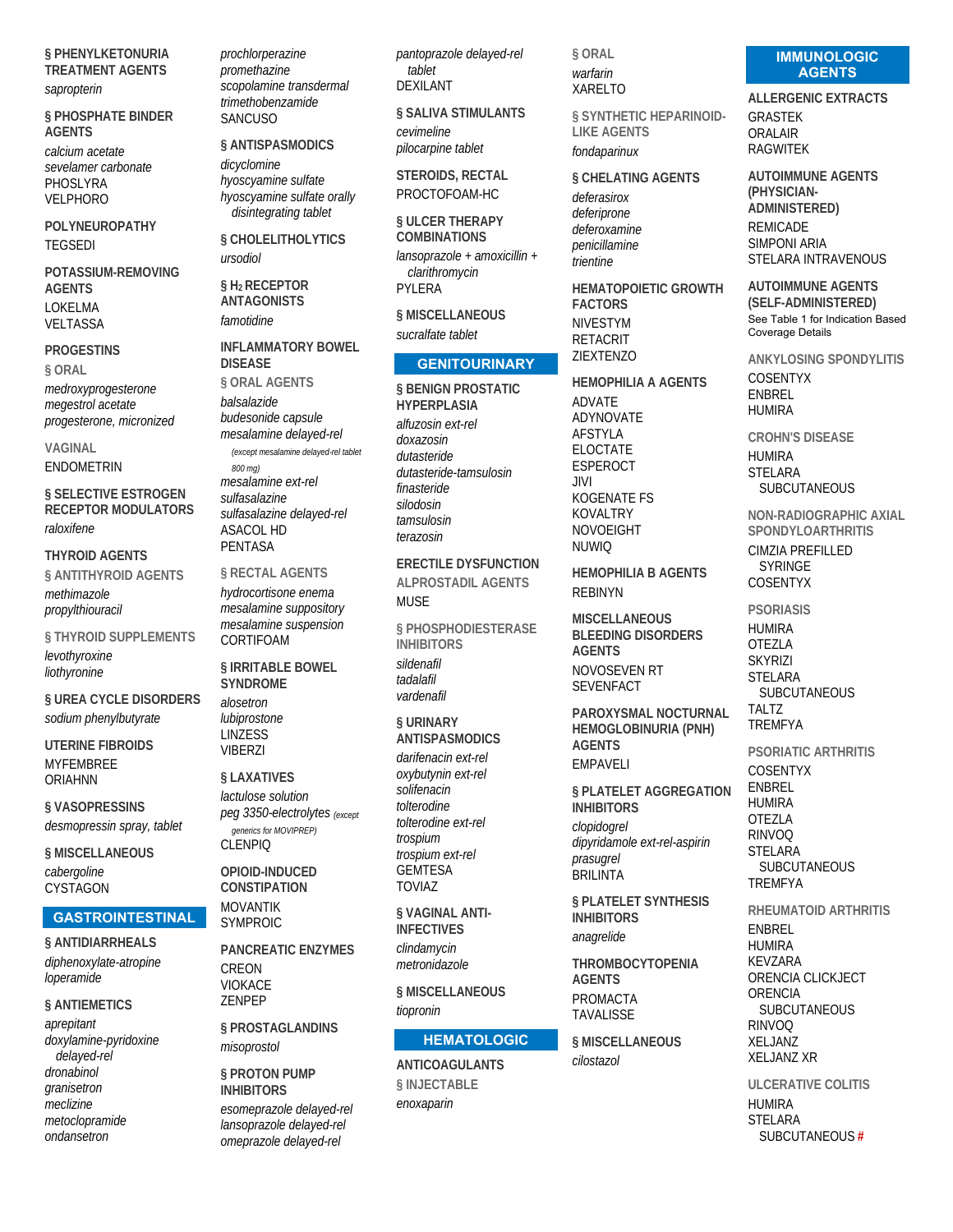**XELJANZ# XELJANZ XR#** ZEPOSIA#

#### # After failure of HUMIRA

**ALL OTHER CONDITIONS FNRRFI HUMIRA** 

§ DISEASE-MODIFYING **ANTIRHEUMATIC DRUGS** (DMARDs) hydroxychloroquine

leflunomide methotrexate **RASLIVO** 

**§HEREDITARY ANGIOEDEMA** icatibant ORLADEYO **RUCONEST TAKH7YRO** 

**IMMUNOMODULATORS** IMMUNE GLOBULINS **CUTAQUIG** 

**IMMUNOSUPPRESSANTS** 

§ ANTIMETABOLITES

azathioprine mycophenolate mofetil mycophenolate sodium

§ CALCINEURIN INHIBITORS

cyclosporine cyclosporine, modified tacrolimus

**MONOCLONAL ANTIBODIES ENSPRYNG** 

§ RAPAMYCIN DERIVATIVES everolimus sirolimus

#### **NUTRITIONAL / SUPPLEMENTS**

**§ ELECTROLYTES** potassium chloride ext-rel potassium chloride liquid

**VITAMINS AND MINFRALS** 

§ FOLIC ACID / **COMBINATIONS** folic acid folic acid-vitamin B6-vitamin  $R12$ 

§ PRENATAL VITAMINS prenatal vitamins CITRANATAL

#### **RESPIRATORY**

**ALPHA-1 ANTITRYPSIN DEFICIENCY AGENTS** PROLASTIN-C

§ ANAPHYLAXIS **TREATMENT AGENTS** epinephrine auto-injector AUVI-O **EPIPEN FPIPFN JR** 

§ ANTICHOLINERGICS ipratropium inhalation solution **SPIRIVA** YUPELRI

**ANTICHOLINERGIC / BETA AGONIST COMBINATIONS** § SHORT ACTING ipratropium-albuterol inhalation solution

**LONG ACTING** ANORO ELLIPTA STIOLTO RESPIMAT

**ANTICHOLINERGIC / BETA AGONIST / STEROID INHALANT COMBINATIONS BREZTRI AEROSPHERE TRELEGY ELLIPTA** 

§ ANTIHISTAMINES. **LOW SEDATING** levocetirizine

§ ANTIHISTAMINES, **SEDATING** clemastine 2.68 mo cyproheptadine

#### § ANTITUSSIVES

benzonatate (except NDCs\* 69336012615, 69499032915)

# **ANTITUSSIVE**

**COMBINATIONS** § OPIOID codeine-promethazine codeine-promethazinephenylephrine hydrocodone-homatropine

§ NON-OPIOID

dextromethorphanbrompheniraminepseudoephedrine dextromethorphanpromethazine

#### **BETA AGONISTS. INHALANTS**

§ SHORT ACTING albuterol inhalation solution albuterol sulfate CFC-free aerosol (except NDC\* 66993001968 levalbuterol tartrate CFC-free aerosol

#### **LONG ACTING**

**Hand-held Active Inhalation STRIVERDI RESPIMAT** 

§ Nebulized Passive Inhalation arformoterol PERFOROMIST

§ CYSTIC FIBROSIS tobramycin inhalation solution **RETHKIS** 

§ LEUKOTRIENE **MODULATORS** montelukast zafirlukast

§ MAST CELL STABILIZERS cromolyn solution

§ NASAL ANTIHISTAMINES azelastine olopatadine

§ NASAL STEROIDS / **COMBINATIONS** azelastine-fluticasone flunisolide fluticasone mometasone

PHOSPHODIESTERASE-4 **INHIBITORS DALIRESP** 

**PULMONARY FIBROSIS AGENTS ESBRIET OFFV** 

**SEVERE ASTHMA AGENTS** 

**DUPIXENT FASENRA NUCALA XOLAIR** 

**STEROID / BETA AGONIST COMBINATIONS ADVAIR DISKUS** ADVAIR HFA\* **BREO ELLIPTA\*** SYMBICORT

§ STEROID INHALANTS budesonide inhalation suspension **ARNUITY ELLIPTA FLOVENT DISKUS** FI OVENT HEA PUI MICORT FLEXHALER **OVAR REDIHALER** 

#### **TOPICAL**

**DERMATOLOGY ACNF** § Oral isotretinoin

§ Topical

adapalene (except adapalene pad) benzovl peroxide clindamycin gel (except NDC\* 68682046275) clindamycin solution clindamycin-benzoyl peroxide erythromycin solution erythromycin-benzoyl peroxide tretinoin EPIDUO **ONEXTON** 

#### **& ACTINIC KERATOSIS**

fluorouracil cream 5% fluorouracil solution imiquimod

§ ANTIBIOTICS

gentamicin mupirocin ointment silver sulfadiazine

#### § ANTIFUNGALS

ciclopirox clotrimazole econazole ketoconazole cream 2% nystatin oxiconazole (except NDCs\* 00168035830, 51672135902)

#### § ANTIPSORIATICS

acitretin calcipotriene ointment, solution methoxsalen **DUOBRII FNSTILAR TACI ONFX** 

§ ANTISEBORRHEICS ketoconazole shampoo 2%

selenium sulfide lotion 2.5%

**ATOPIC DERMATITIS** 

Injectable **DUPIXENT** 

#### § Topical

pimecrolimus tacrolimus **FUCRISA** 

#### **CORTICOSTEROIDS**

§ Low Potency desonide (except desonide gel) hydrocortisone

#### § Medium Potency

hydrocortisone butyrate cream, ointment, solution mometasone triamcinolone cream, lotion, ointment (except triamcinolone ointment 0.05%)

§ High Potency

desoximetasone fluocinonide (except fluocinonide  $c$ roam  $(192)$ **BRYHALI** 

#### § Very High Potency

clobetasol cream, foam, gel, lotion, ointment, shampoo halobetasol cream, ointment

§ EMOLLIENTS ammonium lactate 12%

§ HERPES AGENTS acyclovir ointment

**§LOCAL ANALGESICS** lidocaine patch

§ LOCAL ANESTHETICS lidocaine-prilocaine

§ ROSACEA

azelaic acid gel metronidazole **FINACEA FOAM** ORACEA **SOOLANTRA** 

§ SCABICIDES AND **PEDICULICIDES** 

malathion permethrin 5%

§ MISCELLANEOUS SKIN AND MUCOUS MEMBRANE imiguimod

podofilox

MOUTH / THROAT / **DENTAL AGENTS PROTECTANTS EPISIL MUGARD** 

### **OPHTHALMIC**

**§ ANTIALLERGICS** azelastine bepotastine cromolyn sodium olopatadine

#### § ANTI-INFECTIVES

ciprofloxacin erythromycin dentamicin *.<br>Ievofloxacin* moxifloxacin ofloxacin sulfacetamide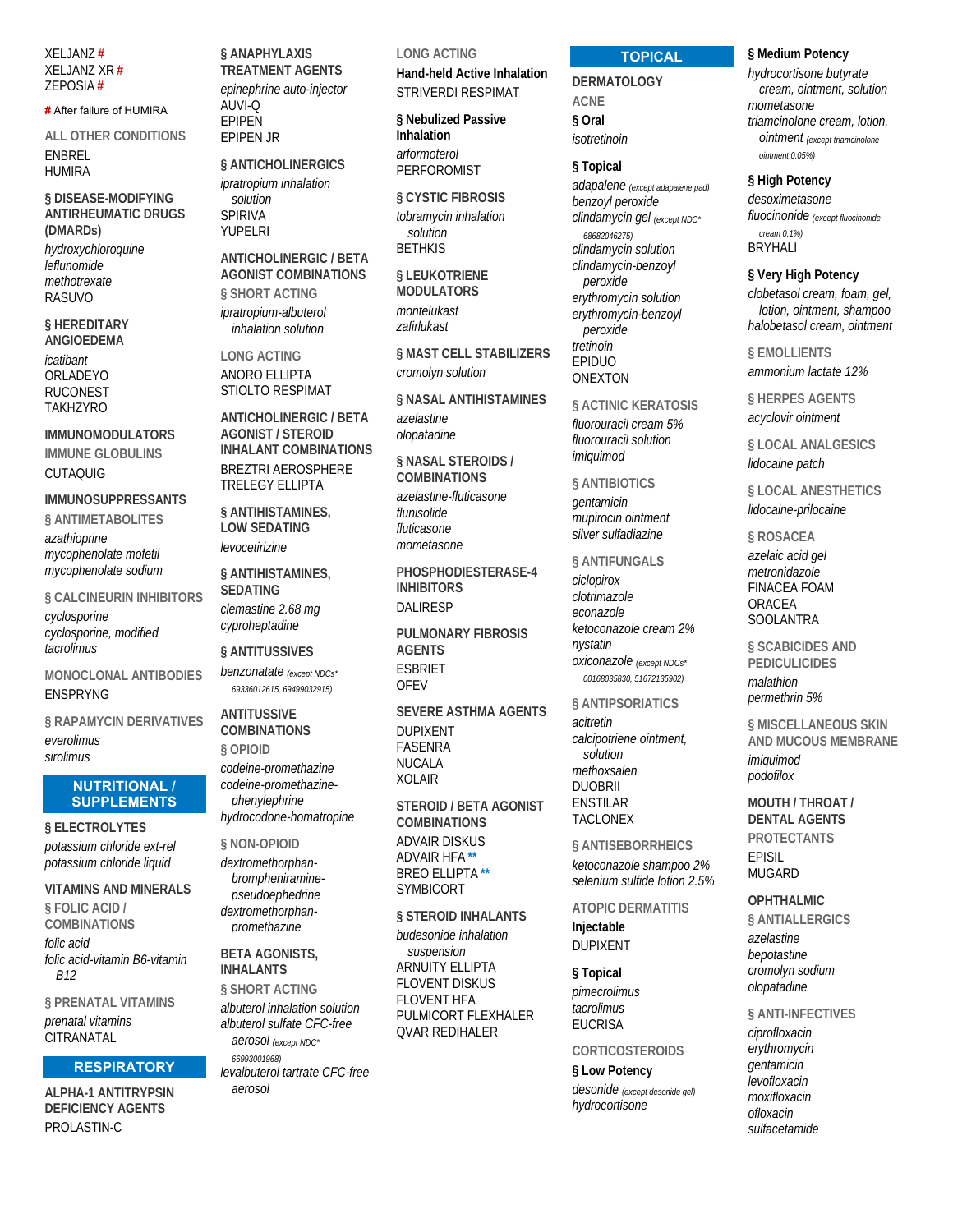#### *tobramycin*

**§ ANTI-INFECTIVE / ANTI-INFLAMMATORY COMBINATIONS**  *neomycin-polymyxin Bbacitracin-hydrocortisone*

*neomycin-polymyxin Bdexamethasone tobramycin-dexamethasone*

#### **ANTI-INFLAMMATORIES**

**§ Nonsteroidal**  *bromfenac diclofenac ketorolac*

#### **§ Steroidal**

*dexamethasone*

*difluprednate loteprednol prednisolone acetate 1%*

**§ ANTIVIRALS**  *trifluridine*

*dorzolamide*

*amlodipine*

*amlodipine-atorvastatin amlodipine-olmesartan*

**BETA-BLOCKERS** 

**§ Nonselective**  *timolol maleate solution*

**§ CARBONIC ANHYDRASE INHIBITORS**  *brinzolamide*

**§ CARBONIC ANHYDRASE INHIBITOR / BETA-BLOCKER COMBINATIONS**  *dorzolamide-timolol*

**CARBONIC ANHYDRASE INHIBITOR / SYMPATHOMIMETIC COMBINATIONS SIMBRINZA** 

**DRY EYE DISEASE**  XIIDRA

**§ PROSTAGLANDINS**  *latanoprost travoprost* ZIOPTAN

BASAGLAR

**RETINAL DISORDERS**  EYLEA LUCENTIS

**RHO KINASE INHIBITORS**  RHOPRESSA

**RHO KINASE INHIBITOR / PROSTAGLANDIN COMBINATIONS**  ROCKLATAN

**§ SYMPATHOMIMETICS**  *brimonidine* ALPHAGAN P

**SYMPATHOMIMETIC / BETA-BLOCKER COMBINATIONS**  COMBIGAN

**OTIC § ANTI-INFECTIVES**  *acetic acid ofloxacin otic*

**§ ANTI-INFECTIVE / ANTI-INFLAMMATORY COMBINATIONS**  *ciprofloxacin-dexamethasone neomycin-polymyxin Bhydrocortisone*

# **QUICK REFERENCE DRUG LIST**

# **A**

*abacavir abacavir-lamivudine* ABILIFY MAINTENA *abiraterone acamprosate calcium acarbose* ACCU-CHEK AVIVA PLUS STRIPS AND KITS **<sup>4</sup>** ACCU-CHEK COMPACT PLUS STRIPS AND KITS **<sup>4</sup>** ACCU-CHEK GUIDE STRIPS AND KITS **<sup>4</sup>** ACCU-CHEK SMARTVIEW STRIPS AND KITS **<sup>4</sup>** *acetic acid acitretin acyclovir acyclovir ointment adapalene (except adapalene pad)* ADEMPAS ADVAIR DISKUS ADVAIR HFA **\*\*** ADVATE ADYNOVATE AFINITOR DISPERZ AFSTYLA AJOVY *albuterol inhalation solution albuterol sulfate CFC-free aerosol (except NDC\* 66993001968)* ALECENSA *alendronate alfuzosin ext-rel aliskiren allopurinol alosetron* ALPHAGAN P *alprazolam* **ALUNBRIG** *amantadine ambrisentan amiloride amitriptyline*

*amlodipine-telmisartan amlodipine-valsartan amlodipine-valsartanhydrochlorothiazide ammonium lactate 12% amoxicillin amoxicillin-clavulanate amphetaminedextroamphetamine mixed salts ext-rel* **\*\*** *anagrelide anastrozole* ANDRODERM ANNOVERA ANORO ELLIPTA *aprepitant arformoterol aripiprazole armodafinil* ARNUITY ELLIPTA ASACOL HD *asenapine atazanavir atenolol atenolol-chlorthalidone atomoxetine atorvastatin* AUBAGIO AUSTEDO AUVI-Q AVONEX *azathioprine azelaic acid gel azelastine azelastine-fluticasone azithromycin* **B** 

*baclofen balsalazide* BAQSIMI BARACLUDE SOLUTION

BD ULTRAFINE INSULIN SYRINGES AND NEEDLES BELBUCA *benzonatate (except NDCs\* 69336012615, 69499032915) benzoyl peroxide bepotastine* **BETASERON BETHKIS** *bexarotene capsule bicalutamide* BIDIL BIJUVA BIKTARVY *bisoprololhydrochlorothiazide bosentan* BOSULIF BREO ELLIPTA **\*\*** BREZTRI AEROSPHERE BRILINTA *brimonidine brinzolamide bromfenac* BRUKINSA BRYHALI *budesonide capsule budesonide inhalation suspension buprenorphine transdermal buprenorphine-naloxone sublingual bupropion bupropion ext-rel (except bupropion ext-rel tablet 450 mg) buspirone*

#### **C**

*cabergoline* CABOMETYX *calcipotriene ointment, solution calcitonin-salmon*

*calcitriol (1,25-D3) calcium acetate* CALQUENCE *candesartan candesartanhydrochlorothiazide capecitabine carbamazepine carbamazepine ext-rel carbidopa-levodopa carbidopa-levodopa ext-rel carbidopa-levodopaentacapone carisoprodol 350 mg carvedilol carvedilol phosphate ext-rel cefdinir cefprozil cefuroxime axetil celecoxib cephalexin* **CERDELGA** CEREZYME **CETROTIDE** *cevimeline chlorpromazine chlorzoxazone 500 mg (except NDC\* 73007001303) cholestyramine ciclopirox cilostazol* CIMDUO CIMZIA PREFILLED SYRINGE *cinacalcet ciprofloxacin ciprofloxacin-dexamethasone citalopram* **CITRANATAL** *clarithromycin clarithromycin ext-rel clemastine 2.68 mg* CLENPIQ CLIMARA PRO *clindamycin*

*clindamycin gel (except NDC\* 68682046275) clindamycin solution clindamycin-benzoyl peroxide clobazam clobetasol cream, foam, gel, lotion, ointment, shampoo clomiphene clomipramine clonazepam clonidine clonidine transdermal clopidogrel clotrimazole clozapine codeine-acetaminophen codeine-promethazine codeine-promethazinephenylephrine colchicine tablet colesevelam* COMBIGAN COPAXONE **COPIKTRA** CORLANOR CORTIFOAM COSENTYX CREON *cromolyn sodium cromolyn solution* CUTAQUIG *cyclobenzaprine (except cyclobenzaprine tablet 7.5 mg) cyclophosphamide cyclosporine cyclosporine, modified cyproheptadine* CYSTAGON

### **D**

DALIRESP *dantrolene darifenacin ext-rel deferasirox*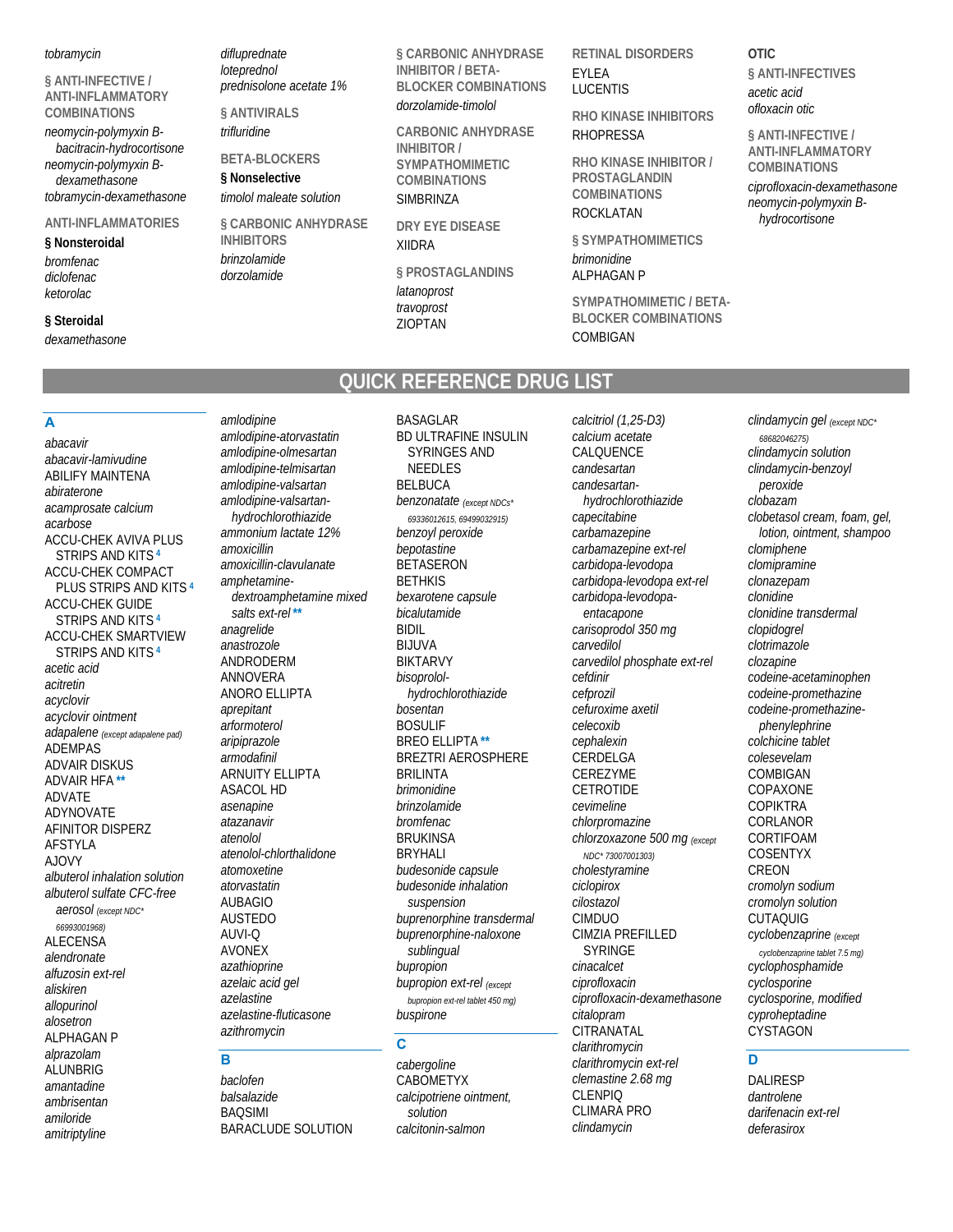deferiprone deferoxamine **DESCOVY** desipramine desmopressin spray, tablet desonide (except desonide gel) desoximetasone desvenlafaxine ext-rel dexamethasone **DEXCOM CONTINUOUS GLUCOSE MONITORING SYSTEM DEXILANT** dexmethylphenidate dexmethylphenidate ext-rel dextroamphetamine dextroamphetamine ext-rel dextromethorphanbrompheniraminepseudoephedrine dextromethorphanpromethazine diazepam diazepam rectal gel diclofenac diclofenac sodium diclofenac sodium gel 1% diclofenac sodium solution diclofenac sodiummisoprostol dicloxacillin dicyclomine **DIFICID** difluprednate digoxin diltiazem ext-rel (except generics for CARDIZEM LA) dimethyl fumarate delayedrel diphenoxylate-atropine dipyridamole ext-rel-aspirin disopyramide disulfiram divalproex sodium divalproex sodium ext-rel **DIVIGEL** donepezil dorzolamide dorzolamide-timolol **DOVATO** doxazosin doxepin doxercalciferol doxycycline hyclate capsule doxycycline hyclate tablet (except doxycycline hyclate tablet 50 mg [NDC\* 72143021160 only], 75 mg, 150 doxylamine-pyridoxine delayed-rel dronabinol duloxetine **DUOBRII DUPIXENT DUROLANE** dutasteride dutasteride-tamsulosin

#### econazole EDURANT efavirenz efavirenz-emtricitabinetenofovir disoproxil fumarate efavirenz-lamivudinetenofovir disoproxil fumarate eletriptan **ELIGARD ELOCTATE EMGALITY EMPAVELI** emtricitabine-tenofovir disoproxil fumarate **EMTRIVA** enalapril **ENBREL ENDOMETRIN** enoxaparin **ENSPRYNG ENSTILAR** entacapone entecavir **ENTRESTO FPCLUSA FPIDUO** epinephrine auto-injector EPIPEN **EPIPEN JR EPISIL** eplerenone **ERIVEDGE** ERLEADA  $P$ crl $P$ ntinih erythromycin erythromycin solution erythromycin-benzoyl peroxide ervthromvcins **ESBRIET** escitalopram esomeprazole delayed-rel **ESPEROCT** estradiol estradiol vaginal cream estradiol-norethindrone ethambutol ethinyl estradioldrospirenone ethinyl estradioldrospirenone-levomefolate ethinyl estradiol-etonogestrel ethinvl estradiollevonorgestrel ethinyl estradiolnorelgestromin ethinyl estradiolnorethindrone acetate-iron ethinyl estradiol-norgestimate ethosuximide etoposide **EUCRISA** EUFLEXXA

**EVAMIST** 

everolimus

Е

**EVOTAZ** exemestane **EYLEA** ezetimibe ezetimibe-simvastatin

#### F

famotidine **FARXIGA FASENRA** fenofibrate (except fenofibrate capsule 50 mg, 130 mg; fenofibrate tablet 40 mg,  $120 \text{ ma}$ fenofibric acid delayed-rel fentanyl transdermal fentanyl transmucosal **FIASP FINACEA FOAM** finasteride **FIRMAGON FLOVENT DISKUS FLOVENT HFA** fluconazole fludrocortisone flunisolide fluocinonide (except fluocinonide cream 0.1%) fluorouracil cream 5% fluorouracil solution fluoxetine (except fluoxetine tablet 60 mg, fluoxetine tablet [generics for SARAFEM]) fluphenazine flutamide fluticasone fluvastatin fluvoxamine folic acid folic acid-vitamin B6-vitamin **B12** fondaparinux **FORTEO** fosinopril fosinopril-hydrochlorothiazide fulvestrant furosemide **FUZFON FYCOMPA** 

#### G

gabapentin galantamine galantamine ext-rel GELSYN-3 **GEMTESA** *aentamicin* **GENVOYA GILENYA** glatiramer glimepiride glipizide glipizide ext-rel glipizide-metformin GLUCAGEN HYPOKIT **GLUCAGON EMERGENCY** KIT **GLYXAMBI GONAL-F** 

**GRALISE** granisetron **GRASTEK** quanfacine guanfacine ext-rel **GVOKE** 

#### $\overline{H}$

halobetasol cream, ointment haloperidol **HARVONI HIIMIRA** HUMULIN R U-500 hydrochlorothiazide hydrocodone ext-rel hydrocodone-acetaminophen hydrocodone-homatropine hydrocortisone hydrocortisone butvrate cream, ointment, solution hvdrocortisone enema hydromorphone hydroxychloroquine hydroxyurea hyoscyamine sulfate hyoscyamine sulfate orally disintegrating tablet

 $\mathbf{I}$ 

ibandronate **IBRANCE** ibuprofen icatibant imatinib mesylate **IMBRUVICA** *imipramine HCI* imiguimod **IMVEXXY INBRIJA INGREZZA INTELENCE** ipratropium inhalation solution ipratropium-albuterol inhalation solution irbesartan irbesartanhydrochlorothiazide **IRESSA ISENTRESS** *isoniazid* isosorbide dinitrate (except isosorbide dinitrate 40 mg) isosorbide mononitrate isotretinoin itraconazole ivermectin tablet

#### J

**JANUMET JANUMET XR JANUVIA JARDIANCE JIVI** 

#### K

**KANJINTI KERENDIA**  **KESIMPTA** ketoconazole cream 2% ketoconazole shampoo 2% ketorolac **KEVZARA KISOALI** KISQALI FEMARA CO-**PACK KOGENATE FS** KOSELUGO **KOVALTRY KYLEENA KYNMOBI** 

# Ĺ

lactulose solution *lamivudine* lamivudine-zidovudine lamotrigine lamotrigine ext-rel lansoprazole + amoxicillin + clarithromycin lansoprazole delayed-rel lapatinib **latanoprost** LATUDA leflunomide letrozole LEUKERAN leuprolide acetate levalbuterol tartrate CFC-free aerosol **LEVEMIR** levetiracetam levetiracetam ext-rel levocarnitine levocetirizine levofloxacin levothyroxine lidocaine patch lidocaine-prilocaine linezolid **LINZESS** liothyronine lisinopril lisinopril-hydrochlorothiazide lithium carbonate lithium carbonate ext-rel tablet 300 ma lithium carbonate ext-rel tablet 450 mo LO LOESTRIN FE **LOKELMA LONSURF** loperamide lopinavir-ritonavir lorazepam losartan losartan-hydrochlorothiazide **loteprednol** lovastatin lubiprostone **LUCENTIS LUPRON DEPOT-PED LYNPARZA LYSODREN**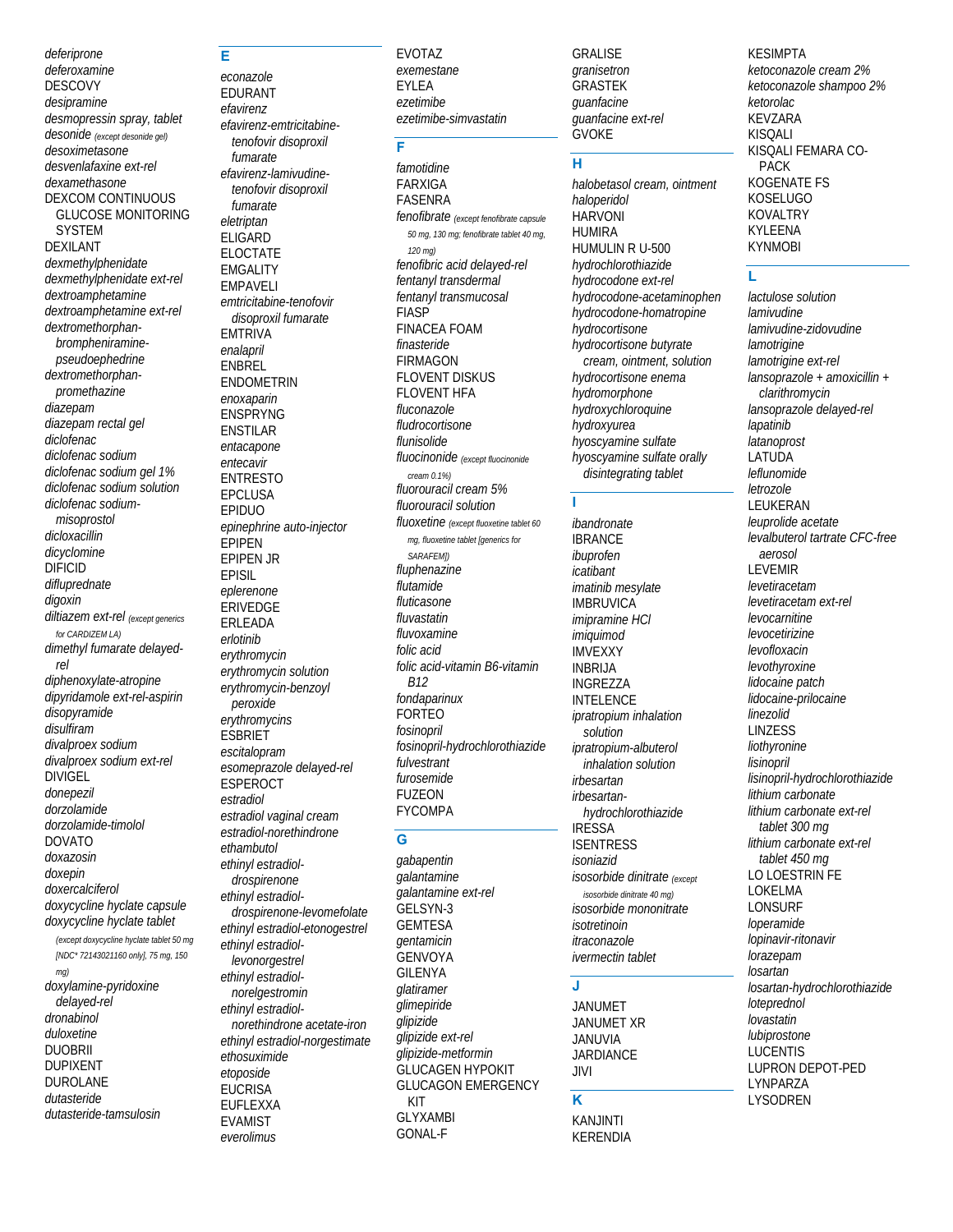#### **M**

*malathion* MATULANE MAYZENT *meclizine medroxyprogesterone medroxyprogesterone acetate 150 mg/mL megestrol acetate meloxicam tablet melphalan memantine* MEPRON *mercaptopurine mesalamine delayed-rel (except mesalamine delayed-rel tablet 800 mg) mesalamine ext-rel mesalamine suppository mesalamine suspension metaxalone 800 mg metformin metformin ext-rel (except generics for FORTAMET and GLUMETZA) methadone methimazole methocarbamol (except NDCs\* 69036091010, 69036093090, 70868090190) methotrexate methoxsalen methylphenidate methylphenidate ext-rel* **\*\*** *methylprednisolone metoclopramide metolazone metoprolol succinate ext-rel metoprolol tartrate metoprololhydrochlorothiazide metronidazole minocycline* MIRENA *mirtazapine misoprostol* **MITIGARE** *modafinil mometasone montelukast morphine morphine ext-rel* MOVANTIK *moxifloxacin* MUGARD MULTAQ *mupirocin ointment* MUSE *mycophenolate mofetil mycophenolate sodium* **MYDAYIS** MYFEMBREE MYLERAN **N** 

*naproxen (except naproxen CR or naproxen suspension) naratriptan* NARCAN NASAL SPRAY NATAZIA *nateglinide* NATESTO NAYZILAM *nebivolol neomycin-polymyxin Bbacitracin-hydrocortisone neomycin-polymyxin Bdexamethasone neomycin-polymyxin Bhydrocortisone* NEUPRO *nevirapine nevirapine ext-rel* NEXLETOL NEXLIZET *niacin ext-rel nifedipine ext-rel* NINLARO *nitrofurantoin (except NDCs\* 16571074024, 70408023932) nitroglycerin lingual spray nitroglycerin sublingual* NIVESTYM NORDITROPIN *norethindrone nortriptyline* NORVIR NOVOEIGHT NOVOLIN 70/30 NOVOLIN N NOVOLIN R NOVOLOG NOVOLOG MIX 70/30 NOVOSEVEN RT NUBEQA NUCALA NUCYNTA NUCYNTA ER NURTEC ODT NUWIQ *nystatin* **O OCREVUS** 

**ODEFSEY** ODOMZO **OFEV** *ofloxacin ofloxacin otic olanzapine olmesartan olmesartan-amlodipinehydrochlorothiazide olmesartanhydrochlorothiazide olopatadine omega-3 acid ethyl esters omeprazole delayed-rel* OMNIPOD DASH INSULIN INFUSION PUMP OMNIPOD INSULIN INFUSION PUMP *ondansetron*

ONETOUCH LANCETS ONETOUCH LANCING DEVICES ONETOUCH ULTRA STRIPS AND KITS **<sup>4</sup>** ONETOUCH VERIO STRIPS AND KITS **<sup>4</sup>** ONEXTON **OPSUMIT** ORACEA ORALAIR ORENCIA CLICKJECT **ORENCIA** SUBCUTANEOUS ORENITRAM ORFADIN ORIAHNN **ORILISSA** ORLADEYO *oseltamivir* OTEZLA OVIDREL *oxazepam oxcarbazepine oxiconazole (except NDCs\* 00168035830, 51672135902)* OXTELLAR XR *oxybutynin ext-rel oxycodone oxycodone-acetaminophen* OZEMPIC

# **P**

*pantoprazole delayed-rel tablet paricalcitol paroxetine HCl paroxetine HCl ext-rel (except NDC\* 60505367503) peg 3350-electrolytes (except generics for MOVIPREP) penicillamine penicillin VK* PENTASA PERFOROMIST PERJETA *permethrin 5% perphenazine* **PERSERIS** *phenobarbital phenytoin phenytoin sodium extended* **PHESGO** PHOSLYRA *pilocarpine tablet pimecrolimus pioglitazone pioglitazone-glimepiride pioglitazone-metformin podofilox potassium chloride ext-rel potassium chloride liquid* PRALUENT *pramipexole pramipexole ext-rel prasugrel pravastatin prednisolone acetate 1%*

*prednisolone solution 10 mg/5 mL, 20 mg/5 mL) prednisone pregabalin prenatal vitamins* **PREZCOBIX** PREZISTA *primidone probenecid prochlorperazine* PROCTOFOAM-HC *progesterone, micronized* PROLASTIN-C PROLIA PROMACTA *promethazine propranolol propranolol ext-rel propylthiouracil* PULMICORT FLEXHALER PYLERA *pyrazinamide pyridostigmine pyridostigmine ext-rel pyrimethamine*

*prednisolone solution (except* 

#### **Q**

QELBREE **OSYMIA** *quetiapine quetiapine ext-rel quinapril quinapril-hydrochlorothiazide* QVAR REDIHALER

## **R**

RAGWITEK *raloxifene ramelteon ramipril ranolazine ext-rel rasagiline* RASUVO REBIF REBINYN RELENZA REMICADE *repaglinide* **RETACRIT REVI IMID** RHOPRESSA *ribavirin rifampin* RINVOQ *risedronate risperidone rivastigmine rivastigmine transdermal rizatriptan* **ROCKLATAN** *ropinirole ropinirole ext-rel rosuvastatin* ROZLYTREK RUBRACA RUCONEST *rufinamide*

RUXIENCE RYBELSUS RYDAPT

#### **S**

**SANCUSO** *sapropterin* SAXENDA *scopolamine transdermal selegiline selenium sulfide lotion 2.5% sertraline sevelamer carbonate* SEVENFACT *sildenafil silodosin silver sulfadiazine* **SIMBRINZA** SIMPONI ARIA *simvastatin sirolimus* SKYLA **SKYRIZI** *sodium phenylbutyrate solifenacin* **SOLIQUA** SOMATULINE DEPOT **SOOLANTRA** *sotalol* SPIRIVA *spironolactone spironolactonehydrochlorothiazide* **SPRYCEL** *stavudine* STELARA INTRAVENOUS STELARA **SUBCUTANEOUS** STIOLTO RESPIMAT STIVARGA STRIVERDI RESPIMAT SUBSYS *sucralfate tablet sulfacetamide sulfamethoxazoletrimethoprim sulfasalazine sulfasalazine delayed-rel sumatriptan sunitinib* SUNOSI SUPARTZ FX SUPPRELIN LA SUPRAX SYMBICORT SYMLINPEN SYMPROIC SYMTUZA **SYNJARDY** SYNJARDY XR

#### **T**

TABLOID TACLONEX *tacrolimus tadalafil* **TAGRISSO TAKHZYRO** 

#### *nadolol naloxone injection naltrexone* NAMZARIC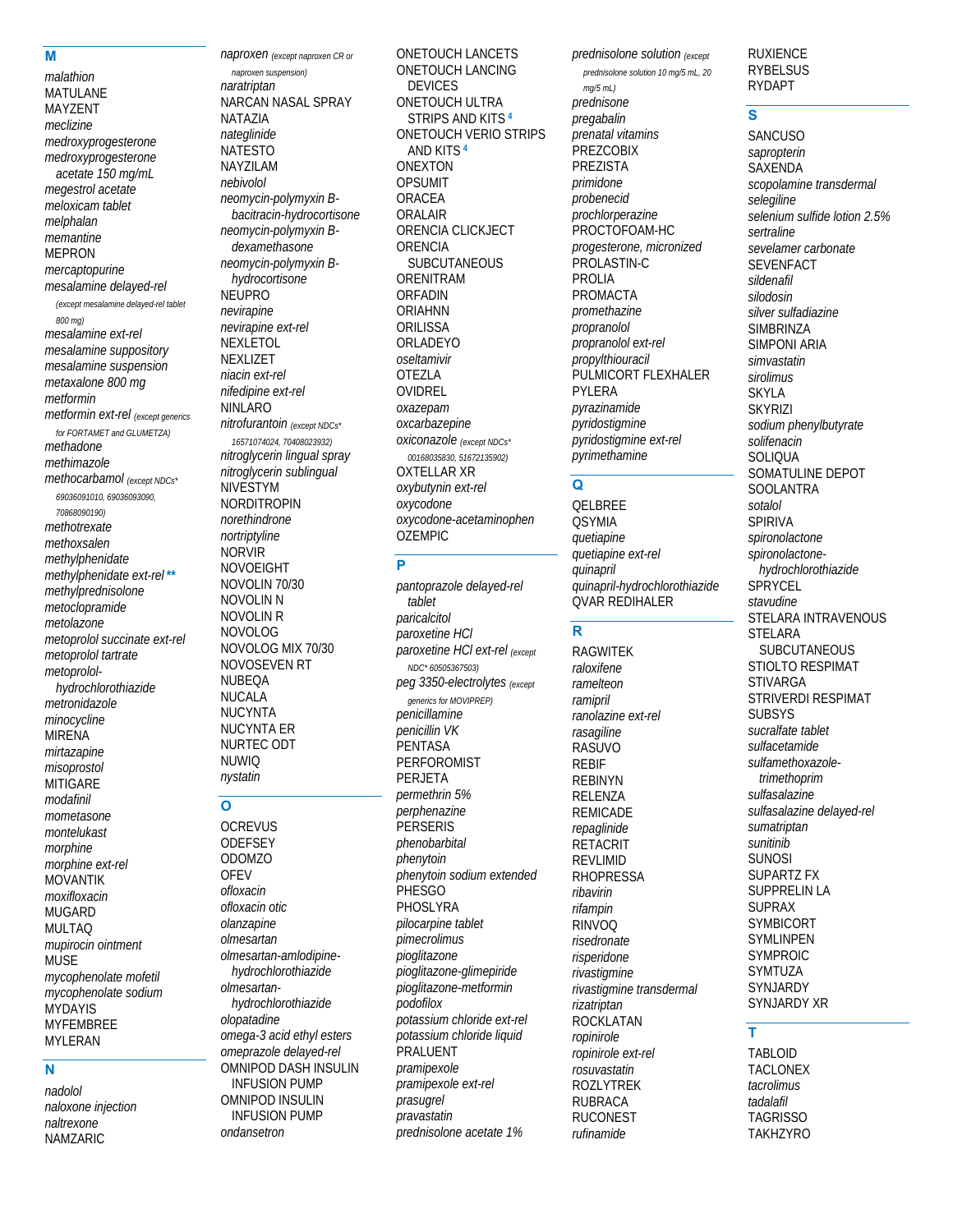**TALTZ** tamoxifen tamsulosin **TAVALISSE TEGSEDI TEKTURNA HCT** telmisartan telmisartanhydrochlorothiazide temazepam **TEMIXYS** temozolomide tenofovir disoproxil fumarate terazosin terbinafine tablet testosterone gel (except authorized generics for TESTIM and VOGELXO) testosterone solution tetrabenazine tetracycline THALOMID thiothixene tiagabine timolol maleate solution tiopronin **TIVICAY** tizanidine tobramycin tobramycin inhalation solution tobramycin-dexamethasone

tolterodine tolterodine ext-rel topiramate toremifene torsemide **TOUJEO TOVIAZ** tramadol (except NDC\* 52817019610) tramadol ext-rel tablet travoprost **TRAZIMERA** trazodone **TRELEGY ELLIPTA** TREMFYA treprostinil **TRESIBA** tretinoin tretinoin capsule TREXALL triamcinolone cream, lotion, **ointment** (except triamcinolone ointment 0.05%) triamterene triamterenehvdrochlorothiazide trientine trifluoperazine trifluridine TRIJARDY XR trimethobenzamide TRINTELLIX

**TRIPTODUR TRIUMEQ TROKENDI XR** trospium trospium ext-rel **TRULICITY TYMLOS TYSABRI** 

#### $\mathbf U$

**UBRELVY UPTRAVI** ursodiol

### $\overline{\mathsf{v}}$

VAGIFEM valacyclovir valganciclovir valproic acid valsartan valsartan-hydrochlorothiazide **VALTOCO** vancomycin capsule vardenafil VASCEPA VELCADE **VELPHORO** VELTASSA **VEMLIDY** venlafaxine venlafaxine ext-rel capsule

verapamil ext-rel **VERQUVO** V-GO INSULIN INFUSION **PUMP VIBERZI VICTOZA** vigabatrin VIMPAT **VIOKACE VISTOGARD VITRAKVI** VOSEVI<sup>3</sup> **VOTRIENT** VRAYLAR **VUMERITY VYVANSE** 

#### $\overline{w}$

**WAKIX** warfarin WEGOVY

# $\mathbf{x}$

**XARELTO XCOPRI** XELJANZ **XELJANZ XR** XIFAXAN 550 MG XIGDUO XR **XIIDRA XOLAIR** 

**XOSPATA XTAMPZA ER XTANDI XULTOPHY XYWAV** 

#### $\overline{\mathsf{Y}}$

**YONSA YUPELRI** 

# Z

zafirlukast ZEJULA ZENPEP ZEPOSIA zidovudine ZIEXTENZO ZIOPTAN ziprasidone **ZIRABEV** ZOLINZA zolmitriptan zolpidem zolpidem ext-rel ZOMIG NASAL SPRAY zonisamide ZUBSOLV ZYKADIA

# **PREFERRED OPTIONS FOR EXCLUDED MEDICATIONS 5**

| <b>EXCLUDED DRUG NAME(S)</b> | PREFERRED OPTION(S) <sup>t</sup>                                                                                                                                                         | <b>EXCLUDED DRUG NAME(S)</b>                       | PREFERRED OPTION(S) <sup>t</sup>                                                                                                                            |
|------------------------------|------------------------------------------------------------------------------------------------------------------------------------------------------------------------------------------|----------------------------------------------------|-------------------------------------------------------------------------------------------------------------------------------------------------------------|
| ABILIFY                      | aripiprazole, asenapine, clozapine, olanzapine,<br>quetiapine, quetiapine ext-rel, risperidone,<br>ziprasidone, LATUDA, VRAYLAR                                                          | <b>ADZENYS ER.</b><br><b>ADZENYS XR-ODT</b>        | amphetamine-dextroamphetamine mixed salts ext-rel",<br>dexmethylphenidate ext-rel, dextroamphetamine ext-rel,<br>methylphenidate ext-rel", MYDAYIS, VYVANSE |
| <b>ACANYA</b>                | adapalene (except adapalene pad), benzoyl peroxide,                                                                                                                                      | AFINITOR                                           | everolimus, AFINITOR DISPERZ                                                                                                                                |
|                              | clindamycin gel (except NDC* 68682046275),<br>clindamycin solution, clindamycin-benzoyl peroxide,                                                                                        | <b>AIMOVIG</b>                                     | AJOVY, EMGALITY                                                                                                                                             |
|                              | erythromycin solution, erythromycin-benzoyl peroxide,<br>tretinoin, EPIDUO, ONEXTON                                                                                                      | AKYNZEO                                            | aprepitant WITH granisetron, ondansetron or SANCUSO                                                                                                         |
| ACIPHEX,                     | esomeprazole delayed-rel, lansoprazole delayed-rel,                                                                                                                                      | ALA-QUIN                                           | desonide (except desonide gel), hydrocortisone                                                                                                              |
| <b>ACIPHEX SPRINKLE</b>      | omeprazole delayed-rel, pantoprazole delayed-rel tablet,<br><b>DEXILANT</b>                                                                                                              | albuterol sulfate CFC-free<br>aerosol              | albuterol sulfate CFC-free aerosol (except NDC*<br>66993001968), levalbuterol tartrate CFC-free aerosol                                                     |
| <b>ACTEMRA INTRAVENOUS</b>   | REMICADE, SIMPONI ARIA                                                                                                                                                                   | (NDC* 66993001968 only)                            |                                                                                                                                                             |
| <b>ACTICLATE</b>             | doxycycline hyclate capsule, doxycycline hyclate tablet<br>(except doxycycline hyclate tablet 50 mg [NDC*<br>72143021160 only], 75 mg, 150 mg), minocycline,<br>tetracycline             | ALDARA                                             | imiquimod                                                                                                                                                   |
|                              |                                                                                                                                                                                          | ALEVICYN GEL,<br>ALEVICYN SG, ALEVICYN<br>SOLUTION | desonide (except desonide gel), hydrocortisone                                                                                                              |
| Activite                     | folic acid, folic acid-vitamin B6-vitamin B12                                                                                                                                            | <b>ALIQOPA</b>                                     | <b>COPIKTRA</b>                                                                                                                                             |
| <b>ACTOS</b>                 | pioglitazone                                                                                                                                                                             | ALLISON MEDICAL INSULIN                            | BD ULTRAFINE INSULIN SYRINGES                                                                                                                               |
| <b>ACUVAIL</b>               | bromfenac, diclofenac, ketorolac                                                                                                                                                         | SYRINGES <sup>6</sup>                              |                                                                                                                                                             |
| acyclovir cream              | acyclovir (except acyclovir cream), valacyclovir                                                                                                                                         | <b>ALORA</b>                                       | estradiol, DIVIGEL, EVAMIST                                                                                                                                 |
| adapalene pad                | adapalene (except adapalene pad), benzoyl peroxide,                                                                                                                                      | <b>ALPROLIX</b>                                    | Consult doctor                                                                                                                                              |
|                              | clindamycin gel (except NDC* 68682046275),<br>clindamycin solution, clindamycin-benzoyl peroxide,<br>erythromycin solution, erythromycin-benzoyl peroxide,<br>tretinoin, EPIDUO, ONEXTON | <b>ALREX</b>                                       | azelastine, bepotastine, cromolyn sodium, olopatadine                                                                                                       |
|                              |                                                                                                                                                                                          | <b>ALTOPREV</b>                                    | atorvastatin, ezetimibe-simvastatin, fluvastatin,<br>lovastatin, pravastatin, rosuvastatin, simvastatin                                                     |
| <b>ADCIRCA</b>               | sildenafil, tadalafil                                                                                                                                                                    | <b>ALVESCO</b>                                     | ARNUITY ELLIPTA, FLOVENT DISKUS, FLOVENT<br>HFA, PULMICORT FLEXHALER, QVAR REDIHALER                                                                        |
| ADDERALL                     | dexmethylphenidate, dextroamphetamine,<br>methylphenidate                                                                                                                                | AMITIZA                                            | lubiprostone, LINZESS, MOVANTIK, SYMPROIC                                                                                                                   |
| ADRENALIN                    | epinephrine auto-injector, AUVI-Q, EPIPEN, EPIPEN JR                                                                                                                                     |                                                    |                                                                                                                                                             |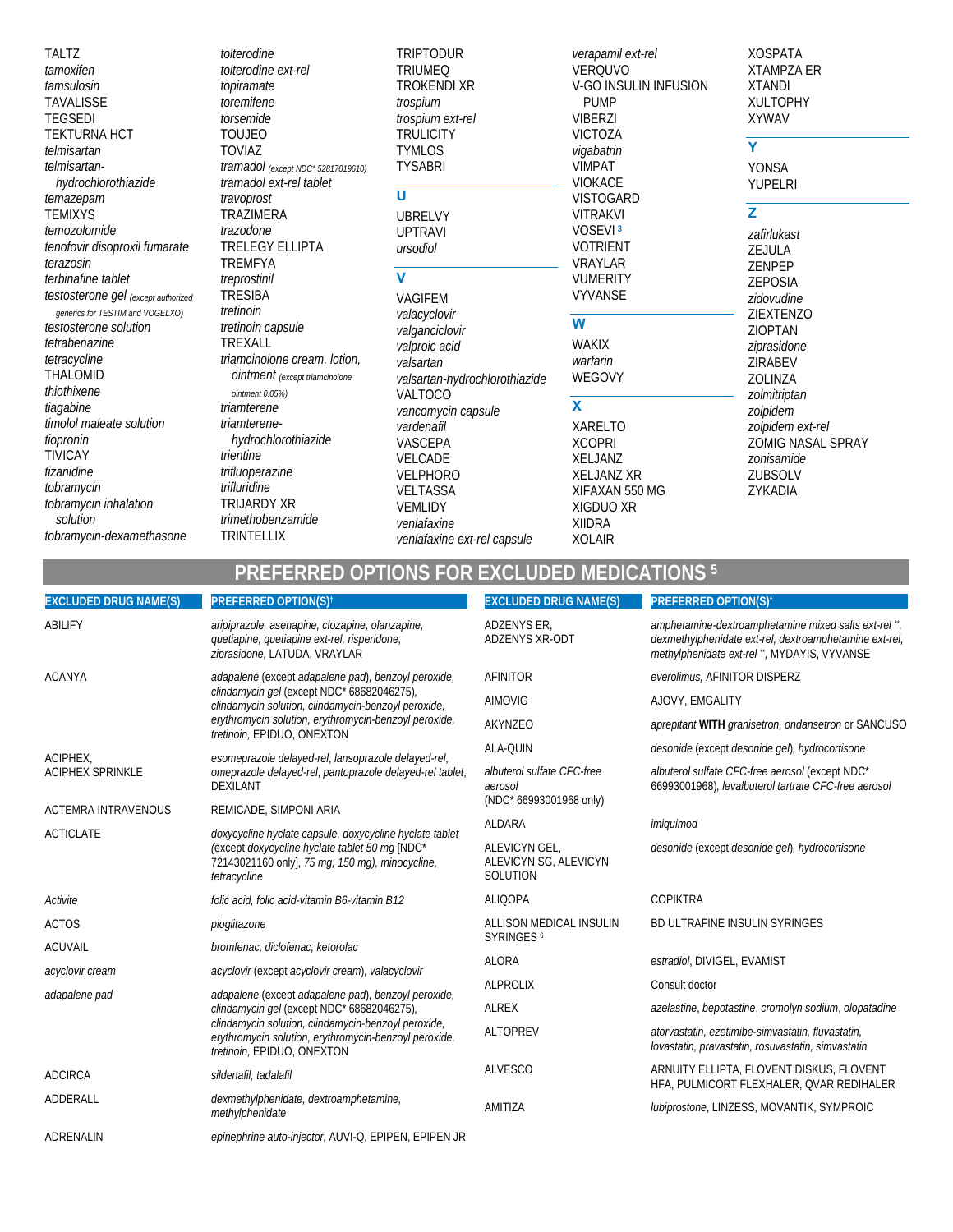| <b>EXCLUDED DRUG NAME(S)</b>     | <b>PREFERRED OPTION(S)<sup>t</sup></b>                                                                                                                                                                                                                                                                             | <b>EXCLUDED DRUG NAME(S)</b>                                | PREFERRED OPTION(S) <sup>†</sup>                                                                                                                                                                                                                                                                    |
|----------------------------------|--------------------------------------------------------------------------------------------------------------------------------------------------------------------------------------------------------------------------------------------------------------------------------------------------------------------|-------------------------------------------------------------|-----------------------------------------------------------------------------------------------------------------------------------------------------------------------------------------------------------------------------------------------------------------------------------------------------|
| <b>AMRIX</b>                     | carisoprodol 350 mg, chlorzoxazone 500 mg (except                                                                                                                                                                                                                                                                  | AVASTIN                                                     | ZIRABEV                                                                                                                                                                                                                                                                                             |
|                                  | NDC* 73007001303), cyclobenzaprine (except<br>cyclobenzaprine tablet 7.5 mg), metaxalone 800 mg,                                                                                                                                                                                                                   | AVENOVA                                                     | Consult doctor                                                                                                                                                                                                                                                                                      |
|                                  | methocarbamol (except NDCs* 69036091010,<br>69036093090, 70868090190)                                                                                                                                                                                                                                              | AVSOLA                                                      | REMICADE, SIMPONI ARIA, STELARA<br><b>INTRAVENOUS</b>                                                                                                                                                                                                                                               |
| ANDROGEL                         | testosterone gel (except authorized generics for TESTIM<br>and VOGELXO), testosterone solution, ANDRODERM,<br><b>NATESTO</b>                                                                                                                                                                                       | <b>AZASITE</b>                                              | ciprofloxacin, erythromycin, gentamicin, levofloxacin,<br>moxifloxacin, ofloxacin, sulfacetamide, tobramycin                                                                                                                                                                                        |
| ANGELIO                          | estradiol-norethindrone, BIJUVA                                                                                                                                                                                                                                                                                    | AZELEX                                                      | adapalene (except adapalene pad), benzoyl peroxide,<br>clindamycin gel (except NDC* 68682046275),                                                                                                                                                                                                   |
| <b>APEXICON E</b>                | desoximetasone (except desoximetasone ointment<br>0.05%), fluocinonide (except fluocinonide cream 0.1%),<br><b>BRYHALI</b>                                                                                                                                                                                         |                                                             | clindamycin solution, clindamycin-benzoyl peroxide,<br>erythromycin solution, erythromycin-benzoyl peroxide,<br>tretinoin, EPIDUO, ONEXTON                                                                                                                                                          |
| APIDRA                           | FIASP, NOVOLOG                                                                                                                                                                                                                                                                                                     | AZESCO <sup>8</sup>                                         | prenatal vitamins, CITRANATAL                                                                                                                                                                                                                                                                       |
| APOKYN                           | <b>INBRIJA, KYNMOBI</b>                                                                                                                                                                                                                                                                                            | <b>AZOPT</b>                                                | brinzolamide, dorzolamide                                                                                                                                                                                                                                                                           |
| APTENSIO XR                      | amphetamine-dextroamphetamine mixed salts ext-rel",<br>dexmethylphenidate ext-rel, dextroamphetamine ext-rel,                                                                                                                                                                                                      | <b>AZOR</b>                                                 | amlodipine-olmesartan, amlodipine-telmisartan,<br>amlodipine-valsartan                                                                                                                                                                                                                              |
| APTIOM                           | methylphenidate ext-rel **, MYDAYIS, VYVANSE<br>carbamazepine, carbamazepine ext-rel, divalproex<br>sodium, divalproex sodium ext-rel, gabapentin,<br>lamotrigine, lamotrigine ext-rel, levetiracetam,<br>levetiracetam ext-rel, oxcarbazepine, phenobarbital,<br>phenytoin, phenytoin sodium extended, primidone, | <b>BALCOLTRA</b>                                            | ethinyl estradiol-drospirenone,<br>ethinyl estradiol-drospirenone-levomefolate,<br>ethinyl estradiol-levonorgestrel,<br>ethinyl estradiol-norethindrone acetate-iron,<br>ethinyl estradiol-norgestimate,<br>LO LOESTRIN FE, NATAZIA                                                                 |
|                                  | tiagabine, topiramate, valproic acid, zonisamide,<br>FYCOMPA, OXTELLAR XR, TROKENDI XR, VIMPAT,<br><b>XCOPRI</b>                                                                                                                                                                                                   | <b>BANZEL SUSPENSION</b>                                    | clobazam, lamotrigine, rufinamide, topiramate,<br><b>TROKENDI XR</b>                                                                                                                                                                                                                                |
| APTIVUS                          | Consult doctor                                                                                                                                                                                                                                                                                                     | <b>BARACLUDE TABLET</b>                                     | entecavir, lamivudine, tenofovir disoproxil fumarate,<br>BARACLUDE SOLUTION, VEMLIDY                                                                                                                                                                                                                |
| <b>ARALAST NP</b>                | PROLASTIN-C                                                                                                                                                                                                                                                                                                        | <b>BEAU RX</b>                                              | Consult doctor                                                                                                                                                                                                                                                                                      |
| ARANESP                          | <b>RETACRIT</b>                                                                                                                                                                                                                                                                                                    | <b>BECONASE AQ</b>                                          | azelastine-fluticasone, flunisolide, fluticasone,                                                                                                                                                                                                                                                   |
| ARTHROTEC<br>ASCENSIA STRIPS AND | celecoxib; diclofenac sodium, ibuprofen, meloxicam<br>tablet or naproxen (except naproxen CR or naproxen<br>suspension) WITH esomeprazole delayed-rel,<br>lansoprazole delayed-rel, omeprazole delayed-rel,<br>pantoprazole delayed-rel tablet or DEXILANT<br>ACCU-CHEK AVIVA PLUS STRIPS AND KITS 4,              | BENICAR, BENICAR HCT                                        | mometasone<br>candesartan, candesartan-hydrochlorothiazide,<br>irbesartan, irbesartan-hydrochlorothiazide, losartan,<br>losartan-hydrochlorothiazide, olmesartan, olmesartan-<br>hydrochlorothiazide, telmisartan,<br>telmisartan-hydrochlorothiazide, valsartan, valsartan-<br>hydrochlorothiazide |
| KITS <sup>6</sup>                | ACCU-CHEK COMPACT PLUS STRIPS AND KITS 4,<br>ACCU-CHEK GUIDE STRIPS AND KITS <sup>4</sup> , ACCU-<br>CHEK SMARTVIEW STRIPS AND KITS 4, ONETOUCH<br>ULTRA STRIPS AND KITS 4, ONETOUCH VERIO<br>STRIPS AND KITS 4                                                                                                    | <b>BENSAL HP</b>                                            | desonide (except desonide gel), hydrocortisone                                                                                                                                                                                                                                                      |
|                                  |                                                                                                                                                                                                                                                                                                                    | <b>BENZACLIN</b>                                            | adapalene (except adapalene pad), benzoyl peroxide,<br>clindamycin gel (except NDC* 68682046275),                                                                                                                                                                                                   |
| ASMANEX, ASMANEX HFA             | ARNUITY ELLIPTA, FLOVENT DISKUS, FLOVENT<br>HFA, PULMICORT FLEXHALER, QVAR REDIHALER                                                                                                                                                                                                                               |                                                             | clindamycin solution, clindamycin-benzoyl peroxide,<br>erythromycin solution, erythromycin-benzoyl peroxide,<br>tretinoin, EPIDUO, ONEXTON                                                                                                                                                          |
| ASTAGRAF XL                      | tacrolimus                                                                                                                                                                                                                                                                                                         | benzonatate                                                 | benzonatate (except NDCs* 69336012615,                                                                                                                                                                                                                                                              |
| ATACAND,<br>ATACAND HCT          | candesartan, candesartan-hydrochlorothiazide,<br>irbesartan, irbesartan-hydrochlorothiazide, losartan,<br>losartan-hydrochlorothiazide, olmesartan, olmesartan-<br>hydrochlorothiazide, telmisartan,<br>telmisartan-hydrochlorothiazide, valsartan, valsartan-                                                     | (NDCs* 69336012615,<br>69499032915 only)                    | 69499032915)                                                                                                                                                                                                                                                                                        |
|                                  |                                                                                                                                                                                                                                                                                                                    | <b>BEPREVE</b>                                              | azelastine, bepotastine, cromolyn sodium, olopatadine                                                                                                                                                                                                                                               |
|                                  |                                                                                                                                                                                                                                                                                                                    | <b>BERINERT</b>                                             | <i>icatibant</i> , RUCONEST                                                                                                                                                                                                                                                                         |
| ATIVAN                           | hydrochlorothiazide<br>alprazolam, clonazepam, diazepam, lorazepam,                                                                                                                                                                                                                                                | <b>BESIVANCE</b>                                            | ciprofloxacin, erythromycin, gentamicin, levofloxacin,<br>moxifloxacin, ofloxacin, sulfacetamide, tobramycin                                                                                                                                                                                        |
| ATOPADERM                        | oxazepam<br>desonide (except desonide gel), hydrocortisone                                                                                                                                                                                                                                                         | BETAMETHASONE ACETATE-<br>BETAMETHASONE SODIUM<br>PHOSPHATE | dexamethasone, hydrocortisone, methylprednisolone,<br>prednisolone solution (except prednisolone solution<br>10 mg/5 mL, 20 mg/5 mL), prednisone                                                                                                                                                    |
| ATRALIN                          | adapalene (except adapalene pad), benzoyl peroxide,<br>clindamycin gel (except NDC* 68682046275),                                                                                                                                                                                                                  | BETAPACE, BETAPACE AF                                       | sotalol                                                                                                                                                                                                                                                                                             |
|                                  | clindamycin solution, clindamycin-benzoyl peroxide,<br>erythromycin solution, erythromycin-benzoyl peroxide,<br>tretinoin, EPIDUO, ONEXTON                                                                                                                                                                         | <b>BETIMOL</b>                                              | timolol maleate solution                                                                                                                                                                                                                                                                            |
|                                  |                                                                                                                                                                                                                                                                                                                    | <b>BETOPTIC S</b>                                           | timolol maleate solution                                                                                                                                                                                                                                                                            |
| ATRIPLA                          | efavirenz-emtricitabine-tenofovir disoproxil fumarate,                                                                                                                                                                                                                                                             | <b>BEVESPI AEROSPHERE</b>                                   | ANORO ELLIPTA, STIOLTO RESPIMAT                                                                                                                                                                                                                                                                     |
|                                  | efavirenz-lamivudine-tenofovir disoproxil fumarate,<br>BIKTARVY, DOVATO, GENVOYA, ODEFSEY,<br>SYMTUZA, TRIUMEQ                                                                                                                                                                                                     |                                                             |                                                                                                                                                                                                                                                                                                     |
| <b>ATROVENT HFA</b>              | ipratropium inhalation solution, SPIRIVA, YUPELRI                                                                                                                                                                                                                                                                  |                                                             |                                                                                                                                                                                                                                                                                                     |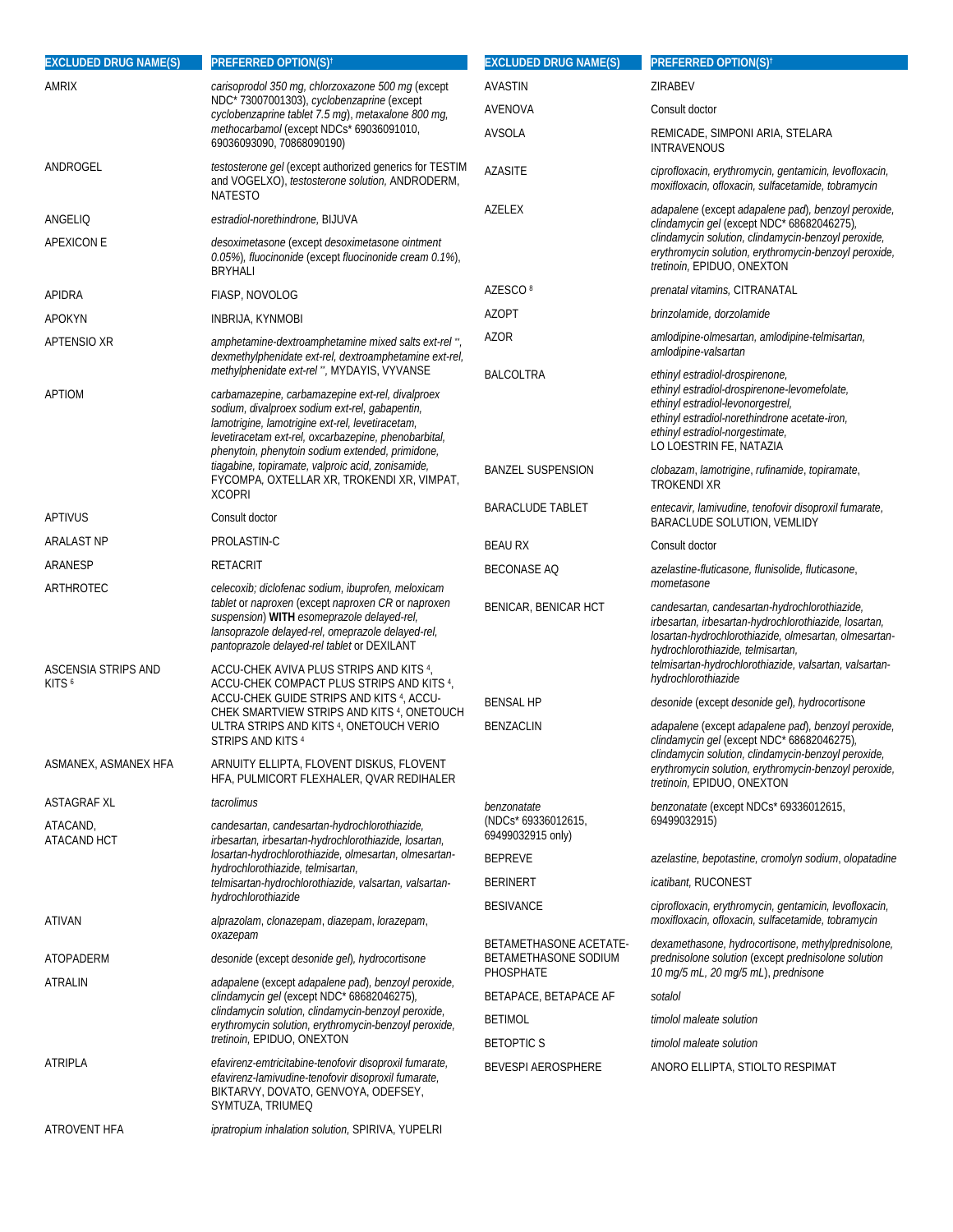| <b>EXCLUDED DRUG NAME(S)</b>                                                                         | <b>PREFERRED OPTION(S)<sup>†</sup></b>                                                                                                                                                                                              | <b>EXCLUDED DRUG NAME(S)</b>                                                                                               | <b>PREFERRED OPTION(S)<sup>†</sup></b>                                                                                                                                                                                                          |
|------------------------------------------------------------------------------------------------------|-------------------------------------------------------------------------------------------------------------------------------------------------------------------------------------------------------------------------------------|----------------------------------------------------------------------------------------------------------------------------|-------------------------------------------------------------------------------------------------------------------------------------------------------------------------------------------------------------------------------------------------|
| <b>BEYAZ</b>                                                                                         | ethinyl estradiol-drospirenone,<br>ethinyl estradiol-drospirenone-levomefolate,<br>ethinyl estradiol-levonorgestrel,<br>ethinyl estradiol-norethindrone acetate-iron,<br>ethinyl estradiol-norgestimate,<br>LO LOESTRIN FE, NATAZIA | CapsFenac Pak<br>Capsinac                                                                                                  | diclofenac sodium, diclofenac sodium gel 1%,<br>diclofenac sodium solution, ibuprofen, meloxicam tablet,<br>naproxen (except naproxen CR or naproxen<br>suspension)<br>diclofenac sodium, diclofenac sodium gel 1%,                             |
| bimatoprost solution 0.03%                                                                           | latanoprost, travoprost, ZIOPTAN                                                                                                                                                                                                    |                                                                                                                            | diclofenac sodium solution, ibuprofen, meloxicam tablet,<br>naproxen (except naproxen CR or naproxen<br>suspension)                                                                                                                             |
| <b>BORTEZOMIB</b>                                                                                    | NINLARO, VELCADE                                                                                                                                                                                                                    |                                                                                                                            |                                                                                                                                                                                                                                                 |
| <b>BOTOX</b>                                                                                         | Consult doctor                                                                                                                                                                                                                      | CARAC                                                                                                                      | fluorouracil cream 5%, fluorouracil solution, imiquimod                                                                                                                                                                                         |
| <b>BREEZE 2 STRIPS AND</b>                                                                           | ACCU-CHEK AVIVA PLUS STRIPS AND KITS 4,                                                                                                                                                                                             | CARAFATE                                                                                                                   | sucralfate tablet                                                                                                                                                                                                                               |
| KITS <sub>7</sub>                                                                                    | ACCU-CHEK COMPACT PLUS STRIPS AND KITS 4,<br>ACCU-CHEK GUIDE STRIPS AND KITS <sup>4</sup> , ACCU-<br>CHEK SMARTVIEW STRIPS AND KITS 4, ONETOUCH<br>ULTRA STRIPS AND KITS 4, ONETOUCH VERIO<br>STRIPS AND KITS 4                     | <b>CARBINOXAMINE TABLET</b><br>6 MG<br>CARDIZEM, CARDIZEM CD,<br>CARDIZEM LA                                               | levocetirizine<br>diltiazem ext-rel (except generics for CARDIZEM LA)                                                                                                                                                                           |
| <b>BROMSITE</b>                                                                                      | bromfenac, diclofenac, ketorolac                                                                                                                                                                                                    | carisoprodol 250 mg                                                                                                        | carisoprodol 350 mg, chlorzoxazone 500 mg (except                                                                                                                                                                                               |
| <b>BROVANA</b>                                                                                       | arformoterol, PERFOROMIST                                                                                                                                                                                                           |                                                                                                                            | NDC* 73007001303), cyclobenzaprine (except<br>cyclobenzaprine tablet 7.5 mg), metaxalone 800 mg,                                                                                                                                                |
| budesonide ext-rel                                                                                   | balsalazide, mesalamine delayed-rel (except<br>mesalamine delayed-rel tablet 800 mg),                                                                                                                                               |                                                                                                                            | methocarbamol (except NDCs* 69036091010,<br>69036093090, 70868090190)                                                                                                                                                                           |
|                                                                                                      | mesalamine ext-rel, sulfasalazine,                                                                                                                                                                                                  | CARNITOR, CARNITOR SF                                                                                                      | levocarnitine                                                                                                                                                                                                                                   |
| Bupap                                                                                                | sulfasalazine delayed-rel, ASACOL HD, PENTASA<br>diclofenac sodium, ibuprofen, naproxen (except<br>naproxen CR or naproxen suspension)                                                                                              | CELEBREX                                                                                                                   | celecoxib, diclofenac sodium, ibuprofen, meloxicam<br>tablet, naproxen (except naproxen CR or naproxen<br>suspension)                                                                                                                           |
| <b>BUPHENYL</b>                                                                                      | sodium phenylbutyrate                                                                                                                                                                                                               | <b>CELLCEPT</b>                                                                                                            | mycophenolate mofetil, mycophenolate sodium                                                                                                                                                                                                     |
| bupropion ext-rel tablet 450 mg                                                                      | bupropion, bupropion ext-rel (except bupropion ext-rel<br>tablet 450 mg)                                                                                                                                                            | chlordiazepoxide-clidinium<br>(NDCs* 11534019701,                                                                          | dicyclomine, hyoscyamine sulfate, hyoscyamine sulfate<br>orally disintegrating tablet                                                                                                                                                           |
| butalbital-acetaminophen<br>capsule, butalbital-acetaminophen<br>tablet 25-325 mg,                   | diclofenac sodium, ibuprofen, naproxen (except<br>naproxen CR or naproxen suspension)                                                                                                                                               | 42494040901, 51293069601,<br>51293069610, 67877073101,<br>70700018501 only)                                                |                                                                                                                                                                                                                                                 |
| butalbital-acetaminophen tablet<br>50-300 mg,<br>BUTALBITAL-ACETAMINOPHEN<br>(NDC* 69499034230 only) |                                                                                                                                                                                                                                     | chlorzoxazone 250 mq,<br>chlorzoxazone 375 mg,<br>chlorzoxazone 500 mg (NDC*<br>73007001303 only),<br>chlorzoxazone 750 mg | carisoprodol 350 mg, chlorzoxazone 500 mg (except<br>NDC* 73007001303), cyclobenzaprine (except<br>cyclobenzaprine tablet 7.5 mg), metaxalone 800 mg,<br>methocarbamol (except NDCs* 69036091010,<br>69036093090, 70868090190)                  |
| butalbital-acetaminophen-<br>caffeine capsule                                                        | diclofenac sodium, ibuprofen, naproxen (except<br>naproxen CR or naproxen suspension)                                                                                                                                               | CHORIONIC GONADOTROPIN                                                                                                     | OVIDREL                                                                                                                                                                                                                                         |
| <b>BUTRANS</b>                                                                                       | buprenorphine transdermal, BELBUCA                                                                                                                                                                                                  | <b>CIALIS</b>                                                                                                              | sildenafil, tadalafil, vardenafil                                                                                                                                                                                                               |
| <b>BYDUREON BCISE</b>                                                                                | OZEMPIC, RYBELSUS, TRULICITY, VICTOZA                                                                                                                                                                                               | <b>CICATRACE</b>                                                                                                           | Consult doctor                                                                                                                                                                                                                                  |
| <b>BYETTA</b>                                                                                        | OZEMPIC, RYBELSUS, TRULICITY, VICTOZA                                                                                                                                                                                               | CILOXAN                                                                                                                    | ciprofloxacin, erythromycin, gentamicin, levofloxacin,                                                                                                                                                                                          |
| <b>BYSTOLIC</b>                                                                                      | atenolol, carvedilol, carvedilol phosphate ext-rel,<br>metoprolol succinate ext-rel, metoprolol tartrate, nadolol,<br>nebivolol, propranolol, propranolol ext-rel                                                                   | CIMZIA LYOPHILIZED<br><b>POWDER</b>                                                                                        | moxifloxacin, ofloxacin, sulfacetamide, tobramycin<br>REMICADE, SIMPONI ARIA, STELARA<br><b>INTRAVENOUS</b>                                                                                                                                     |
| CAFERGOT                                                                                             | eletriptan, naratriptan, rizatriptan, sumatriptan,<br>zolmitriptan, NURTEC ODT, UBRELVY, ZOMIG NASAL<br><b>SPRAY</b>                                                                                                                | <b>CINRYZE</b>                                                                                                             | ORLADEYO, TAKHZYRO                                                                                                                                                                                                                              |
|                                                                                                      |                                                                                                                                                                                                                                     | CIPRO HC OTIC                                                                                                              | ciprofloxacin-dexamethasone, ofloxacin otic                                                                                                                                                                                                     |
| calcipotriene cream,                                                                                 | calcipotriene ointment, calcipotriene solution                                                                                                                                                                                      | <b>CIPRODEX</b>                                                                                                            | ciprofloxacin-dexamethasone, ofloxacin otic                                                                                                                                                                                                     |
| calcipotriene foam,<br>CALCIPOTRIENE FOAM                                                            |                                                                                                                                                                                                                                     | ciprofloxacin-fluocinolone                                                                                                 | ciprofloxacin-dexamethasone, ofloxacin otic                                                                                                                                                                                                     |
| calcipotriene-betamethasone                                                                          | calcipotriene ointment or calcipotriene solution WITH<br>desoximetasone (except desoximetasone ointment<br>0.05%), fluocinonide (except fluocinonide cream 0.1%)<br>or BRYHALI; DUOBRII, ENSTILAR, TACLONEX                         | CLINDAGEL                                                                                                                  | adapalene (except adapalene pad), benzoyl peroxide,<br>clindamycin gel (except NDC* 68682046275),<br>clindamycin solution, clindamycin-benzoyl peroxide,<br>erythromycin solution, erythromycin-benzoyl peroxide,<br>tretinoin, EPIDUO, ONEXTON |
| calcitriol ointment                                                                                  | calcipotriene ointment, calcipotriene solution                                                                                                                                                                                      | clindamycin gel                                                                                                            | adapalene (except adapalene pad), benzoyl peroxide,                                                                                                                                                                                             |
| CAMBIA                                                                                               | diclofenac sodium, ibuprofen, naproxen (except<br>naproxen CR or naproxen suspension)                                                                                                                                               | (NDC* 68682046275 only)                                                                                                    | clindamycin gel (except NDC* 68682046275),<br>clindamycin solution, clindamycin-benzoyl peroxide,<br>erythromycin solution, erythromycin-benzoyl peroxide,                                                                                      |
| CANASA                                                                                               | hydrocortisone enema, mesalamine suppository,<br>mesalamine suspension, CORTIFOAM                                                                                                                                                   |                                                                                                                            | tretinoin, EPIDUO, ONEXTON                                                                                                                                                                                                                      |
| CAPEX                                                                                                | ketoconazole shampoo 2%, selenium sulfide lotion 2.5%                                                                                                                                                                               | clobetasol spray                                                                                                           | clobetasol foam                                                                                                                                                                                                                                 |
|                                                                                                      |                                                                                                                                                                                                                                     | <b>CLOBEX SPRAY</b>                                                                                                        | clobetasol foam                                                                                                                                                                                                                                 |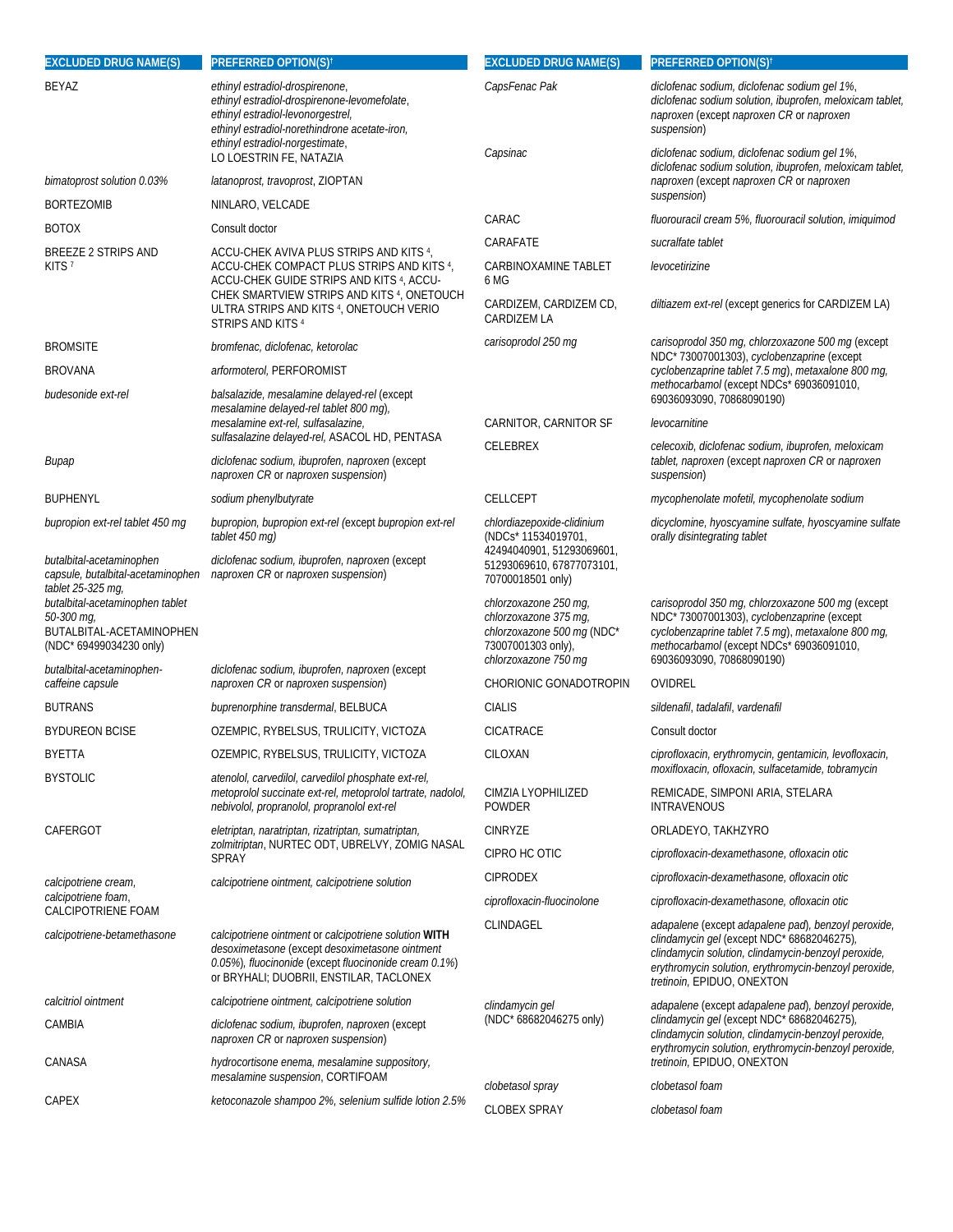| <b>EXCLUDED DRUG NAME(S)</b>                                      | <b>PREFERRED OPTION(S)<sup>†</sup></b>                                                                                                                                                                                                                     | <b>EXCLUDED DRUG NAME(S)</b>                         | <b>PREFERRED OPTION(S)<sup>t</sup></b>                                                                                                                                                                                               |
|-------------------------------------------------------------------|------------------------------------------------------------------------------------------------------------------------------------------------------------------------------------------------------------------------------------------------------------|------------------------------------------------------|--------------------------------------------------------------------------------------------------------------------------------------------------------------------------------------------------------------------------------------|
| clocortolone cream                                                | hydrocortisone butyrate cream, hydrocortisone butyrate<br>ointment, hydrocortisone butyrate solution,<br>mometasone, triamcinolone cream, triamcinolone lotion,<br>triamcinolone ointment (except triamcinolone ointment                                   | CYCLOSET                                             | Consult doctor                                                                                                                                                                                                                       |
|                                                                   |                                                                                                                                                                                                                                                            | CYMBALTA                                             | desvenlafaxine ext-rel, duloxetine, venlafaxine,<br>venlafaxine ext-rel capsule                                                                                                                                                      |
|                                                                   | 0.05%)                                                                                                                                                                                                                                                     | <b>CYTOMEL</b>                                       | levothyroxine, liothyronine                                                                                                                                                                                                          |
| COLAZAL                                                           | balsalazide, mesalamine delayed-rel (except                                                                                                                                                                                                                | <b>DARAPRIM</b>                                      | pyrimethamine                                                                                                                                                                                                                        |
|                                                                   | mesalamine delayed-rel tablet 800 mg), mesalamine<br>ext-rel, sulfasalazine, sulfasalazine delayed-rel,<br>ASACOL HD, PENTASA                                                                                                                              | DAYTRANA                                             | amphetamine-dextroamphetamine mixed salts ext-rel",<br>dexmethylphenidate ext-rel, dextroamphetamine ext-rel,<br>methylphenidate ext-rel", MYDAYIS, VYVANSE                                                                          |
| colchicine capsule                                                | colchicine tablet, MITIGARE                                                                                                                                                                                                                                | DELZICOL                                             | balsalazide, mesalamine delayed-rel (except                                                                                                                                                                                          |
| <b>COLCRYS</b>                                                    | colchicine tablet, MITIGARE                                                                                                                                                                                                                                |                                                      | mesalamine delayed-rel tablet 800 mg), mesalamine<br>ext-rel, sulfasalazine, sulfasalazine delayed-rel,                                                                                                                              |
| <b>COMBIPATCH</b>                                                 | <b>CLIMARA PRO</b>                                                                                                                                                                                                                                         |                                                      | ASACOL HD, PENTASA                                                                                                                                                                                                                   |
| COMPLERA                                                          | efavirenz-emtricitabine-tenofovir disoproxil fumarate,<br>efavirenz-lamivudine-tenofovir disoproxil fumarate,<br>BIKTARVY, DOVATO, GENVOYA, ODEFSEY,                                                                                                       | <b>DENAVIR</b>                                       | acyclovir (except acyclovir cream), valacyclovir                                                                                                                                                                                     |
|                                                                   | SYMTUZA, TRIUMEQ                                                                                                                                                                                                                                           | DEPO-SUBQ PROVERA 104                                | medroxyprogesterone acetate 150 mg/mL                                                                                                                                                                                                |
| CONSENSI                                                          | amlodipine WITH celecoxib                                                                                                                                                                                                                                  | DESFERAL                                             | deferasirox, deferiprone, deferoxamine                                                                                                                                                                                               |
| CONTOUR NEXT STRIPS AND                                           | ACCU-CHEK AVIVA PLUS STRIPS AND KITS 4,                                                                                                                                                                                                                    | desonide gel                                         | desonide (except desonide gel), hydrocortisone                                                                                                                                                                                       |
| KITS <sub>7</sub>                                                 | ACCU-CHEK COMPACT PLUS STRIPS AND KITS 4,<br>ACCU-CHEK GUIDE STRIPS AND KITS <sup>4</sup> , ACCU-<br>CHEK SMARTVIEW STRIPS AND KITS 4, ONETOUCH<br>ULTRA STRIPS AND KITS 4, ONETOUCH VERIO<br>STRIPS AND KITS <sup>4</sup>                                 | desoximetasone ointment 0.05%                        | hydrocortisone butyrate cream, hydrocortisone butyrate<br>ointment, hydrocortisone butyrate solution,<br>mometasone, triamcinolone cream, triamcinolone lotion,<br>triamcinolone ointment (except triamcinolone ointment<br>$0.05\%$ |
| CONTOUR STRIPS AND                                                | ACCU-CHEK AVIVA PLUS STRIPS AND KITS 4,<br>ACCU-CHEK COMPACT PLUS STRIPS AND KITS 4,<br>ACCU-CHEK GUIDE STRIPS AND KITS <sup>4</sup> , ACCU-<br>CHEK SMARTVIEW STRIPS AND KITS 4, ONETOUCH<br>ULTRA STRIPS AND KITS 4, ONETOUCH VERIO<br>STRIPS AND KITS 4 | DesRx                                                | desonide (except desonide gel), hydrocortisone                                                                                                                                                                                       |
| KITS <sup>7</sup>                                                 |                                                                                                                                                                                                                                                            | DESVENLAFAXINE ER                                    | desvenlafaxine ext-rel, duloxetine, venlafaxine,<br>venlafaxine ext-rel capsule                                                                                                                                                      |
|                                                                   |                                                                                                                                                                                                                                                            | <b>DETROL LA</b>                                     | darifenacin ext-rel, oxybutynin ext-rel, solifenacin,<br>tolterodine, tolterodine ext-rel, trospium, trospium ext-rel,<br><b>GEMTESA, TOVIAZ</b>                                                                                     |
| CONTRAVE                                                          | QSYMIA, SAXENDA, WEGOVY                                                                                                                                                                                                                                    | dexchlorpheniramine                                  | clemastine 2.68 mg, cyproheptadine, levocetirizine                                                                                                                                                                                   |
| CORDRAN CREAM,<br><b>CORDRAN LOTION</b>                           | desonide (except desonide gel), hydrocortisone                                                                                                                                                                                                             | Dexifol                                              | folic acid, folic acid-vitamin B6-vitamin B12                                                                                                                                                                                        |
| <b>CORDRAN OINTMENT</b>                                           | hydrocortisone butyrate cream, hydrocortisone butyrate<br>ointment, hydrocortisone butyrate solution,<br>mometasone, triamcinolone cream, triamcinolone lotion,<br>triamcinolone ointment (except triamcinolone ointment<br>0.05%                          | <b>DIASTAT</b>                                       |                                                                                                                                                                                                                                      |
|                                                                   |                                                                                                                                                                                                                                                            | Diclofex DC                                          | diazepam rectal gel, NAYZILAM, VALTOCO<br>diclofenac sodium, diclofenac sodium gel 1%,                                                                                                                                               |
|                                                                   |                                                                                                                                                                                                                                                            |                                                      | diclofenac sodium solution, ibuprofen, meloxicam tablet,<br>naproxen (except naproxen CR or naproxen<br>suspension)                                                                                                                  |
| <b>CORDRAN TAPE</b>                                               | clobetasol cream, clobetasol foam, clobetasol gel,<br>clobetasol lotion,<br>clobetasol ointment, halobetasol cream, halobetasol<br>ointment                                                                                                                | DicloHeal-60                                         | diclofenac sodium, diclofenac sodium gel 1%,<br>diclofenac sodium solution, ibuprofen, meloxicam tablet,<br>naproxen (except naproxen CR or naproxen<br>suspension)                                                                  |
| <b>COREG CR</b>                                                   | atenolol, carvedilol, carvedilol phosphate ext-rel,<br>metoprolol succinate ext-rel, metoprolol tartrate, nadolol,<br>nebivolol, propranolol, propranolol ext-rel                                                                                          | DIFFERIN LOTION                                      | adapalene (except adapalene pad), benzoyl peroxide,<br>clindamycin gel (except NDC* 68682046275),                                                                                                                                    |
| CoreMino                                                          | doxycycline hyclate capsule, doxycycline hyclate tablet<br>(except doxycycline hyclate tablet 50 mg [NDC*<br>72143021160 only], 75 mg, 150 mg), minocycline,                                                                                               | diflorasone cream, diflorasone                       | clindamycin solution, clindamycin-benzoyl peroxide,<br>erythromycin solution, erythromycin-benzoyl peroxide,<br>tretinoin, EPIDUO, ONEXTON<br>desoximetasone (except desoximetasone ointment                                         |
| COSOPT PF                                                         | tetracycline<br>dorzolamide-timolol                                                                                                                                                                                                                        | ointment                                             | 0.05%), fluocinonide (except fluocinonide cream 0.1%),<br><b>BRYHALI</b>                                                                                                                                                             |
| COZAAR                                                            | candesartan, irbesartan, losartan, olmesartan,<br>telmisartan, valsartan                                                                                                                                                                                   | dihydroergotamine spray                              | eletriptan, naratriptan, rizatriptan, sumatriptan,<br>zolmitriptan, NURTEC ODT, UBRELVY,                                                                                                                                             |
| CRESEMBA                                                          | itraconazole                                                                                                                                                                                                                                               |                                                      | <b>ZOMIG NASAL SPRAY</b>                                                                                                                                                                                                             |
| CRESTOR                                                           | atorvastatin, ezetimibe-simvastatin, fluvastatin,<br>lovastatin, pravastatin, rosuvastatin, simvastatin                                                                                                                                                    | <b>DILANTIN</b>                                      | carbamazepine, carbamazepine ext-rel, divalproex<br>sodium, divalproex sodium ext-rel, gabapentin,                                                                                                                                   |
| CRINONE                                                           | ENDOMETRIN                                                                                                                                                                                                                                                 |                                                      | lamotrigine, lamotrigine ext-rel, levetiracetam,<br>levetiracetam ext-rel, oxcarbazepine, phenobarbital,                                                                                                                             |
| <b>CUPRIMINE</b>                                                  | penicillamine                                                                                                                                                                                                                                              |                                                      | phenytoin, phenytoin sodium extended, primidone,<br>tiagabine, topiramate, valproic acid, zonisamide,                                                                                                                                |
| cyclobenzaprine ext-rel capsule,<br>cyclobenzaprine tablet 7.5 mg | carisoprodol 350 mg, chlorzoxazone 500 mg (except<br>NDC* 73007001303), cyclobenzaprine (except                                                                                                                                                            | <b>XCOPRI</b>                                        | FYCOMPA, OXTELLAR XR, TROKENDI XR, VIMPAT,                                                                                                                                                                                           |
|                                                                   | cyclobenzaprine tablet 7.5 mg), metaxalone 800 mg,<br>methocarbamol (except NDCs* 69036091010,<br>69036093090, 70868090190)                                                                                                                                | diltiazem ext-rel (generics for<br>CARDIZEM LA only) | diltiazem ext-rel (except generics for CARDIZEM LA)                                                                                                                                                                                  |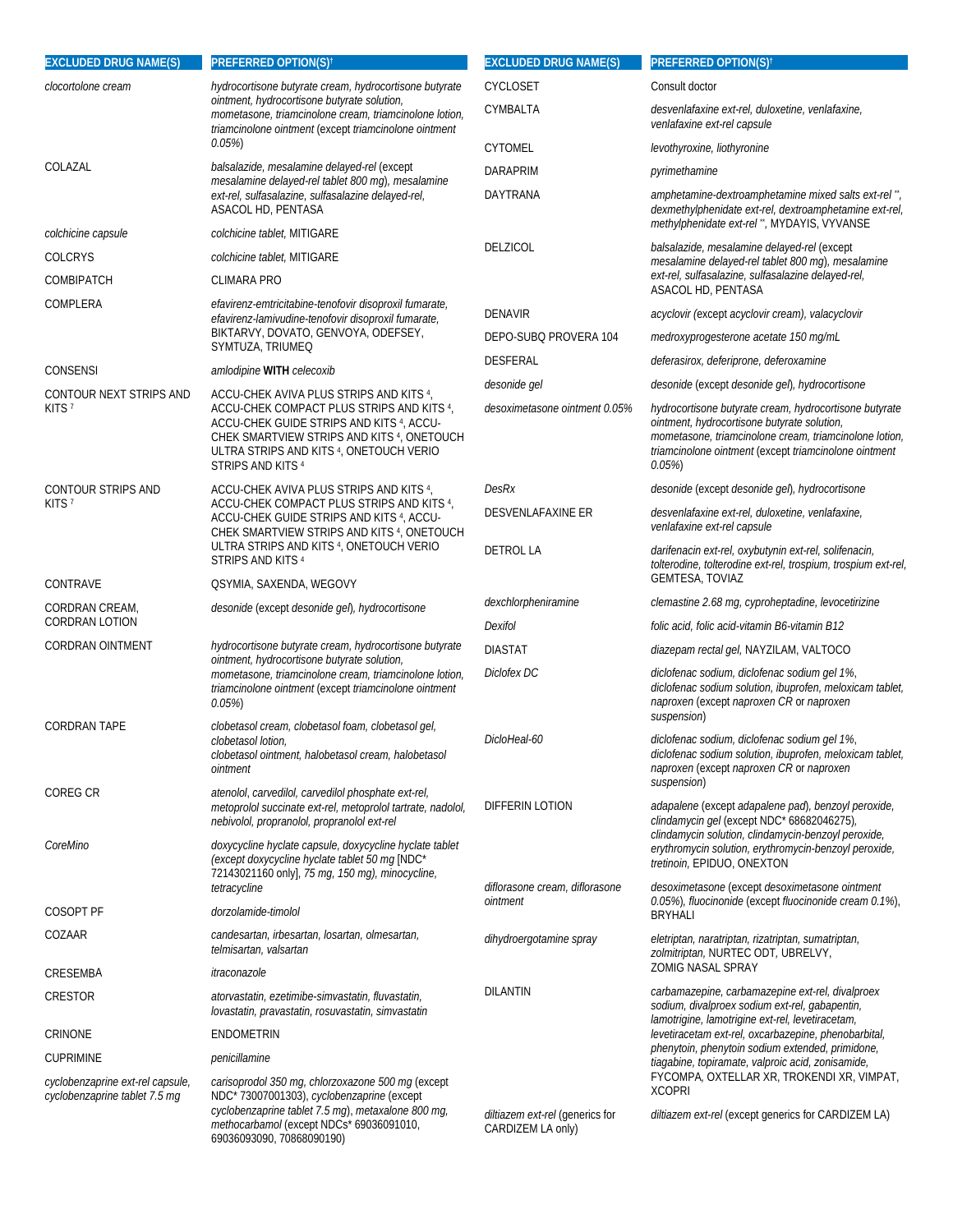| <b>EXCLUDED DRUG NAME(S)</b>                                    | PREFERRED OPTION(S) <sup>†</sup>                                                                                                                                                                     | <b>EXCLUDED DRUG NAME(S)</b>                                              | <b>PREFERRED OPTION(S)<sup>t</sup></b>                                                                                                                                                   |
|-----------------------------------------------------------------|------------------------------------------------------------------------------------------------------------------------------------------------------------------------------------------------------|---------------------------------------------------------------------------|------------------------------------------------------------------------------------------------------------------------------------------------------------------------------------------|
| DIOVAN, DIOVAN HCT                                              | candesartan, candesartan-hydrochlorothiazide,<br>irbesartan, irbesartan-hydrochlorothiazide, losartan,<br>losartan-hydrochlorothiazide, olmesartan, olmesartan-<br>hydrochlorothiazide, telmisartan, | ENTERAGAM                                                                 | alosetron, VIBERZI, XIFAXAN 550 MG                                                                                                                                                       |
|                                                                 |                                                                                                                                                                                                      | ENTYVIO (For Crohn's Disease<br>Only)                                     | REMICADE, STELARA INTRAVENOUS                                                                                                                                                            |
|                                                                 | telmisartan-hydrochlorothiazide, valsartan, valsartan-<br>hydrochlorothiazide                                                                                                                        | <b>ENVARSUS XR</b>                                                        | tacrolimus                                                                                                                                                                               |
| Diphen Elixir                                                   | clemastine 2.68 mg, cyproheptadine, levocetirizine                                                                                                                                                   | EPANED                                                                    | enalapril, fosinopril, lisinopril, quinapril, ramipril                                                                                                                                   |
| DORYX, DORYX MPC                                                |                                                                                                                                                                                                      | <b>EPICERAM</b>                                                           | desonide (except desonide gel), hydrocortisone                                                                                                                                           |
|                                                                 | doxycycline hyclate capsule, doxycycline hyclate tablet<br>(except doxycycline hyclate tablet 50 mq [NDC*<br>72143021160 only], 75 mg, 150 mg), minocycline,                                         | <b>EPIVIR HBV</b>                                                         | entecavir, lamivudine, tenofovir disoproxil fumarate,<br>BARACLUDE SOLUTION, VEMLIDY                                                                                                     |
|                                                                 | tetracycline                                                                                                                                                                                         | <b>EPOGEN</b>                                                             | <b>RETACRIT</b>                                                                                                                                                                          |
| doxepin cream<br>doxycycline hyclate delayed-rel                | desonide (except desonide gel), hydrocortisone,<br>pimecrolimus, tacrolimus, EUCRISA<br>doxycycline hyclate capsule, doxycycline hyclate tablet                                                      | ergotamine-caffeine                                                       | eletriptan, naratriptan, rizatriptan, sumatriptan,<br>zolmitriptan, NURTEC ODT, UBRELVY, ZOMIG NASAL<br><b>SPRAY</b>                                                                     |
| tablet                                                          | (except doxycycline hyclate tablet 50 mg [NDC*<br>72143021160 only], 75 mg, 150 mg), minocycline,<br>tetracycline                                                                                    | <b>ERTACZO</b>                                                            | ciclopirox, clotrimazole, econazole, ketoconazole cream<br>2%, oxiconazole (except NDCs* 00168035830,<br>51672135902)                                                                    |
| doxycycline hyclate tablet<br>50 mg (NDC* 72143021160           | doxycycline hyclate capsule, doxycycline hyclate tablet<br>(except doxycycline hyclate tablet 50 mg [NDC*                                                                                            | ERYPED                                                                    | erythromycins                                                                                                                                                                            |
| only), doxycycline hyclate tablet                               | 72143021160 only], 75 mg, 150 mg), minocycline,                                                                                                                                                      | estradiol vaginal tablet                                                  | estradiol vaginal cream, IMVEXXY, VAGIFEM                                                                                                                                                |
| 75 mg, doxycycline hyclate<br>tablet 150 mg                     | tetracycline                                                                                                                                                                                         | <b>ESTRING</b>                                                            | estradiol vaginal cream, IMVEXXY, VAGIFEM                                                                                                                                                |
| doxycycline monohydrate capsule                                 | doxycycline hyclate capsule, doxycycline hyclate tablet                                                                                                                                              | <b>ESTROGEL</b>                                                           | estradiol, DIVIGEL, EVAMIST                                                                                                                                                              |
| 75 mg, doxycycline monohydrate<br>capsule 150 mg                | (except doxycycline hyclate tablet 50 mg [NDC*<br>72143021160 only], 75 mg, 150 mg), minocycline,<br>tetracycline                                                                                    | <b>EVEKEO</b>                                                             | dexmethylphenidate, dextroamphetamine,<br>methylphenidate                                                                                                                                |
| doxycycline monohydrate<br>delayed-rel capsule                  | ORACEA                                                                                                                                                                                               | <b>EVERSENSE CONTINUOUS</b><br><b>GLUCOSE MONITORING</b><br><b>SYSTEM</b> | DEXCOM CONTINUOUS GLUCOSE MONITORING<br><b>SYSTEM</b>                                                                                                                                    |
| <b>DUAVEE</b>                                                   | estradiol-norethindrone, raloxifene, BIJUVA                                                                                                                                                          | <b>EXFORGE</b>                                                            | amlodipine-olmesartan, amlodipine-telmisartan,                                                                                                                                           |
| <b>DULERA</b>                                                   | ADVAIR DISKUS, ADVAIR HFA **, BREO ELLIPTA **,                                                                                                                                                       |                                                                           | amlodipine-valsartan                                                                                                                                                                     |
| <b>DUTOPROL</b>                                                 | <b>SYMBICORT</b><br>metoprolol succinate ext-rel WITH hydrochlorothiazide                                                                                                                            | <b>EXFORGE HCT</b>                                                        | amlodipine-valsartan-hydrochlorothiazide, olmesartan-<br>amlodipine-hydrochlorothiazide                                                                                                  |
| <b>DYMISTA</b>                                                  | azelastine-fluticasone, flunisolide, fluticasone,                                                                                                                                                    | <b>EXJADE</b>                                                             | deferasirox, deferiprone, deferoxamine                                                                                                                                                   |
|                                                                 | mometasone                                                                                                                                                                                           | <b>EXTAVIA</b>                                                            | dimethyl fumarate delayed-rel, glatiramer, AUBAGIO,                                                                                                                                      |
| <b>DYRENIUM</b>                                                 | amiloride, triamterene                                                                                                                                                                               |                                                                           | AVONEX, BETASERON, COPAXONE, GILENYA,<br>KESIMPTA, MAYZENT, OCREVUS, REBIF, TYSABRI,                                                                                                     |
| ECOZA                                                           | ciclopirox, clotrimazole, econazole, ketoconazole cream<br>2%, oxiconazole (except NDCs* 00168035830,<br>51672135902)                                                                                | <b>FABIOR</b>                                                             | VUMERITY, ZEPOSIA<br>adapalene (except adapalene pad), benzoyl peroxide,                                                                                                                 |
| EDARBI, EDARBYCLOR                                              | candesartan, candesartan-<br>hydrochlorothiazide, irbesartan, irbesartan-<br>hydrochlorothiazide, losartan, losartan-<br>hydrochlorothiazide, olmesartan, olmesartan-                                |                                                                           | clindamycin gel (except NDC* 68682046275),<br>clindamycin solution, clindamycin-benzoyl peroxide,<br>erythromycin solution, erythromycin-benzoyl peroxide,<br>tretinoin, EPIDUO, ONEXTON |
|                                                                 | hydrochlorothiazide, telmisartan,<br>telmisartan-hydrochlorothiazide, valsartan, valsartan-<br>hydrochlorothiazide                                                                                   | <b>FANAPT</b>                                                             | aripiprazole, asenapine, clozapine, olanzapine,<br>quetiapine, quetiapine ext-rel, risperidone, ziprasidone,<br>LATUDA, VRAYLAR                                                          |
| EDLUAR                                                          | doxepin, ramelteon, temazepam, zolpidem, zolpidem                                                                                                                                                    | FEIBA                                                                     | NOVOSEVEN RT, SEVENFACT                                                                                                                                                                  |
|                                                                 | ext-rel                                                                                                                                                                                              | <b>FEMHRT LOW DOSE</b>                                                    | estradiol-norethindrone, BIJUVA                                                                                                                                                          |
| E.E.S. GRANULES                                                 | erythromycins                                                                                                                                                                                        | <b>FEMRING</b>                                                            | estradiol vaginal cream, IMVEXXY, VAGIFEM                                                                                                                                                |
| EFFEXOR XR                                                      | desvenlafaxine ext-rel, duloxetine, venlafaxine,<br>venlafaxine ext-rel capsule                                                                                                                      | fenofibrate capsule 50 mg,<br>130 mg; fenofibrate                         | fenofibrate (except fenofibrate capsule 50 mg, 130 mg;<br>fenofibrate tablet 40 mg, 120 mg), fenofibric acid                                                                             |
| <b>ELELYSO</b>                                                  | CERDELGA, CEREZYME                                                                                                                                                                                   | tablet 40 mg, 120 mg                                                      | delayed-rel                                                                                                                                                                              |
| <b>ELESTRIN</b>                                                 | estradiol, DIVIGEL, EVAMIST                                                                                                                                                                          | FENOGLIDE TABLET 120 MG                                                   | fenofibrate (except fenofibrate capsule 50 mg, 130 mg;<br>fenofibrate tablet 40 mg, 120 mg), fenofibric acid                                                                             |
| ELIDEL                                                          | pimecrolimus, tacrolimus, EUCRISA                                                                                                                                                                    |                                                                           | delayed-rel                                                                                                                                                                              |
| <b>ELIQUIS</b>                                                  | warfarin, XARELTO                                                                                                                                                                                    | fenoprofen, FENOPROFEN                                                    | diclofenac sodium, ibuprofen, meloxicam tablet,                                                                                                                                          |
| <b>ELMIRON</b>                                                  | Consult doctor                                                                                                                                                                                       | CAPSULE                                                                   | naproxen (except naproxen CR or naproxen<br>suspension)                                                                                                                                  |
| EMEND                                                           | aprepitant                                                                                                                                                                                           | <b>FENTORA</b>                                                            | fentanyl transmucosal, SUBSYS                                                                                                                                                            |
| ENLITE CONTINUOUS<br><b>GLUCOSE MONITORING</b><br><b>SYSTEM</b> | DEXCOM CONTINUOUS GLUCOSE MONITORING<br><b>SYSTEM</b>                                                                                                                                                | FERIVA 21/7                                                               | folic acid, folic acid-vitamin B6-vitamin B12                                                                                                                                            |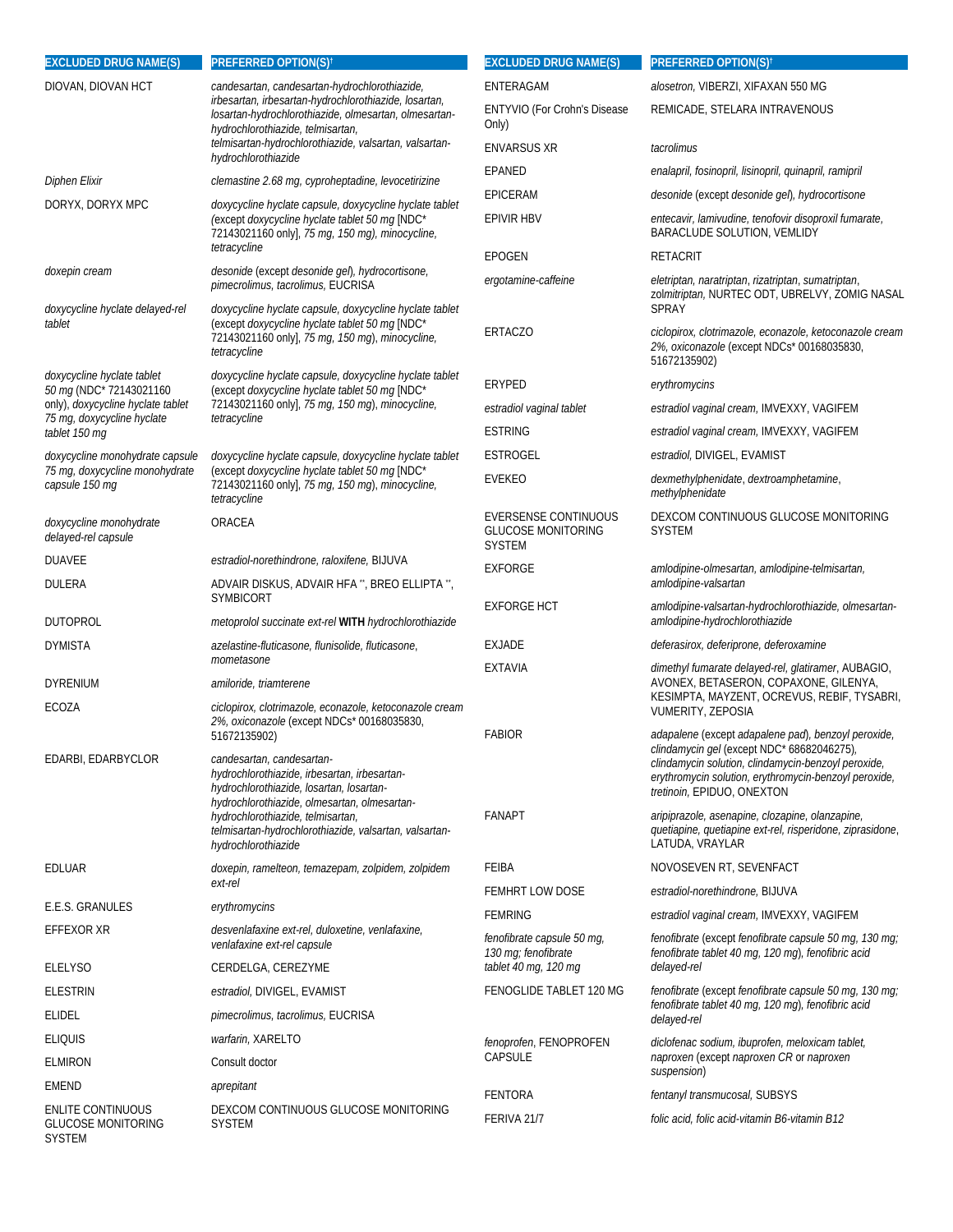| <b>EXCLUDED DRUG NAME(S)</b>                     | <b>PREFERRED OPTION(S)<sup>†</sup></b>                                                                                                                                                                                   | <b>EXCLUDED DRUG NAME(S)</b>                                                          | <b>PREFERRED OPTION(S)<sup>†</sup></b>                                                                                                          |
|--------------------------------------------------|--------------------------------------------------------------------------------------------------------------------------------------------------------------------------------------------------------------------------|---------------------------------------------------------------------------------------|-------------------------------------------------------------------------------------------------------------------------------------------------|
| <b>FERRIPROX</b>                                 | deferasirox, deferiprone, deferoxamine                                                                                                                                                                                   | <b>FREESTYLE STRIPS AND</b><br>KITS <sup>7</sup>                                      | ACCU-CHEK AVIVA PLUS STRIPS AND KITS 4,                                                                                                         |
| FETZIMA                                          | desvenlafaxine ext-rel, duloxetine, venlafaxine,<br>venlafaxine ext-rel capsule                                                                                                                                          |                                                                                       | ACCU-CHEK COMPACT PLUS STRIPS AND KITS 4,<br>ACCU-CHEK GUIDE STRIPS AND KITS 4, ACCU-<br>CHEK SMARTVIEW STRIPS AND KITS <sup>4</sup> , ONETOUCH |
| Fexmid                                           | carisoprodol 350 mg, chlorzoxazone 500 mg (except<br>NDC*73007001303), cyclobenzaprine (except                                                                                                                           |                                                                                       | ULTRA STRIPS AND KITS 4, ONETOUCH VERIO<br>STRIPS AND KITS <sup>4</sup>                                                                         |
|                                                  | cyclobenzaprine tablet 7.5 mg), metaxalone 800 mg,<br>methocarbamol (except NDCs* 69036091010,                                                                                                                           | <b>FULPHILA</b>                                                                       | ZIEXTENZO                                                                                                                                       |
|                                                  | 69036093090, 70868090190)                                                                                                                                                                                                | <b>GEL-ONE</b>                                                                        | DUROLANE, EUFLEXXA, GELSYN-3, SUPARTZ FX                                                                                                        |
| <b>FINACEA GEL</b>                               | azelaic acid gel, metronidazole, FINACEA FOAM,<br><b>SOOLANTRA</b>                                                                                                                                                       | <b>GELNIQUE</b>                                                                       | darifenacin ext-rel, oxybutynin ext-rel, solifenacin,<br>tolterodine, tolterodine ext-rel, trospium, trospium ext-rel,<br>GEMTESA, TOVIAZ       |
| <b>FIORICET CAPSULE</b>                          | diclofenac sodium, ibuprofen, naproxen (except<br>naproxen CR or naproxen suspension)                                                                                                                                    | Genicin Vita-S                                                                        | folic acid, folic acid-vitamin B6-vitamin B12                                                                                                   |
| <b>FLAREX</b>                                    | dexamethasone, difluprednate, loteprednol,                                                                                                                                                                               | <b>GENOTROPIN</b>                                                                     | <b>NORDITROPIN</b>                                                                                                                              |
| <b>FLECTOR</b>                                   | prednisolone acetate 1%<br>diclofenac sodium, diclofenac sodium gel 1%, diclofenac<br>sodium solution, ibuprofen, meloxicam tablet, naproxen<br>(except naproxen CR or naproxen suspension)                              | <b>GEODON CAPSULE</b>                                                                 | aripiprazole, asenapine, clozapine, olanzapine,<br>quetiapine, quetiapine ext-rel, risperidone, ziprasidone,<br>LATUDA, VRAYLAR                 |
| flucytosine capsule 500 mg                       | fluconazole                                                                                                                                                                                                              | <b>GEODON INTRAMUSCULAR</b>                                                           | haloperidol, ziprasidone                                                                                                                        |
| fluocinonide cream 0.1%                          | clobetasol cream, halobetasol cream                                                                                                                                                                                      | <b>GLASSIA</b>                                                                        | PROLASTIN-C                                                                                                                                     |
| FLUOROPLEX                                       | fluorouracil cream 5%, fluorouracil solution, imiquimod                                                                                                                                                                  | <b>GLEEVEC</b>                                                                        | imatinib mesylate, BOSULIF, SPRYCEL                                                                                                             |
| fluorouracil cream 0.5%                          | fluorouracil cream 5%, fluorouracil solution, imiquimod                                                                                                                                                                  | <b>GLUMETZA</b>                                                                       | metformin, metformin ext-rel (except generics<br>for FORTAMET and GLUMETZA)                                                                     |
| fluoxetine tablet (generics for<br>SARAFEM only) | fluoxetine (except fluoxetine tablet 60 mg, fluoxetine<br>tablet [generics for SARAFEM]), paroxetine HCI ext-rel                                                                                                         | <b>GLYCOPYRROLATE TABLET</b><br>1.5 MG                                                | dicyclomine                                                                                                                                     |
| fluoxetine tablet 60 mg,                         | (except NDC* 60505367503), sertraline<br>citalopram, escitalopram, fluoxetine (except fluoxetine                                                                                                                         | <b>GOLYTELY</b>                                                                       | peg 3350-electrolytes (except generics for MOVIPREP),<br><b>CLENPIQ</b>                                                                         |
| FLUOXETINE 60 MG                                 | tablet 60 mg, fluoxetine tablet [generics for SARAFEM]),<br>paroxetine HCI, paroxetine HCI ext-rel (except NDC*                                                                                                          | <b>GRANIX</b>                                                                         | <b>NIVESTYM</b>                                                                                                                                 |
| flurandrenolide cream,<br>flurandrenolide lotion | 60505367503), sertraline, TRINTELLIX<br>desonide (except desonide gel), hydrocortisone                                                                                                                                   | <b>GUARDIAN</b><br>CONNECT CONTINUOUS<br><b>GLUCOSE MONITORING</b>                    | DEXCOM CONTINUOUS GLUCOSE MONITORING<br><b>SYSTEM</b>                                                                                           |
| flurandrenolide ointment                         | hydrocortisone butyrate cream, hydrocortisone butyrate<br>ointment, hydrocortisone butyrate solution,<br>mometasone, triamcinolone cream, triamcinolone lotion,<br>triamcinolone ointment (except triamcinolone ointment | <b>SYSTEM</b><br><b>GUARDIAN REAL-TIME</b><br>CONTINUOUS GLUCOSE<br>MONITORING SYSTEM | DEXCOM CONTINUOUS GLUCOSE MONITORING<br><b>SYSTEM</b>                                                                                           |
| FML FORTE, FML LIQUIFILM,<br>FML S.O.P.          | 0.05%<br>dexamethasone, difluprednate, loteprednol,<br>prednisolone acetate 1%                                                                                                                                           | halcinonide cream                                                                     | desoximetasone (except desoximetasone ointment<br>0.05%), fluocinonide (except fluocinonide cream 0.1%),<br><b>BRYHALI</b>                      |
| <b>FOCALIN XR</b>                                | amphetamine-dextroamphetamine mixed salts ext-rel",<br>dexmethylphenidate ext-rel, dextroamphetamine ext-rel,<br>methylphenidate ext-rel", MYDAYIS, VYVANSE                                                              | HALOG                                                                                 | desoximetasone (except desoximetasone ointment<br>0.05%), fluocinonide (except fluocinonide cream 0.1%),<br><b>BRYHALI</b>                      |
| <b>FOLIC-K</b>                                   | folic acid, folic acid-vitamin B6-vitamin B12                                                                                                                                                                            | heparin sodium in 5% dextrose,                                                        | enoxaparin, fondaparinux                                                                                                                        |
| <b>FOLLISTIM AQ</b>                              | GONAL-F                                                                                                                                                                                                                  | <b>HEPARIN SODIUM IN 5%</b><br><b>DEXTROSE</b>                                        |                                                                                                                                                 |
| <i>Folvite-D</i>                                 | folic acid                                                                                                                                                                                                               | <b>HEPSERA</b>                                                                        | entecavir, lamivudine, tenofovir disoproxil fumarate,                                                                                           |
| <b>FORTAMET</b>                                  | <i>metformin, metformin ext-rel</i> (except generics<br>for FORTAMET and GLUMETZA)                                                                                                                                       | HERCEPTIN, HERCEPTIN                                                                  | BARACLUDE SOLUTION, VEMLIDY<br>KANJINTI, TRAZIMERA                                                                                              |
| FORTESTA                                         | testosterone gel (except authorized generics for TESTIM<br>and VOGELXO), testosterone solution, ANDRODERM,                                                                                                               | <b>HYLECTA</b><br><b>HORIZANT</b>                                                     | gabapentin, pregabalin, GRALISE                                                                                                                 |
|                                                  | <b>NATESTO</b>                                                                                                                                                                                                           | HUMALOG                                                                               | FIASP, NOVOLOG                                                                                                                                  |
| FOSRENOL                                         | calcium acetate, sevelamer carbonate, PHOSLYRA,<br>VELPHORO                                                                                                                                                              | HUMALOG MIX 50/50                                                                     | NOVOLOG MIX 70/30                                                                                                                               |
| FOSTEUM, FOSTEUM PLUS                            | alendronate, ibandronate, risedronate                                                                                                                                                                                    | HUMALOG MIX 75/25                                                                     | NOVOLOG MIX 70/30                                                                                                                               |
| FRAGMIN                                          | enoxaparin, fondaparinux                                                                                                                                                                                                 | <b>HUMATROPE</b>                                                                      | NORDITROPIN                                                                                                                                     |
| <b>FREESTYLE LIBRE</b>                           | DEXCOM CONTINUOUS GLUCOSE MONITORING                                                                                                                                                                                     | HUMULIN 70/30                                                                         | NOVOLIN 70/30                                                                                                                                   |
| CONTINUOUS GLUCOSE                               | <b>SYSTEM</b>                                                                                                                                                                                                            | <b>HUMULIN N</b>                                                                      | NOVOLIN N                                                                                                                                       |
| MONITORING SYSTEM                                |                                                                                                                                                                                                                          | <b>HUMULIN R</b>                                                                      | NOVOLIN R                                                                                                                                       |
|                                                  |                                                                                                                                                                                                                          | <b>HYALGAN</b>                                                                        | DUROLANE, EUFLEXXA, GELSYN-3, SUPARTZ FX                                                                                                        |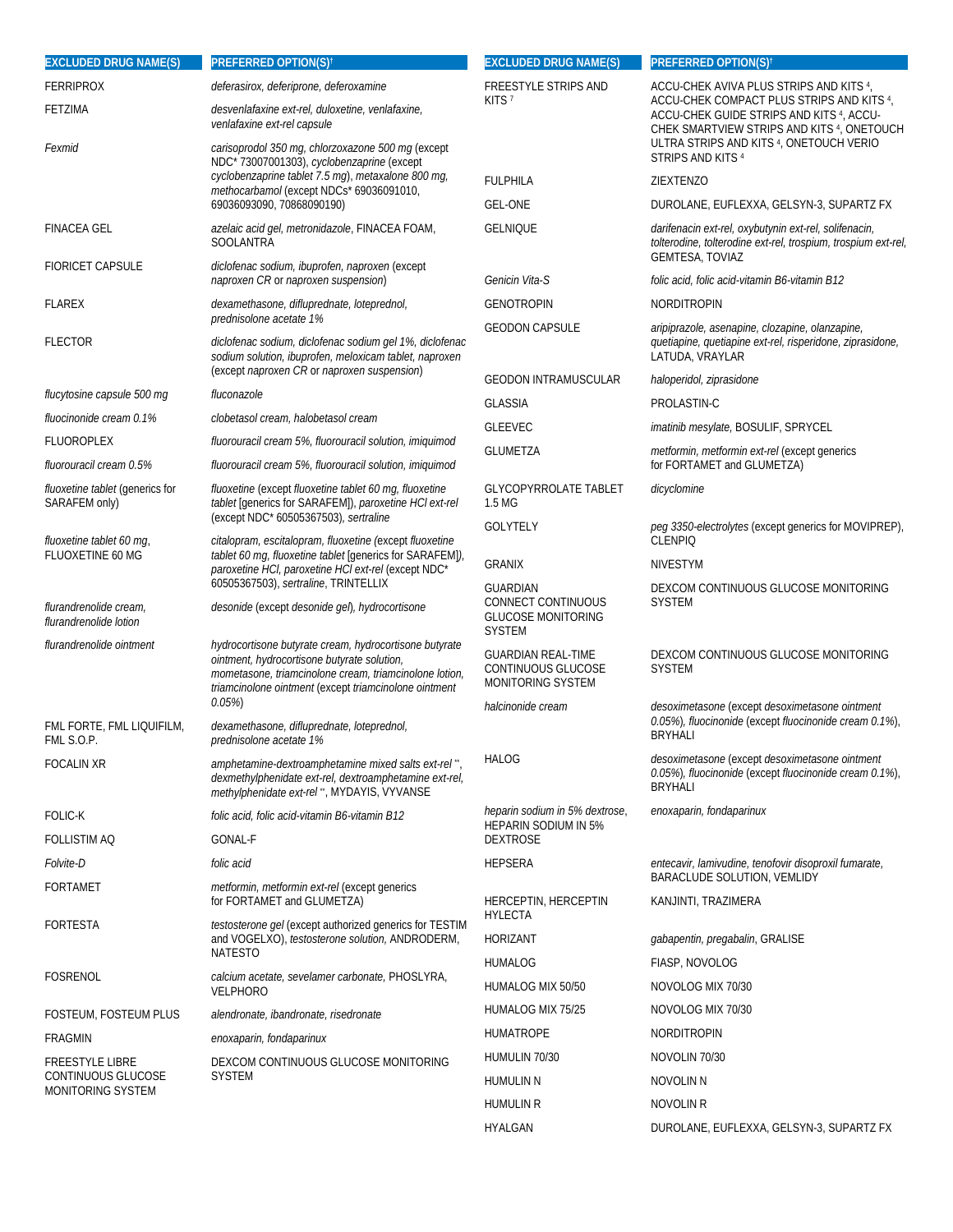| <b>EXCLUDED DRUG NAME(S)</b>                     | <b>PREFERRED OPTION(S)<sup>†</sup></b>                                                                                                                            | <b>EXCLUDED DRUG NAME(S)</b>                 | PREFERRED OPTION(S) <sup>t</sup>                                                                                                                                                                |
|--------------------------------------------------|-------------------------------------------------------------------------------------------------------------------------------------------------------------------|----------------------------------------------|-------------------------------------------------------------------------------------------------------------------------------------------------------------------------------------------------|
| hydrocortisone butyrate<br>lipophilic cream 0.1% | hydrocortisone butyrate cream, hydrocortisone butyrate<br>ointment, hydrocortisone butyrate solution,                                                             | <b>ISORDIL</b>                               | isosorbide dinitrate (except isosorbide dinitrate 40<br>mg), isosorbide mononitrate                                                                                                             |
|                                                  | mometasone, triamcinolone cream, triamcinolone lotion,<br>triamcinolone ointment (except triamcinolone ointment<br>$0.05\%$                                       | isosorbide dinitrate 40 mg                   | isosorbide dinitrate (except isosorbide dinitrate 40<br>mg), isosorbide mononitrate                                                                                                             |
| hydrocortisone butyrate                          | hydrocortisone butyrate cream, hydrocortisone butyrate                                                                                                            | <b>ISTALOL</b>                               | timolol maleate solution                                                                                                                                                                        |
| lotion                                           | ointment, hydrocortisone butyrate solution,<br>mometasone, triamcinolone cream, triamcinolone lotion,<br>triamcinolone ointment (except triamcinolone ointment    | ivermectin cream                             | azelaic acid gel, metronidazole, FINACEA FOAM,<br>SOOLANTRA                                                                                                                                     |
|                                                  | 0.05%                                                                                                                                                             | JADENU                                       | deferasirox, deferiprone, deferoxamine                                                                                                                                                          |
| HylaVite                                         | folic acid, folic acid-vitamin B6-vitamin B12                                                                                                                     | JALYN                                        | dutasteride-tamsulosin; dutasteride or finasteride WITH                                                                                                                                         |
| hyoscyamine sulfate ext-rel                      | dicyclomine, hyoscyamine sulfate, hyoscyamine sulfate<br>orally disintegrating tablet                                                                             |                                              | alfuzosin ext-rel, doxazosin, silodosin, tamsulosin or<br>terazosin                                                                                                                             |
| <b>HYSINGLA ER</b>                               | fentanyl transdermal, hydrocodone ext-rel, methadone,<br>morphine ext-rel, NUCYNTA ER, XTAMPZA ER                                                                 | JENTADUETO,<br>JENTADUETO XR                 | JANUMET, JANUMET XR                                                                                                                                                                             |
| HYZAAR                                           | candesartan-hydrochlorothiazide, irbesartan-                                                                                                                      | <b>JUBLIA</b>                                | terbinafine tablet                                                                                                                                                                              |
|                                                  | hydrochlorothiazide, losartan-hydrochlorothiazide,<br>olmesartan-hydrochlorothiazide, telmisartan-                                                                | KAMDOY                                       | desonide (except desonide gel), hydrocortisone                                                                                                                                                  |
| Iclofenac CP                                     | hydrochlorothiazide, valsartan-hydrochlorothiazide<br>diclofenac sodium, diclofenac sodium gel 1%,                                                                | <b>KAPVAY</b>                                | amphetamine-dextroamphetamine mixed salts ext-rel",<br>atomoxetine, dexmethylphenidate ext-rel,<br>dextroamphetamine ext-rel, guanfacine ext-rel,                                               |
|                                                  | diclofenac sodium solution, ibuprofen, meloxicam tablet,<br>naproxen (except naproxen CR or naproxen<br>suspension)                                               |                                              | methylphenidate ext-rel", MYDAYIS, QELBREE,<br><b>VYVANSE</b>                                                                                                                                   |
| <b>ICLUSIG</b>                                   | imatinib mesylate, BOSULIF, SPRYCEL                                                                                                                               | Kapzin DC                                    | diclofenac sodium, diclofenac sodium gel 1%,<br>diclofenac sodium solution, ibuprofen, meloxicam tablet,                                                                                        |
| icosapent ethyl                                  | omega-3 acid ethyl esters, VASCEPA                                                                                                                                |                                              | naproxen (except naproxen CR or naproxen<br>suspension)                                                                                                                                         |
| <b>ILEVRO</b>                                    | bromfenac, diclofenac, ketorolac                                                                                                                                  | KAZANO                                       | JANUMET, JANUMET XR                                                                                                                                                                             |
| ILUMYA                                           | <b>REMICADE</b>                                                                                                                                                   | KENALOG                                      | hydrocortisone butyrate cream, hydrocortisone butyrate                                                                                                                                          |
| <b>INCRUSE ELLIPTA</b>                           | SPIRIVA, YUPELRI                                                                                                                                                  |                                              | ointment, hydrocortisone butyrate solution,                                                                                                                                                     |
| INDERAL LA, INDERAL XL                           | atenolol, carvedilol, carvedilol phosphate ext-rel,<br>metoprolol succinate ext-rel, metoprolol tartrate, nadolol,<br>nebivolol, propranolol, propranolol ext-rel |                                              | mometasone, triamcinolone cream, triamcinolone lotion,<br>triamcinolone ointment (except triamcinolone ointment<br>$0.05\%$                                                                     |
| <b>INDOCIN</b>                                   | diclofenac sodium, ibuprofen, meloxicam tablet,<br>naproxen (except naproxen CR or naproxen<br>suspension)                                                        | KEPPRA, KEPPRA XR                            | carbamazepine, carbamazepine ext-rel,<br>divalproex sodium, divalproex sodium ext-rel,<br>gabapentin, lamotrigine, lamotrigine ext-rel,<br>levetiracetam, levetiracetam ext-rel, oxcarbazepine, |
| indomethacin capsule 20 mq                       | diclofenac sodium, ibuprofen, meloxicam tablet,<br>naproxen (except naproxen CR or naproxen<br>suspension)                                                        |                                              | phenobarbital, phenytoin, phenytoin sodium extended,<br>primidone, tiagabine, topiramate, valproic acid,<br>zonisamide, FYCOMPA, OXTELLAR XR,<br>TROKENDI XR, VIMPAT, XCOPRI                    |
| Inflammacin                                      | diclofenac sodium, diclofenac sodium gel 1%, diclofenac                                                                                                           | <b>KERYDIN</b>                               | terbinafine tablet                                                                                                                                                                              |
|                                                  | sodium solution, ibuprofen, meloxicam tablet, naproxen<br>(except naproxen CR or naproxen suspension)                                                             | ketoconazole foam 2%                         | ketoconazole shampoo 2%, selenium sulfide lotion 2.5%                                                                                                                                           |
| <b>INFLECTRA</b>                                 | REMICADE, SIMPONI ARIA, STELARA                                                                                                                                   | Ketodan                                      | ketoconazole shampoo 2%, selenium sulfide lotion 2.5%                                                                                                                                           |
|                                                  | <b>INTRAVENOUS</b>                                                                                                                                                | ketoprofen capsule 25 mg                     | diclofenac sodium, ibuprofen, meloxicam tablet,                                                                                                                                                 |
| <b>INNOPRAN XL</b>                               | atenolol, carvedilol, carvedilol phosphate ext-rel,<br>metoprolol succinate ext-rel, metoprolol tartrate, nadolol,<br>nebivolol, propranolol, propranolol ext-rel |                                              | naproxen (except naproxen CR or naproxen<br>suspension)                                                                                                                                         |
| <b>INTRAROSA</b>                                 | estradiol vaginal cream, IMVEXXY, VAGIFEM                                                                                                                         | ketoprofen ext-rel capsule                   | diclofenac sodium, ibuprofen, meloxicam tablet,<br>naproxen (except naproxen CR or naproxen                                                                                                     |
| <b>INTUNIV</b>                                   | amphetamine-dextroamphetamine mixed salts ext-rel".                                                                                                               |                                              | suspension)                                                                                                                                                                                     |
|                                                  | atomoxetine, dexmethylphenidate ext-rel,<br>dextroamphetamine ext-rel, guanfacine ext-rel,                                                                        | KOMBIGLYZE XR                                | JANUMET, JANUMET XR                                                                                                                                                                             |
|                                                  | methylphenidate ext-rel", MYDAYIS, QELBREE,<br><b>VYVANSE</b>                                                                                                     | KUVAN                                        | sapropterin                                                                                                                                                                                     |
| <b>INVELTYS</b>                                  | dexamethasone, difluprednate, loteprednol,                                                                                                                        | <b>KYPROLIS</b>                              | NINLARO, VELCADE                                                                                                                                                                                |
|                                                  | prednisolone acetate 1%                                                                                                                                           | LACRISERT                                    | <b>XIIDRA</b>                                                                                                                                                                                   |
| INVIRASE                                         | atazanavir, lopinavir-ritonavir, EVOTAZ, PREZCOBIX,                                                                                                               | LACTULOSE PAK                                | lactulose solution                                                                                                                                                                              |
| INVOKAMET,                                       | PREZISTA                                                                                                                                                          | LANOXIN TABLET<br>(125 MCG and 250 MCG only) | digoxin                                                                                                                                                                                         |
| <b>INVOKAMET XR</b>                              | SYNJARDY, SYNJARDY XR, XIGDUO XR                                                                                                                                  | lanthanum carbonate                          | calcium acetate, sevelamer carbonate, PHOSLYRA,<br><b>VELPHORO</b>                                                                                                                              |
| <b>INVOKANA</b>                                  | FARXIGA, JARDIANCE                                                                                                                                                | LANTUS <sup>9</sup>                          | <b>BASAGLAR, LEVEMIR</b>                                                                                                                                                                        |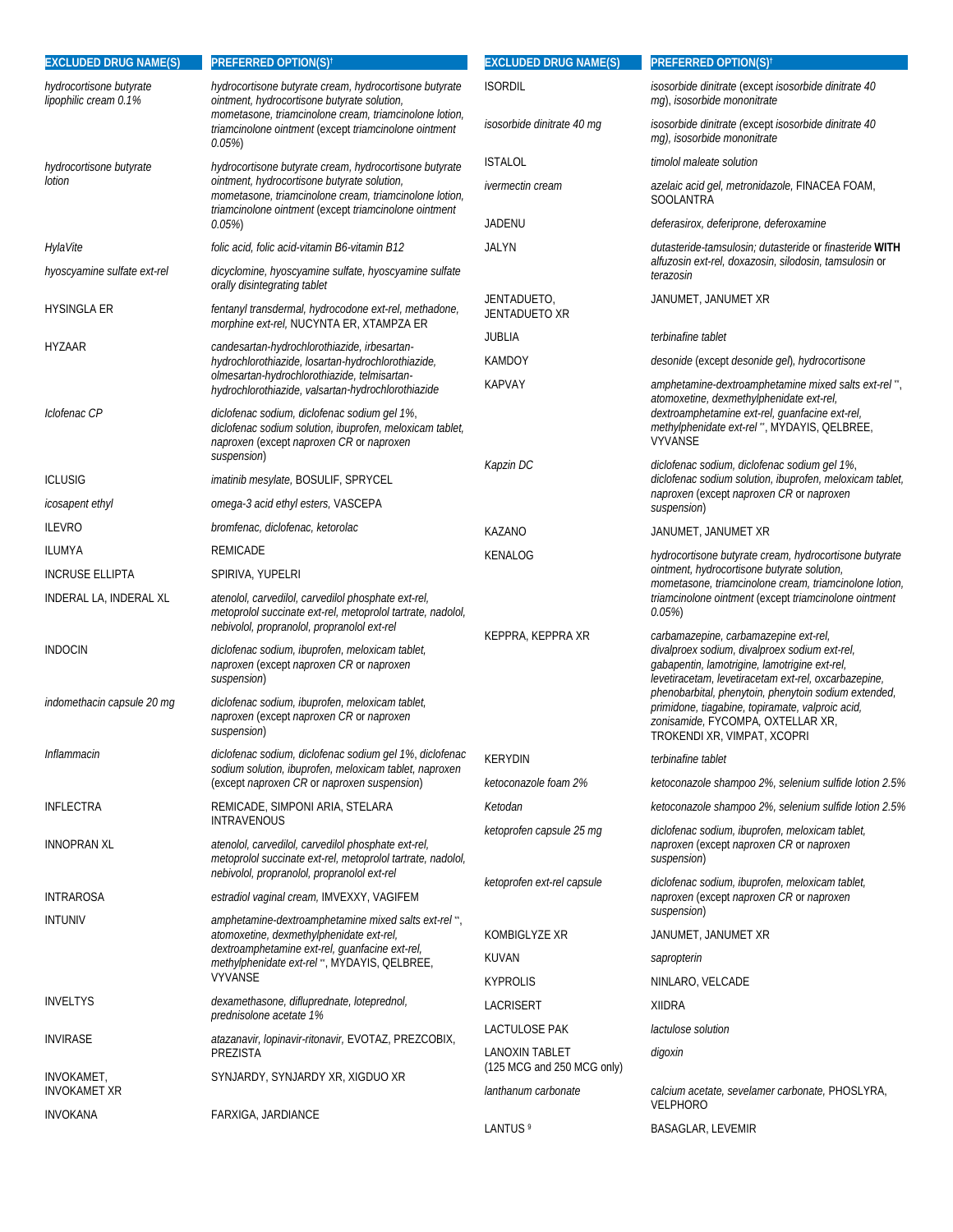| <b>EXCLUDED DRUG NAME(S)</b>                    | <b>PREFERRED OPTION(S)<sup>†</sup></b>                                                                                                                                     | <b>EXCLUDED DRUG NAME(S)</b>                                             | <b>PREFERRED OPTION(S)<sup>†</sup></b>                                                                                                                                                                                                                                                                                                     |
|-------------------------------------------------|----------------------------------------------------------------------------------------------------------------------------------------------------------------------------|--------------------------------------------------------------------------|--------------------------------------------------------------------------------------------------------------------------------------------------------------------------------------------------------------------------------------------------------------------------------------------------------------------------------------------|
| LASTACAFT                                       | azelastine, bepotastine, cromolyn sodium, olopatadine                                                                                                                      | Matzim LA                                                                | diltiazem ext-rel (except generics for CARDIZEM LA)                                                                                                                                                                                                                                                                                        |
| LAZANDA                                         | fentanyl transmucosal, SUBSYS                                                                                                                                              | <b>MAVYRET</b>                                                           | EPCLUSA (genotypes 1, 2, 3, 4, 5, 6), HARVONI<br>(genotypes 1, 4, 5, 6), VOSEVI 3                                                                                                                                                                                                                                                          |
| <b>LESCOL XL</b>                                | atorvastatin, ezetimibe-simvastatin, fluvastatin,<br>lovastatin, pravastatin, rosuvastatin, simvastatin                                                                    | MAXALT, MAXALT-MLT                                                       | eletriptan, naratriptan, rizatriptan, sumatriptan,                                                                                                                                                                                                                                                                                         |
| <b>LETAIRIS</b>                                 | ambrisentan, bosentan, OPSUMIT                                                                                                                                             |                                                                          | zolmitriptan, NURTEC ODT, UBRELVY, ZOMIG NASAL<br><b>SPRAY</b>                                                                                                                                                                                                                                                                             |
| LEUKINE                                         | <b>NIVESTYM</b>                                                                                                                                                            | <b>MAXIDEX</b>                                                           | dexamethasone, difluprednate, loteprednol,<br>prednisolone acetate 1%                                                                                                                                                                                                                                                                      |
| levorphanol                                     | fentanyl transdermal, hydrocodone ext-rel, methadone,<br>morphine ext-rel, NUCYNTA ER, XTAMPZA ER                                                                          | <i>mefenamic acid</i> (NDC*                                              | diclofenac sodium, ibuprofen, meloxicam tablet,                                                                                                                                                                                                                                                                                            |
| LEXAPRO                                         | citalopram, escitalopram, fluoxetine (except fluoxetine<br>tablet 60 mg, fluoxetine tablet [generics for SARAFEM]),<br>paroxetine HCI, paroxetine HCI ext-rel (except NDC* | 69336012830 only)<br>meloxicam capsule                                   | naproxen (except naproxen CR or naproxen<br>suspension)<br>diclofenac sodium, ibuprofen, meloxicam tablet,                                                                                                                                                                                                                                 |
| LEXIVA                                          | 60505367503), sertraline, TRINTELLIX<br>atazanavir, lopinavir-ritonavir, EVOTAZ, PREZCOBIX,                                                                                |                                                                          | naproxen (except naproxen CR or naproxen<br>suspension)                                                                                                                                                                                                                                                                                    |
|                                                 | PREZISTA                                                                                                                                                                   | <b>MENEST</b>                                                            | estradiol                                                                                                                                                                                                                                                                                                                                  |
| LIALDA                                          | balsalazide, mesalamine delayed-rel (except<br>mesalamine delayed-rel tablet 800 mg), mesalamine                                                                           | <b>MENOSTAR</b>                                                          | estradiol                                                                                                                                                                                                                                                                                                                                  |
|                                                 | ext-rel, sulfasalazine, sulfasalazine delayed-rel,                                                                                                                         | meperidine                                                               | hydromorphone, morphine, oxycodone, NUCYNTA                                                                                                                                                                                                                                                                                                |
| LIBRAX                                          | ASACOL HD, PENTASA<br>dicyclomine, hyoscyamine sulfate, hyoscyamine sulfate<br>orally disintegrating tablet                                                                | mesalamine delayed-rel<br>tablet 800 mg                                  | balsalazide, mesalamine delayed-rel (except<br>mesalamine delayed-rel tablet 800 mg), mesalamine<br>ext-rel, sulfasalazine, sulfasalazine delayed-rel,                                                                                                                                                                                     |
| LIDOCAINE-TETRACAINE<br>CREAM (NDC* 71800063115 | lidocaine-prilocaine                                                                                                                                                       | <b>MESTINON</b>                                                          | ASACOL HD, PENTASA<br>pyridostigmine, pyridostigmine ext-rel                                                                                                                                                                                                                                                                               |
| only)                                           |                                                                                                                                                                            | metaxalone 400 mg                                                        | carisoprodol 350 mg, chlorzoxazone 500 mg (except                                                                                                                                                                                                                                                                                          |
| <b>LIDOTREX</b>                                 | lidocaine-prilocaine                                                                                                                                                       |                                                                          | NDC* 73007001303), cyclobenzaprine (except<br>cyclobenzaprine tablet 7.5 mg), metaxalone 800 mg,                                                                                                                                                                                                                                           |
| LILETTA                                         | KYLEENA, MIRENA, SKYLA                                                                                                                                                     |                                                                          | methocarbamol (except NDCs* 69036091010,                                                                                                                                                                                                                                                                                                   |
| <b>LIPITOR</b>                                  | atorvastatin, ezetimibe-simvastatin, fluvastatin,<br>lovastatin, pravastatin, rosuvastatin, simvastatin                                                                    | <i>metformin ext-rel</i> (generics for<br>FORTAMET and GLUMETZA<br>only) | 69036093090, 70868090190)<br>metformin, metformin ext-rel (except generics for<br>FORTAMET and GLUMETZA)<br>carisoprodol 350 mg, chlorzoxazone 500 mg (except<br>NDC* 73007001303), cyclobenzaprine (except<br>cyclobenzaprine tablet 7.5 mg), metaxalone 800 mg,<br>methocarbamol (except NDCs* 69036091010,<br>69036093090, 70868090190) |
| LITHOSTAT                                       | Consult doctor                                                                                                                                                             |                                                                          |                                                                                                                                                                                                                                                                                                                                            |
| LIVALO                                          | atorvastatin, ezetimibe-simvastatin, fluvastatin,<br>lovastatin, pravastatin, rosuvastatin, simvastatin                                                                    |                                                                          |                                                                                                                                                                                                                                                                                                                                            |
| Lorid                                           | folic acid, folic acid-vitamin B6-vitamin B12                                                                                                                              | methocarbamol 500 mg<br>(NDC* 69036091010 only),                         |                                                                                                                                                                                                                                                                                                                                            |
| Lorzone                                         | carisoprodol 350 mg, chlorzoxazone 500 mg (except<br>NDC* 73007001303), cyclobenzaprine (except<br>cyclobenzaprine tablet 7.5 mg), metaxalone 800 mg,                      | methocarbamol 750 mg<br>(NDCs* 69036093090,<br>70868090190 only)         |                                                                                                                                                                                                                                                                                                                                            |
|                                                 | methocarbamol (except NDCs* 69036091010,<br>69036093090, 70868090190)                                                                                                      | METROGEL                                                                 | azelaic acid gel, metronidazole, FINACEA FOAM,<br><b>SOOLANTRA</b>                                                                                                                                                                                                                                                                         |
| LOTEMAX, LOTEMAX SM                             | dexamethasone, difluprednate, loteprednol,<br>prednisolone acetate 1%                                                                                                      | <b>MIACALCIN INJECTION</b>                                               | alendronate, calcitonin-salmon, ibandronate,<br>risedronate, FORTEO, PROLIA, TYMLOS                                                                                                                                                                                                                                                        |
| luliconazole                                    | ciclopirox, clotrimazole, econazole, ketoconazole cream<br>2%, oxiconazole (except NDCs* 00168035830,<br>51672135902)                                                      | MICARDIS,<br><b>MICARDIS HCT</b>                                         | candesartan, candesartan-hydrochlorothiazide,<br>irbesartan, irbesartan-hydrochlorothiazide, losartan,<br>losartan-hydrochlorothiazide, olmesartan, olmesartan-                                                                                                                                                                            |
| LUMIGAN                                         | latanoprost, travoprost, ZIOPTAN                                                                                                                                           |                                                                          | hydrochlorothiazide, telmisartan, telmisartan-<br>hydrochlorothiazide, valsartan, valsartan-                                                                                                                                                                                                                                               |
| LUNESTA                                         | doxepin, ramelteon, temazepam, zolpidem, zolpidem<br>ext-rel                                                                                                               | Migergot                                                                 | hydrochlorothiazide<br>eletriptan, naratriptan, rizatriptan, sumatriptan,                                                                                                                                                                                                                                                                  |
| <b>LUPRON DEPOT</b>                             | ELIGARD, FIRMAGON, MYFEMBREE, ORIAHNN,<br>ORILISSA                                                                                                                         |                                                                          | zolmitriptan, NURTEC ODT, UBRELVY, ZOMIG NASAL<br>SPRAY                                                                                                                                                                                                                                                                                    |
| LUXIQ                                           | hydrocortisone butyrate cream, hydrocortisone butyrate<br>ointment, hydrocortisone butyrate solution,<br>mometasone, triamcinolone cream, triamcinolone lotion,            | MIGRANAL                                                                 | eletriptan, naratriptan, rizatriptan, sumatriptan,<br>zolmitriptan, NURTEC ODT, UBRELVY, ZOMIG NASAL<br><b>SPRAY</b>                                                                                                                                                                                                                       |
|                                                 | triamcinolone ointment (except triamcinolone ointment<br>$0.05\%$                                                                                                          | <b>MILLIPRED</b>                                                         | dexamethasone, hydrocortisone, methylprednisolone,<br>prednisolone solution (except prednisolone solution 10<br>mg/5 mL, 20 mg/5 mL), prednisone                                                                                                                                                                                           |
| LUZU                                            | ciclopirox, clotrimazole, econazole, ketoconazole cream<br>2%, oxiconazole (except NDCs* 00168035830,<br>51672135902)                                                      | MINASTRIN 24 FE                                                          | ethinyl estradiol-drospirenone,<br>ethinyl estradiol-drospirenone-levomefolate,                                                                                                                                                                                                                                                            |
| LYRICA                                          | duloxetine, pregabalin                                                                                                                                                     |                                                                          | ethinyl estradiol-levonorgestrel,<br>ethinyl estradiol-norethindrone acetate-iron,                                                                                                                                                                                                                                                         |
| MACRODANTIN                                     | nitrofurantoin (except NDCs* 16571074024,<br>70408023932)                                                                                                                  |                                                                          | ethinyl estradiol-norgestimate,<br>LO LOESTRIN FE, NATAZIA                                                                                                                                                                                                                                                                                 |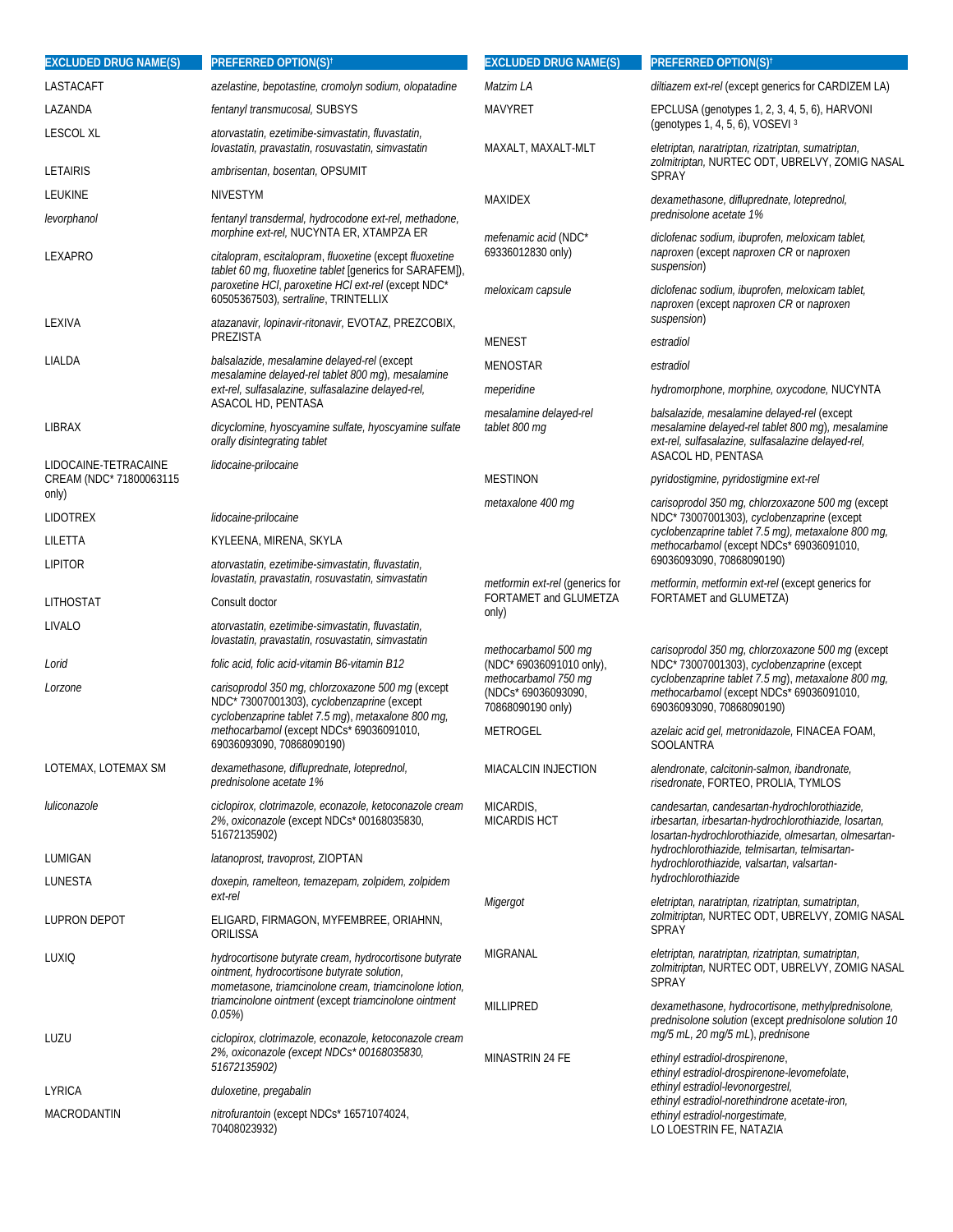| <b>EXCLUDED DRUG NAME(S)</b>  | <b>PREFERRED OPTION(S)<sup>†</sup></b>                                                                                                                                       | <b>EXCLUDED DRUG NAME(S)</b>                               | <b>PREFERRED OPTION(S)<sup>†</sup></b>                                                                                                                                                           |
|-------------------------------|------------------------------------------------------------------------------------------------------------------------------------------------------------------------------|------------------------------------------------------------|--------------------------------------------------------------------------------------------------------------------------------------------------------------------------------------------------|
| MINIVELLE                     | estradiol, DIVIGEL, EVAMIST                                                                                                                                                  | <b>NICADAN</b>                                             | folic acid, folic acid-vitamin B6-vitamin B12                                                                                                                                                    |
| minocycline ext-rel           | doxycycline hyclate capsule, doxycycline hyclate tablet<br>(except doxycycline hyclate tablet 50 mg [NDC*<br>72143021160 only], 75 mg, 150 mg), minocycline,                 | <b>NICAPRIN</b>                                            | folic acid, folic acid-vitamin B6-vitamin B12                                                                                                                                                    |
|                               |                                                                                                                                                                              | NICAZEL, NICAZEL FORTE                                     | folic acid, folic acid-vitamin B6-vitamin B12                                                                                                                                                    |
|                               | tetracycline                                                                                                                                                                 | NILANDRON                                                  | abiraterone, bicalutamide, ERLEADA, XTANDI, YONSA                                                                                                                                                |
| <b>MINOLIRA</b>               | doxycycline hyclate capsule, doxycycline hyclate tablet<br>(except doxycycline hyclate tablet 50 mg [NDC*<br>72143021160 only], 75 mg, 150 mg), minocycline,<br>tetracycline | nitrofurantoin<br>(NDCs* 16571074024,<br>70408023932 only) | nitrofurantoin (except NDCs* 16571074024,<br>70408023932)                                                                                                                                        |
| <b>MIRVASO</b>                | azelaic acid gel, metronidazole, FINACEA FOAM,                                                                                                                               | <b>NITROMIST</b>                                           | nitroglycerin lingual spray, nitroglycerin sublingual                                                                                                                                            |
|                               | <b>SOOLANTRA</b>                                                                                                                                                             | Nolix                                                      | desonide (except desonide gel), hydrocortisone                                                                                                                                                   |
| Mondoxyne NL capsule<br>75 mg | doxycycline hyclate capsule, doxycycline hyclate tablet<br>(except doxycycline hyclate tablet 50 mg [NDC*<br>72143021160 only], 75 mg, 150 mg), minocycline,<br>tetracycline | NORGESIC FORTE                                             | carisoprodol 350 mg, chlorzoxazone 500 mg (except<br>NDC*73007001303), cyclobenzaprine (except<br>cyclobenzaprine tablet 7.5 mg), metaxalone 800 mg,<br>methocarbamol (except NDCs* 69036091010, |
| <b>MONOVISC</b>               | DUROLANE, EUFLEXXA, GELSYN-3, SUPARTZ FX                                                                                                                                     |                                                            | 69036093090, 70868090190)                                                                                                                                                                        |
| <b>MOVIPREP</b>               | peg 3350-electrolytes (except generics for MOVIPREP),<br><b>CLENPIO</b>                                                                                                      | NORITATE                                                   | <i>azelaic acid gel, metronidazole,</i> FINACEA FOAM,<br><b>SOOLANTRA</b>                                                                                                                        |
| MULPLETA                      | Consult doctor                                                                                                                                                               | <b>NORPACE</b>                                             | disopyramide                                                                                                                                                                                     |
| MultiPro                      | Consult doctor                                                                                                                                                               | <b>NORVASC</b>                                             | amlodipine                                                                                                                                                                                       |
| mupirocin cream               | gentamicin, mupirocin ointment                                                                                                                                               | <b>NOURIANZ</b>                                            | amantadine, entacapone, pramipexole, pramipexole ext-<br>rel, rasagiline, ropinirole, ropinirole ext-rel, selegiline,                                                                            |
| <b>MYFORTIC</b>               | mycophenolate mofetil, mycophenolate sodium                                                                                                                                  | <b>NOVAREL</b>                                             | <b>NEUPRO</b><br>OVIDREL                                                                                                                                                                         |
| <b>MYRBETRIQ</b>              | darifenacin ext-rel, oxybutynin ext-rel, solifenacin,<br>tolterodine, tolterodine ext-rel, trospium, trospium ext-rel,                                                       | NOVO NORDISK NEEDLES 6                                     | <b>BD ULTRAFINE NEEDLES</b>                                                                                                                                                                      |
|                               | <b>GEMTESA, TOVIAZ</b>                                                                                                                                                       | NOXAFIL                                                    | fluconazole, itraconazole                                                                                                                                                                        |
| <b>MYTESI</b>                 | diphenoxylate-atropine, loperamide                                                                                                                                           | <b>NPLATE</b>                                              | PROMACTA, TAVALISSE                                                                                                                                                                              |
| NAFTIN                        | ciclopirox, clotrimazole, econazole, ketoconazole cream<br>2%, oxiconazole (except NDCs* 00168035830,                                                                        | NuDiclo SoluPak,                                           | diclofenac sodium, diclofenac sodium gel 1%, diclofenac                                                                                                                                          |
|                               | 51672135902)                                                                                                                                                                 | NuDiclo TabPak                                             | sodium solution, ibuprofen, meloxicam tablet, naproxen<br>(except naproxen CR or naproxen suspension)                                                                                            |
| NAMENDA XR                    | memantine                                                                                                                                                                    | NUEDEXTA                                                   | Consult doctor                                                                                                                                                                                   |
| NAPRELAN                      | diclofenac sodium, ibuprofen, meloxicam tablet,<br>naproxen (except naproxen CR or naproxen                                                                                  | NUTROPIN AQ                                                | <b>NORDITROPIN</b>                                                                                                                                                                               |
|                               | suspension)                                                                                                                                                                  | <b>NUVARING</b>                                            | ethinyl estradiol-etonogestrel, ANNOVERA                                                                                                                                                         |
| naproxen CR                   | diclofenac sodium, ibuprofen, meloxicam tablet,<br>naproxen (except naproxen CR or naproxen                                                                                  | <b>NUVESSA</b>                                             | clindamycin, metronidazole                                                                                                                                                                       |
|                               | suspension)                                                                                                                                                                  | <b>NUVIGIL</b>                                             | armodafinil, modafinil, SUNOSI, WAKIX, XYWAV                                                                                                                                                     |
| naproxen suspension           | diclofenac sodium, ibuprofen, meloxicam tablet,<br>naproxen (except naproxen CR or naproxen                                                                                  | OLUX-E                                                     | clobetasol foam                                                                                                                                                                                  |
| naproxen-esomeprazole         | suspension)<br>diclofenac sodium, ibuprofen, meloxicam tablet or                                                                                                             | omeprazole-sodium<br>bicarbonate                           | esomeprazole delayed-rel, lansoprazole delayed-rel,<br>omeprazole delayed-rel, pantoprazole delayed-rel tablet,<br><b>DEXILANT</b>                                                               |
|                               | naproxen (except naproxen CR or naproxen<br>suspension) WITH esomeprazole delayed-rel,<br>lansoprazole delayed-rel, omeprazole delayed-rel,                                  | <b>OMNARIS</b>                                             | azelastine-fluticasone, flunisolide, fluticasone,<br>mometasone                                                                                                                                  |
|                               | pantoprazole delayed-rel tablet or DEXILANT                                                                                                                                  | OMNITROPE                                                  | <b>NORDITROPIN</b>                                                                                                                                                                               |
| NATURE-THROID                 | levothyroxine, liothyronine                                                                                                                                                  | <b>OMNIVEX</b>                                             | folic acid, folic acid-vitamin B6-vitamin B12                                                                                                                                                    |
| <b>NEO-SYNALAR</b>            | desonide (except desonide gel) or hydrocortisone WITH<br>gentamicin                                                                                                          | <b>ONFI</b>                                                | clobazam, lamotrigine, rufinamide, topiramate,<br>TROKENDI XR                                                                                                                                    |
| <b>NESINA</b>                 | JANUVIA                                                                                                                                                                      | ONGLYZA                                                    | JANUVIA                                                                                                                                                                                          |
| NEULASTA,<br>NEULASTA ONPRO   | ZIEXTENZO                                                                                                                                                                    | ORENCIA INTRAVENOUS                                        | REMICADE, SIMPONI ARIA                                                                                                                                                                           |
| NEUPOGEN                      | <b>NIVESTYM</b>                                                                                                                                                              | orphenadrine-aspirin-caffeine                              | carisoprodol 350 mg, chlorzoxazone 500 mg (except<br>NDC* 73007001303), cyclobenzaprine (except                                                                                                  |
| <b>NEVANAC</b>                | bromfenac, diclofenac, ketorolac                                                                                                                                             |                                                            | cyclobenzaprine tablet 7.5 mg), metaxalone 800 mg,                                                                                                                                               |
| <b>NEXIUM</b>                 | esomeprazole delayed-rel, lansoprazole delayed-rel,<br>omeprazole delayed-rel, pantoprazole delayed-rel tablet,<br>DEXILANT                                                  |                                                            | methocarbamol (except NDCs* 69036091010,<br>69036093090, 70868090190)                                                                                                                            |
| niacin tablet 500 mg          | niacin ext-rel                                                                                                                                                               |                                                            |                                                                                                                                                                                                  |
| Niacor                        | niacin ext-rel                                                                                                                                                               |                                                            |                                                                                                                                                                                                  |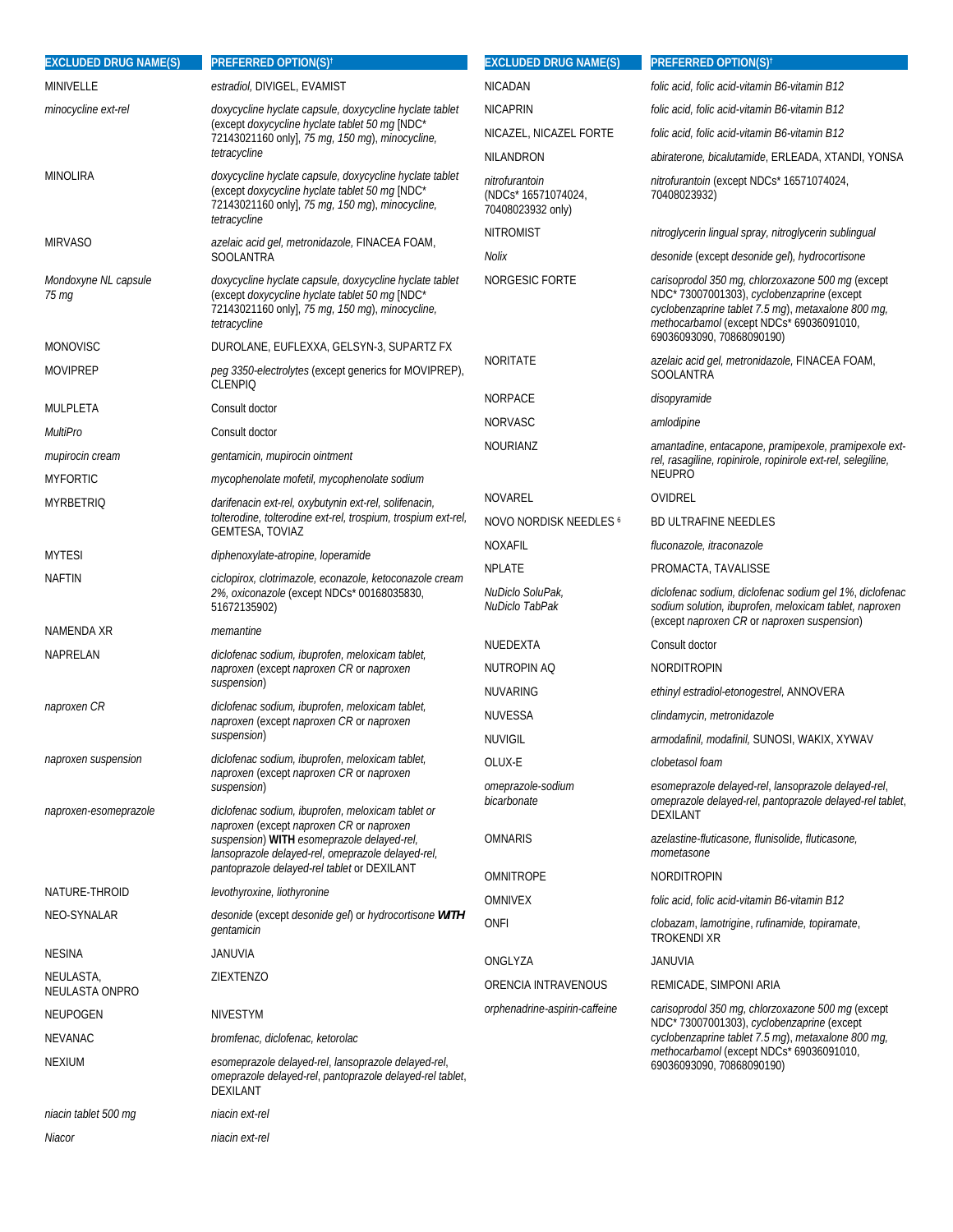| <b>EXCLUDED DRUG NAME(S)</b>                            | <b>PREFERRED OPTION(S)<sup>t</sup></b>                                                                                                                                                                             | <b>EXCLUDED DRUG NAME(S)</b>                                                | <b>PREFERRED OPTION(S)<sup>t</sup></b>                                                                                                                                                                             |
|---------------------------------------------------------|--------------------------------------------------------------------------------------------------------------------------------------------------------------------------------------------------------------------|-----------------------------------------------------------------------------|--------------------------------------------------------------------------------------------------------------------------------------------------------------------------------------------------------------------|
| Orphengesic Forte                                       | carisoprodol 350 mg, chlorzoxazone 500 mg (except                                                                                                                                                                  | PERTZYE                                                                     | CREON, VIOKACE, ZENPEP                                                                                                                                                                                             |
|                                                         | NDC* 73007001303), cyclobenzaprine (except<br>cyclobenzaprine tablet 7.5 mg), metaxalone 800 mg,<br>methocarbamol (except NDCs* 69036091010,<br>69036093090, 70868090190)                                          | PEXEVA                                                                      | citalopram, escitalopram, fluoxetine (except fluoxetine<br>tablet 60 mg, fluoxetine tablet [generics for SARAFEM]),<br>paroxetine HCI, paroxetine HCI ext-rel (except NDC*<br>60505367503), sertraline, TRINTELLIX |
| ORTHO D                                                 | folic acid                                                                                                                                                                                                         | <b>PLAVIX</b>                                                               | clopidogrel, dipyridamole ext-rel-aspirin, prasugrel,                                                                                                                                                              |
| ORTHO DF                                                | folic acid                                                                                                                                                                                                         |                                                                             | <b>BRILINTA</b>                                                                                                                                                                                                    |
| ORTHOVISC                                               | DUROLANE, EUFLEXXA, GELSYN-3, SUPARTZ FX                                                                                                                                                                           | PLENVU                                                                      | peg 3350-electrolytes (except generics for MOVIPREP),                                                                                                                                                              |
| Oscimin SR                                              | dicyclomine, hyoscyamine sulfate, hyoscyamine sulfate<br>orally disintegrating tablet                                                                                                                              | POLYTOZA                                                                    | <b>CLENPIO</b><br>Consult doctor                                                                                                                                                                                   |
| <b>OSENI</b>                                            | JANUMET, JANUMET XR; JANUVIA WITH pioglitazone                                                                                                                                                                     | posaconazole delayed-rel                                                    | fluconazole, itraconazole                                                                                                                                                                                          |
| <b>OSMOPREP</b>                                         | peq 3350-electrolytes (except generics for MOVIPREP),<br><b>CLENPIO</b>                                                                                                                                            | tablet<br>PRADAXA                                                           | warfarin, XARELTO                                                                                                                                                                                                  |
| OSPHENA                                                 | estradiol                                                                                                                                                                                                          | PRECISION XTRA STRIPS                                                       | ACCU-CHEK AVIVA PLUS STRIPS AND KITS 4,                                                                                                                                                                            |
| <b>OTOVEL</b>                                           | ciprofloxacin-dexamethasone, ofloxacin otic                                                                                                                                                                        | AND KITS 7                                                                  | ACCU-CHEK COMPACT PLUS STRIPS AND KITS 4,<br>ACCU-CHEK GUIDE STRIPS AND KITS 4, ACCU-                                                                                                                              |
| <b>OTREXUP</b>                                          | <b>RASUVO</b>                                                                                                                                                                                                      |                                                                             | CHEK SMARTVIEW STRIPS AND KITS 4, ONETOUCH                                                                                                                                                                         |
| OWEN MUMFORD NEEDLES 6                                  | <b>BD ULTRAFINE NEEDLES</b>                                                                                                                                                                                        |                                                                             | ULTRA STRIPS AND KITS 4, ONETOUCH VERIO<br>STRIPS AND KITS 4                                                                                                                                                       |
| oxiconazole<br>(NDCs* 00168035830,<br>51672135902 only) | ciclopirox, clotrimazole, econazole, ketoconazole cream<br>2%, oxiconazole (except NDCs* 00168035830,<br>51672135902)                                                                                              | PRED FORTE, PRED MILD                                                       | dexamethasone, difluprednate, loteprednol,<br>prednisolone acetate 1%                                                                                                                                              |
| <b>OXISTAT</b>                                          | ciclopirox, clotrimazole, econazole, ketoconazole cream<br>2%, oxiconazole (except NDCs* 00168035830,<br>51672135902)                                                                                              | prednisolone solution<br>10 mg/5 mL,<br>prednisolone solution<br>20 mg/5 mL | dexamethasone, hydrocortisone, methylprednisolone,<br>prednisolone solution (except prednisolone solution 10<br>mg/5 mL, 20 mg/5 mL), prednisone                                                                   |
| <b>OXYCONTIN</b>                                        | fentanyl transdermal, hydrocodone ext-rel, methadone,                                                                                                                                                              | <b>PREFEST</b>                                                              | estradiol-norethindrone, BIJUVA                                                                                                                                                                                    |
|                                                         | morphine ext-rel, NUCYNTA ER, XTAMPZA ER                                                                                                                                                                           | PREGNYL                                                                     | OVIDREL                                                                                                                                                                                                            |
| oxymorphone ext-rel                                     | fentanyl transdermal, hydrocodone ext-rel, methadone,<br>morphine ext-rel, NUCYNTA ER, XTAMPZA ER                                                                                                                  | PREMARIN                                                                    | estradiol                                                                                                                                                                                                          |
| <b>OXYTROL</b>                                          | darifenacin ext-rel, oxybutynin ext-rel, solifenacin,<br>tolterodine, tolterodine ext-rel, trospium, trospium ext-rel,<br><b>GEMTESA, TOVIAZ</b>                                                                   | PREMARIN CREAM                                                              | estradiol vaginal cream, IMVEXXY, VAGIFEM                                                                                                                                                                          |
|                                                         |                                                                                                                                                                                                                    | PREMPHASE                                                                   | estradiol-norethindrone, BIJUVA                                                                                                                                                                                    |
| PANCREAZE                                               | CREON, VIOKACE, ZENPEP                                                                                                                                                                                             | <b>PREMPRO</b>                                                              | estradiol-norethindrone, BIJUVA                                                                                                                                                                                    |
| pantoprazole delayed-rel                                | esomeprazole delayed-rel, lansoprazole delayed-rel,                                                                                                                                                                | <b>PRENATAL PLUS 8</b>                                                      | prenatal vitamins, CITRANATAL                                                                                                                                                                                      |
| suspension                                              | omeprazole delayed-rel, pantoprazole delayed-rel tablet,<br>DEXILANT                                                                                                                                               | PREVACID                                                                    | esomeprazole delayed-rel, lansoprazole delayed-rel,<br>omeprazole delayed-rel, pantoprazole delayed-rel tablet,<br>DEXILANT                                                                                        |
| paroxetine HCl ext-rel<br>(NDC* 60505367503 only)       | citalopram, escitalopram, fluoxetine (except fluoxetine<br>tablet 60 mg, fluoxetine tablet [generics for SARAFEM]),<br>paroxetine HCI, paroxetine HCI ext-rel (except NDC*<br>60505367503), sertraline, TRINTELLIX | PREVIDENT                                                                   | Consult doctor                                                                                                                                                                                                     |
|                                                         |                                                                                                                                                                                                                    | PRILOSEC                                                                    | esomeprazole delayed-rel, lansoprazole delayed-rel,                                                                                                                                                                |
| paroxetine mesylate capsule                             | paroxetine HCI                                                                                                                                                                                                     |                                                                             | omeprazole delayed-rel, pantoprazole delayed-rel tablet,<br><b>DEXILANT</b>                                                                                                                                        |
| 7.5 <sub>mg</sub><br>PAXIL, PAXIL CR                    | citalopram, escitalopram, fluoxetine (except fluoxetine<br>tablet 60 mg, fluoxetine tablet [generics for SARAFEM]),<br>paroxetine HCI, paroxetine HCI ext-rel (except NDC*<br>60505367503), sertraline, TRINTELLIX | <b>PRISTIQ</b>                                                              | desvenlafaxine ext-rel, duloxetine, venlafaxine,<br>venlafaxine ext-rel capsule                                                                                                                                    |
|                                                         |                                                                                                                                                                                                                    | PROAIR HFA,<br><b>PROAIR RESPICLICK</b>                                     | albuterol sulfate CFC-free aerosol (except NDC*<br>66993001968), levalbuterol tartrate CFC-free aerosol                                                                                                            |
| peg 3350-electrolytes                                   | peg 3350-electrolytes (except generics for MOVIPREP),                                                                                                                                                              | PROCORT                                                                     | hydrocortisone                                                                                                                                                                                                     |
| (generics for MOVIPREP only)                            | <b>CLENPIQ</b>                                                                                                                                                                                                     | <b>PROCRIT</b>                                                              | <b>RETACRIT</b>                                                                                                                                                                                                    |
| PEGASYS                                                 | Consult doctor                                                                                                                                                                                                     | <b>PROCTOCORT</b>                                                           | hydrocortisone enema, mesalamine suppository,<br>mesalamine suspension, CORTIFOAM                                                                                                                                  |
| Pennsaicin                                              | diclofenac sodium, diclofenac sodium gel 1%,<br>diclofenac sodium solution, ibuprofen, meloxicam tablet,                                                                                                           | <b>PROCYSBI</b>                                                             | <b>CYSTAGON</b>                                                                                                                                                                                                    |
|                                                         | naproxen (except naproxen CR or naproxen<br>suspension)                                                                                                                                                            | PRODIGEN                                                                    | Consult doctor                                                                                                                                                                                                     |
| <b>PENNSAID</b>                                         | diclofenac sodium, diclofenac sodium gel 1%, diclofenac                                                                                                                                                            | PROGRAF                                                                     | tacrolimus                                                                                                                                                                                                         |
|                                                         | sodium solution, ibuprofen, meloxicam tablet, naproxen                                                                                                                                                             | PROLENSA                                                                    | bromfenac, diclofenac, ketorolac                                                                                                                                                                                   |
|                                                         | (except naproxen CR or naproxen suspension)                                                                                                                                                                        | PROMETRIUM                                                                  | medroxyprogesterone; progesterone, micronized                                                                                                                                                                      |
| PERCOCET                                                | hydrocodone-acetaminophen, hydromorphone,<br>morphine, oxycodone-acetaminophen, NUCYNTA                                                                                                                            | <b>PROTONIX</b>                                                             | esomeprazole delayed-rel, lansoprazole delayed-rel,                                                                                                                                                                |
| PERRIGO NEEDLES <sup>6</sup>                            | BD ULTRAFINE NEEDLES                                                                                                                                                                                               |                                                                             | omeprazole delayed-rel, pantoprazole delayed-rel tablet,<br>DEXILANT                                                                                                                                               |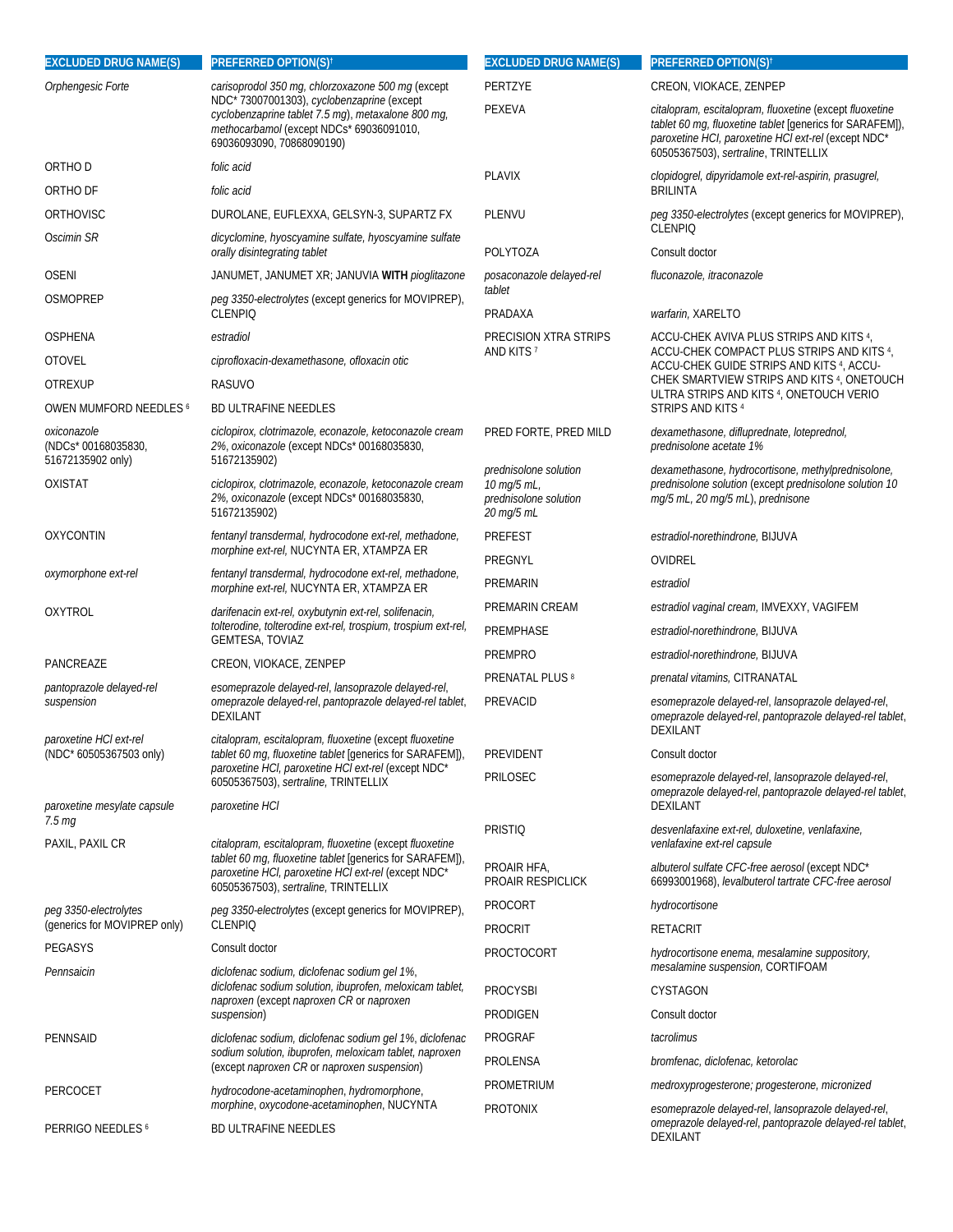| <b>EXCLUDED DRUG NAME(S)</b> | PREFERRED OPTION(S) <sup>†</sup>                                                                                                                                                                        | <b>EXCLUDED DRUG NAME(S)</b> | <b>PREFERRED OPTION(S)<sup>†</sup></b>                                                                                                                                       |
|------------------------------|---------------------------------------------------------------------------------------------------------------------------------------------------------------------------------------------------------|------------------------------|------------------------------------------------------------------------------------------------------------------------------------------------------------------------------|
| PROVAD                       | Consult doctor                                                                                                                                                                                          | <b>RYTARY</b>                | carbidopa-levodopa, carbidopa-levodopa ext-rel                                                                                                                               |
| PROVENTIL HFA                | albuterol sulfate CFC-free aerosol (except NDC*                                                                                                                                                         | <b>SABRIL</b>                | vigabatrin                                                                                                                                                                   |
|                              | 66993001968), levalbuterol tartrate CFC-free aerosol                                                                                                                                                    | SAIZEN                       | NORDITROPIN                                                                                                                                                                  |
| Provigil                     | <i>armodafinil, modafinil,</i> SUNOSI, WAKIX, XYWAV                                                                                                                                                     | SANDOSTATIN LAR              | SOMATULINE DEPOT                                                                                                                                                             |
| PROZAC                       | citalopram, escitalopram, fluoxetine (except fluoxetine<br>tablet 60 mg, fluoxetine tablet [generics for SARAFEM]),                                                                                     | <b>SCARSILK PAD</b>          | Consult doctor                                                                                                                                                               |
| PSORCON                      | paroxetine HCI, paroxetine HCI ext-rel (except NDC*<br>60505367503), sertraline, TRINTELLIX<br>desoximetasone (except desoximetasone ointment<br>0.05%), fluocinonide (except fluocinonide cream 0.1%), | SEASONIQUE                   | ethinyl estradiol-drospirenone,<br>ethinyl estradiol-drospirenone-levomefolate,<br>ethinyl estradiol-levonorgestrel,<br>ethinyl estradiol-norethindrone acetate-iron,        |
|                              | BRYHALI                                                                                                                                                                                                 |                              | ethinyl estradiol-norgestimate,<br>LO LOESTRIN FE, NATAZIA                                                                                                                   |
| PULMICORT RESPULES           | budesonide inhalation suspension, ARNUITY ELLIPTA,<br>FLOVENT DISKUS, FLOVENT HFA,<br>PULMICORT FLEXHALER, QVAR REDIHALER                                                                               | <b>SEREVENT</b>              | <b>STRIVERDI RESPIMAT</b>                                                                                                                                                    |
| QNASL                        | azelastine-fluticasone, flunisolide, fluticasone,<br>mometasone                                                                                                                                         | SEROQUEL XR                  | aripiprazole, asenapine, clozapine, olanzapine,<br>quetiapine, quetiapine ext-rel, risperidone, ziprasidone,<br>LATUDA, VRAYLAR                                              |
| QTERN                        | <b>GLYXAMBI</b>                                                                                                                                                                                         | <b>SEYSARA</b>               | doxycycline hyclate capsule, doxycycline hyclate tablet                                                                                                                      |
| QUARTETTE                    | ethinyl estradiol-drospirenone,<br>ethinyl estradiol-drospirenone-levomefolate,                                                                                                                         |                              | (except doxycycline hyclate tablet 50 mq [NDC*<br>72143021160 only], 75 mg, 150 mg), minocycline,<br>tetracycline                                                            |
|                              | ethinyl estradiol-levonorgestrel,<br>ethinyl estradiol-norethindrone acetate-iron,                                                                                                                      | <b>SFROWASA</b>              | mesalamine suspension                                                                                                                                                        |
|                              | ethinyl estradiol-norgestimate,<br>LO LOESTRIN FE, NATAZIA                                                                                                                                              | SIGNIFOR LAR                 | SOMATULINE DEPOT                                                                                                                                                             |
| quazepam                     | doxepin, ramelteon, temazepam, zolpidem, zolpidem<br>ext-rel                                                                                                                                            | <b>SILENOR</b>               | doxepin, ramelteon, temazepam, zolpidem, zolpidem<br>ext-rel                                                                                                                 |
| RAPAFLO                      | alfuzosin ext-rel, doxazosin, silodosin, tamsulosin,                                                                                                                                                    | SIL-K PAD                    | Consult doctor                                                                                                                                                               |
|                              | terazosin                                                                                                                                                                                               | <b>SILIVEX</b>               | Consult doctor                                                                                                                                                               |
| RAPAMUNE                     | everolimus, sirolimus                                                                                                                                                                                   | <b>SILTREX</b>               | Consult doctor                                                                                                                                                               |
| RAVICTI                      | sodium phenylbutyrate                                                                                                                                                                                   | <b>SINGULAIR</b>             | montelukast, zafirlukast                                                                                                                                                     |
| RAYOS                        | dexamethasone, hydrocortisone, methylprednisolone,<br>prednisolone solution (except prednisolone solution 10<br>mg/5 mL, 20 mg/5 mL), prednisone                                                        | SOLODYN                      | doxycycline hyclate capsule, doxycycline hyclate tablet<br>(except doxycycline hyclate tablet 50 mg [NDC*<br>72143021160 only], 75 mg, 150 mg), minocycline,<br>tetracycline |
| RECEDO                       | Consult doctor                                                                                                                                                                                          | SOLOSEC                      | clindamycin, metronidazole                                                                                                                                                   |
| <b>RELION INSULIN</b>        | NOVOLIN INSULIN                                                                                                                                                                                         | SOMAVERT                     | SOMATULINE DEPOT                                                                                                                                                             |
| <b>RELISTOR</b>              | lubiprostone, MOVANTIK, SYMPROIC                                                                                                                                                                        | SORILUX                      | calcipotriene ointment, calcipotriene solution                                                                                                                               |
| remodulin                    | treprostinil                                                                                                                                                                                            | SPORANOX CAPSULE             | itraconazole, terbinafine tablet                                                                                                                                             |
| RENFLEXIS                    | REMICADE, SIMPONI ARIA, STELARA<br><b>INTRAVENOUS</b>                                                                                                                                                   | SPORANOX SOLUTION            | fluconazole                                                                                                                                                                  |
| REPATHA                      | PRALUENT                                                                                                                                                                                                | <b>SPRIX</b>                 | diclofenac sodium, ibuprofen, meloxicam tablet,                                                                                                                              |
| <b>RESTASIS</b>              | <b>XIIDRA</b>                                                                                                                                                                                           |                              | naproxen (except naproxen CR or naproxen<br>suspension)                                                                                                                      |
| REVATIO                      | sildenafil, tadalafil                                                                                                                                                                                   | <b>STENDRA</b>               | sildenafil, tadalafil, vardenafil                                                                                                                                            |
| <b>RHEUMATE</b>              | folic acid                                                                                                                                                                                              | <b>STRIBILD</b>              | efavirenz-emtricitabine-tenofovir disoproxil fumarate,                                                                                                                       |
| RHOFADE                      | <i>azelaic acid gel, metronidazole,</i> FINACEA FOAM,<br>SOOLANTRA                                                                                                                                      |                              | efavirenz-lamivudine-tenofovir disoproxil fumarate,<br>BIKTARVY, DOVATO, GENVOYA, ODEFSEY,<br>SYMTUZA, TRIUMEQ                                                               |
| RIABNI                       | <b>RUXIENCE</b>                                                                                                                                                                                         | <b>SUBOXONE</b>              | buprenorphine-naloxone sublingual, ZUBSOLV                                                                                                                                   |
| RIBOZEL                      | folic acid, folic acid-vitamin B6-vitamin B12                                                                                                                                                           | sucralfate suspension        | sucralfate tablet                                                                                                                                                            |
| RIMSO-50                     | Consult doctor                                                                                                                                                                                          | sumatriptan-naproxen         | diclofenac sodium, ibuprofen or naproxen (except                                                                                                                             |
| RIOMET                       | metformin, metformin ext-rel (except generics for<br>FORTAMET and GLUMETZA)                                                                                                                             |                              | naproxen CR or naproxen suspension) WITH eletriptan,<br>naratriptan, rizatriptan, sumatriptan, zolmitriptan,<br>NURTEC ODT, UBRELVY or ZOMIG NASAL SPRAY                     |
| RITUXAN                      | <b>RUXIENCE</b>                                                                                                                                                                                         | <b>SUPREP</b>                |                                                                                                                                                                              |
| ROWASA                       | mesalamine suspension                                                                                                                                                                                   |                              | peg 3350-electrolytes (except generics for MOVIPREP),<br><b>CLENPIQ</b>                                                                                                      |
| ROZEREM                      | doxepin, ramelteon, temazepam, zolpidem, zolpidem<br>ext-rel                                                                                                                                            |                              |                                                                                                                                                                              |
| RyClora                      | clemastine 2.68 mg, cyproheptadine, levocetirizine                                                                                                                                                      |                              |                                                                                                                                                                              |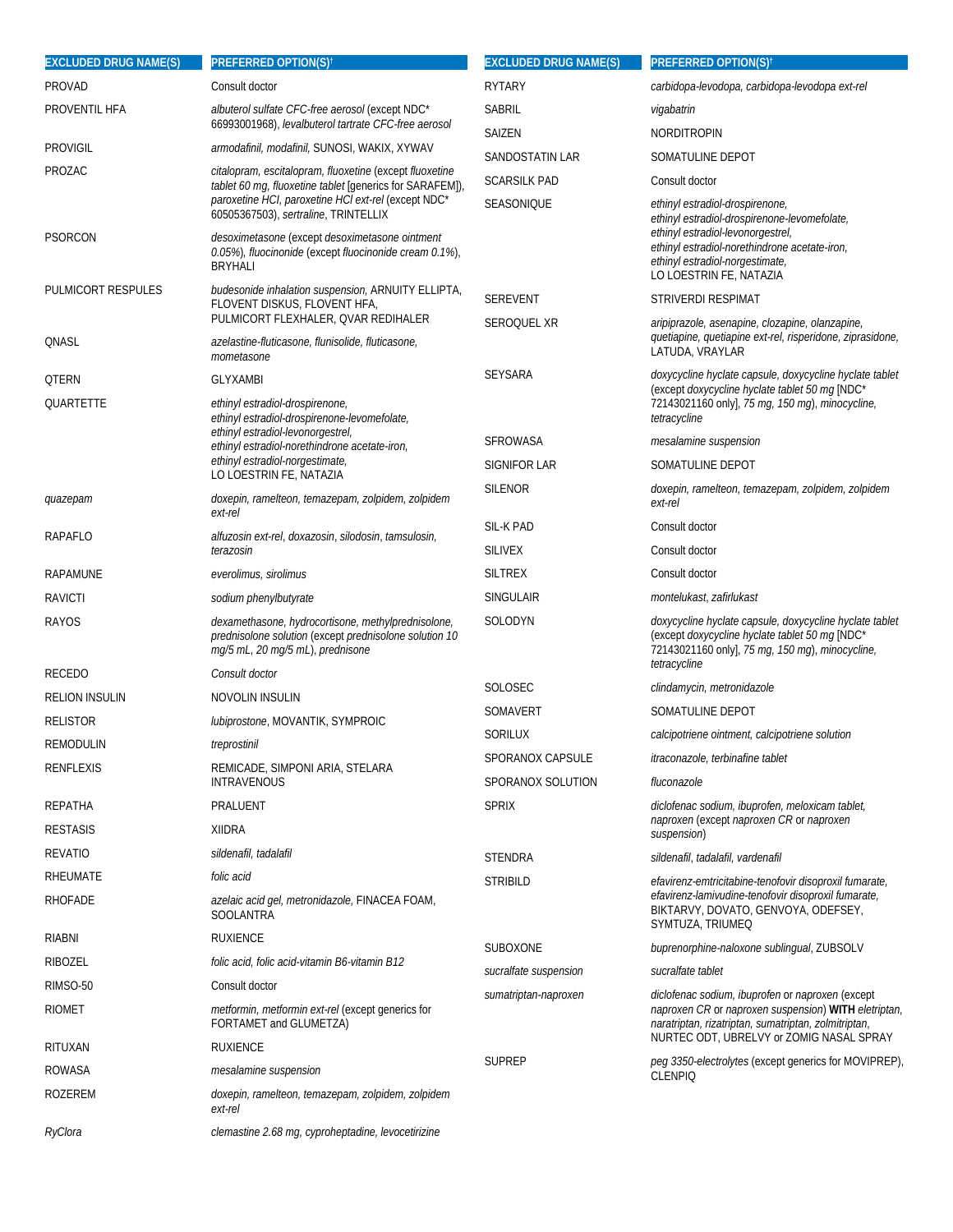| <b>EXCLUDED DRUG NAME(S)</b>                    | <b>PREFERRED OPTION(S)<sup>†</sup></b>                                                                                                                                                                                                                                                             | <b>EXCLUDED DRUG NAME(S)</b>                                   | <b>PREFERRED OPTION(S)<sup>t</sup></b>                                                                                                                                                                                                        |
|-------------------------------------------------|----------------------------------------------------------------------------------------------------------------------------------------------------------------------------------------------------------------------------------------------------------------------------------------------------|----------------------------------------------------------------|-----------------------------------------------------------------------------------------------------------------------------------------------------------------------------------------------------------------------------------------------|
| <b>Sure Result DSS Premium</b><br>Pack          | diclofenac sodium, diclofenac sodium gel 1%,<br>diclofenac sodium solution, ibuprofen, meloxicam tablet,<br>naproxen (except naproxen CR or naproxen<br>suspension)                                                                                                                                | topiramate ext-rel<br>capsule (generics for QUDEXY<br>XR only) | carbamazepine, carbamazepine ext-rel, clobazam,<br>divalproex sodium, divalproex sodium ext-rel,<br>gabapentin, lamotrigine, lamotrigine ext-rel,<br>levetiracetam, levetiracetam ext-rel, oxcarbazepine,                                     |
| Symax-SR                                        | dicyclomine, hyoscyamine sulfate, hyoscyamine sulfate<br>orally disintegrating tablet                                                                                                                                                                                                              |                                                                | phenobarbital, phenytoin, phenytoin sodium extended,<br>primidone, rufinamide, tiagabine, topiramate, valproic<br>acid, zonisamide, FYCOMPA, OXTELLAR XR,                                                                                     |
| Symjepi                                         | epinephrine auto-injector, AUVI-Q, EPIPEN, EPIPEN JR                                                                                                                                                                                                                                               |                                                                | TROKENDI XR, VIMPAT, XCOPRI                                                                                                                                                                                                                   |
| SYNDROS                                         | dronabinol                                                                                                                                                                                                                                                                                         | TOPROL-XL                                                      | atenolol, carvedilol, carvedilol phosphate ext-rel,<br>metoprolol succinate ext-rel, metoprolol tartrate, nadolol,                                                                                                                            |
| SYNERDERM                                       | desonide (except desonide gel), hydrocortisone                                                                                                                                                                                                                                                     |                                                                | nebivolol, propranolol, propranolol ext-rel                                                                                                                                                                                                   |
| SYNVISC,                                        | DUROLANE, EUFLEXXA, GELSYN-3, SUPARTZ FX                                                                                                                                                                                                                                                           | TRACLEER                                                       | ambrisentan, bosentan, OPSUMIT                                                                                                                                                                                                                |
| SYNVISC-ONE<br><b>SYPRINE</b>                   | trientine                                                                                                                                                                                                                                                                                          | TRADJENTA                                                      | <b>JANUVIA</b>                                                                                                                                                                                                                                |
|                                                 |                                                                                                                                                                                                                                                                                                    | tramadol                                                       | tramadol (except NDC* 52817019610), tramadol ext-rel                                                                                                                                                                                          |
| TALIVA<br>Targadox                              | folic acid, folic acid-vitamin B6-vitamin B12<br>doxycycline hyclate capsule, doxycycline hyclate tablet                                                                                                                                                                                           | (NDC* 52817019610 only),<br>tramadol ext-rel capsule           | tablet                                                                                                                                                                                                                                        |
|                                                 | (except doxycycline hyclate tablet 50 mg [NDC*                                                                                                                                                                                                                                                     | <b>TRANSDERM SCOP</b>                                          | meclizine, scopolamine transdermal                                                                                                                                                                                                            |
|                                                 | 72143021160 only], 75 mg, 150 mg), minocycline,<br>tetracycline                                                                                                                                                                                                                                    | <b>TRAVATAN Z</b>                                              | latanoprost, travoprost, ZIOPTAN                                                                                                                                                                                                              |
| TASIGNA                                         | <i>imatinib mesylate</i> , BOSULIF, SPRYCEL                                                                                                                                                                                                                                                        | <b>TRELSTAR MIXJECT</b>                                        | ELIGARD, FIRMAGON                                                                                                                                                                                                                             |
| tavaborole                                      | terbinafine tablet                                                                                                                                                                                                                                                                                 | <b>TREXIMET</b>                                                | diclofenac sodium, ibuprofen or naproxen (except                                                                                                                                                                                              |
| TAYTULLA                                        | ethinyl estradiol-drospirenone,<br>ethinyl estradiol-drospirenone-levomefolate,<br>ethinyl estradiol-levonorgestrel,                                                                                                                                                                               |                                                                | naproxen CR or naproxen suspension) WITH eletriptan,<br>naratriptan, rizatriptan, sumatriptan, zolmitriptan,<br>NURTEC ODT, UBRELVY or ZOMIG NASAL SPRAY                                                                                      |
|                                                 | ethinyl estradiol-norethindrone acetate-iron,<br>ethinyl estradiol-norgestimate,<br>LO LOESTRIN FE, NATAZIA                                                                                                                                                                                        | triamcinolone aerosol 0.2%                                     | hydrocortisone butyrate cream, hydrocortisone butyrate<br>ointment, hydrocortisone butyrate solution,<br>mometasone, triamcinolone cream, triamcinolone lotion,<br>triamcinolone ointment (except triamcinolone ointment                      |
| TAZORAC                                         | adapalene (except adapalene pad), benzoyl peroxide,<br>clindamycin gel (except NDC* 68682046275),<br>clindamycin solution, clindamycin-benzoyl peroxide,<br>erythromycin solution, erythromycin-benzoyl peroxide,<br>tretinoin, EPIDUO, ONEXTON; calcipotriene ointment,<br>calcipotriene solution | triamcinolone ointment 0.05%                                   | 0.05%<br>hydrocortisone butyrate cream, hydrocortisone butyrate<br>ointment, hydrocortisone butyrate solution,<br>mometasone, triamcinolone cream, triamcinolone lotion,<br>triamcinolone ointment (except triamcinolone ointment<br>$0.05\%$ |
| TECFIDERA                                       | dimethyl fumarate delayed-rel, glatiramer, AUBAGIO,<br>AVONEX, BETASERON, COPAXONE, GILENYA,<br>KESIMPTA, MAYZENT, OCREVUS, REBIF, TYSABRI,<br><b>VUMERITY, ZEPOSIA</b>                                                                                                                            | Trianex                                                        | hydrocortisone butyrate cream, hydrocortisone butyrate<br>ointment, hydrocortisone butyrate solution,<br>mometasone, triamcinolone cream, triamcinolone lotion,<br>triamcinolone ointment (except triamcinolone ointment                      |
| TESTIM                                          | testosterone gel (except authorized generics for TESTIM<br>and VOGELXO), testosterone solution, ANDRODERM,<br><b>NATESTO</b>                                                                                                                                                                       | <b>TRICOR</b>                                                  | 0.05%<br>fenofibrate (except fenofibrate capsule 50 mg, 130 mg;                                                                                                                                                                               |
| testosterone gel 1%<br>(authorized generics for | testosterone gel (except authorized generics for TESTIM<br>and VOGELXO), testosterone solution, ANDRODERM,                                                                                                                                                                                         |                                                                | fenofibrate tablet 40 mg, 120 mg), fenofibric acid<br>delayed-rel                                                                                                                                                                             |
| TESTIM and VOGELXO only)                        | <b>NATESTO</b>                                                                                                                                                                                                                                                                                     | TRINAZ <sup>8</sup>                                            | prenatal vitamins, CITRANATAL                                                                                                                                                                                                                 |
| THEO-24                                         | arformoterol, ipratropium inhalation solution,<br>PERFOROMIST, SPIRIVA, STRIVERDI RESPIMAT,<br>YUPELRI                                                                                                                                                                                             | TRIVIDIA INSULIN<br>SYRINGES <sup>6</sup>                      | BD ULTRAFINE INSULIN SYRINGES                                                                                                                                                                                                                 |
|                                                 |                                                                                                                                                                                                                                                                                                    | TronVite                                                       | folic acid, folic acid-vitamin B6-vitamin B12                                                                                                                                                                                                 |
| THIOLA, THIOLA EC<br>TIMOPTIC OCUDOSE           | tiopronin<br>timolol maleate solution                                                                                                                                                                                                                                                              | TRUVADA                                                        | abacavir-lamivudine, emtricitabine-tenofovir disoproxil<br>fumarate, lamivudine-zidovudine, CIMDUO, DESCOVY,                                                                                                                                  |
|                                                 |                                                                                                                                                                                                                                                                                                    |                                                                | <b>TEMIXYS</b>                                                                                                                                                                                                                                |
| tirosint                                        | levothyroxine                                                                                                                                                                                                                                                                                      | <b>TRUXIMA</b>                                                 | <b>RUXIENCE</b>                                                                                                                                                                                                                               |
| <b>TIVORBEX</b>                                 | diclofenac sodium, ibuprofen, meloxicam tablet,<br>naproxen (except naproxen CR or naproxen                                                                                                                                                                                                        | TUDORZA                                                        | SPIRIVA, YUPELRI                                                                                                                                                                                                                              |
|                                                 | suspension)                                                                                                                                                                                                                                                                                        | <b>UCERIS FOAM</b>                                             | hydrocortisone enema, mesalamine suppository,<br>mesalamine suspension, CORTIFOAM                                                                                                                                                             |
| TOBI, TOBI PODHALER                             | tobramycin inhalation solution, BETHKIS                                                                                                                                                                                                                                                            | <b>UDENYCA</b>                                                 | <b>ZIEXTENZO</b>                                                                                                                                                                                                                              |
| TOBRADEX, TOBRADEX ST                           | neomycin-polymyxin B-bacitracin-hydrocortisone,<br>neomycin-polymyxin B-dexamethasone, tobramycin-                                                                                                                                                                                                 | <b>ULORIC</b>                                                  | allopurinol                                                                                                                                                                                                                                   |
|                                                 | dexamethasone                                                                                                                                                                                                                                                                                      | ULTIMED INSULIN<br><b>SYRINGES</b> <sup>6</sup>                | BD ULTRAFINE INSULIN SYRINGES                                                                                                                                                                                                                 |
|                                                 |                                                                                                                                                                                                                                                                                                    | ULTIMED NEEDLES 6                                              | BD ULTRAFINE NEEDLES                                                                                                                                                                                                                          |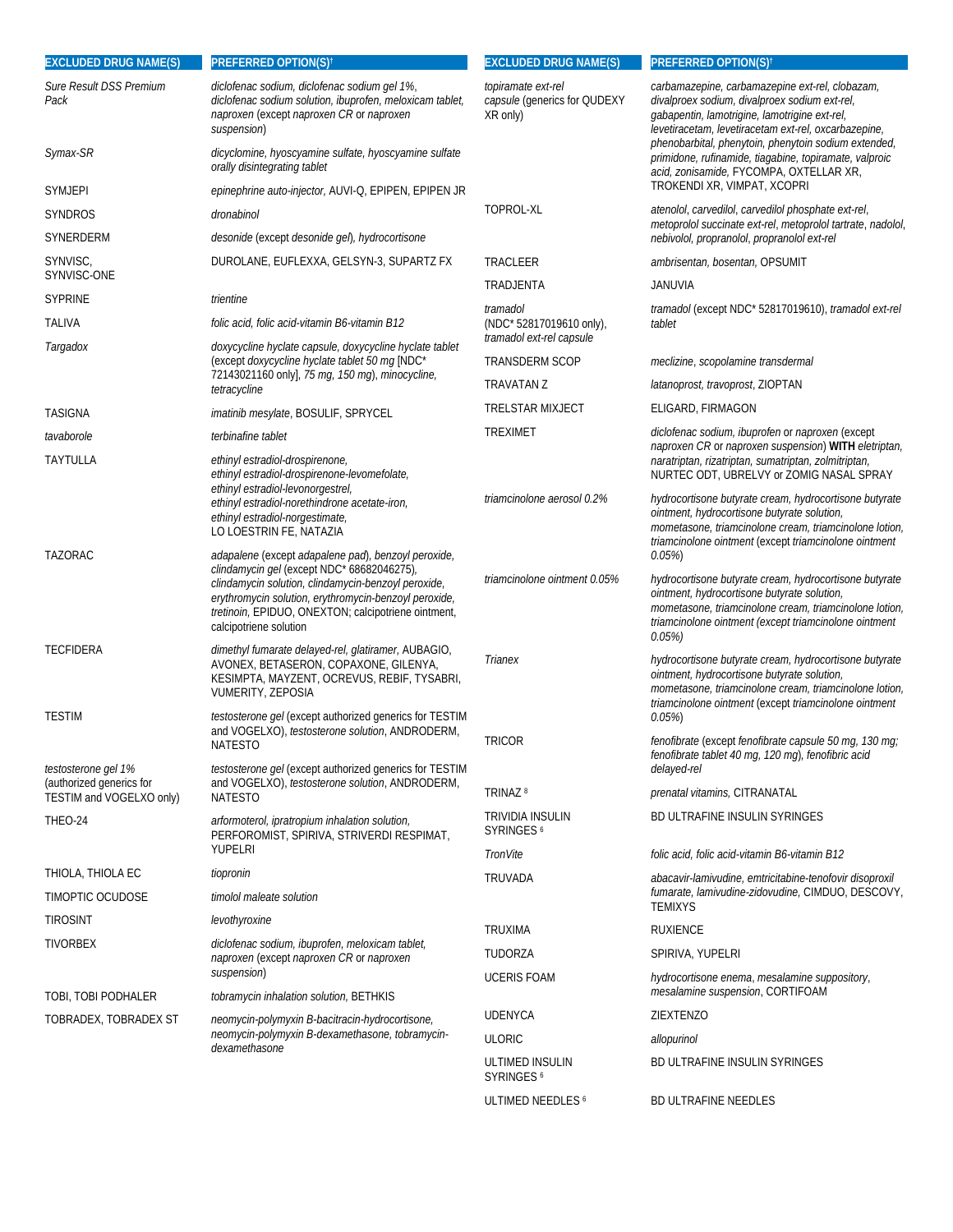| <b>EXCLUDED DRUG NAME(S)</b>                  | <b>PREFERRED OPTION(S)<sup>†</sup></b>                                                                                                                                                                             | <b>EXCLUDED DRUG NAME(S)</b>       | <b>PREFERRED OPTION(S)<sup>t</sup></b>                                                                                                                                                                                                                        |
|-----------------------------------------------|--------------------------------------------------------------------------------------------------------------------------------------------------------------------------------------------------------------------|------------------------------------|---------------------------------------------------------------------------------------------------------------------------------------------------------------------------------------------------------------------------------------------------------------|
| ULTRAVATE                                     | clobetasol cream, clobetasol foam, clobetasol gel,                                                                                                                                                                 | <b>XALKORI</b>                     | ALECENSA, ALUNBRIG, ZYKADIA                                                                                                                                                                                                                                   |
|                                               | clobetasol lotion, clobetasol ointment, halobetasol<br>cream, halobetasol ointment                                                                                                                                 | XANAX, XANAX XR                    | alprazolam, clonazepam, diazepam, lorazepam,<br>oxazepam                                                                                                                                                                                                      |
| UROXATRAL                                     | alfuzosin ext-rel, doxazosin, silodosin, tamsulosin,<br>terazosin                                                                                                                                                  | XENAZINE                           | tetrabenazine, AUSTEDO                                                                                                                                                                                                                                        |
| VALCYTE                                       | valganciclovir                                                                                                                                                                                                     | <b>XENICAL</b>                     | QSYMIA, SAXENDA, WEGOVY                                                                                                                                                                                                                                       |
| VALTREX                                       | acyclovir (except acyclovir cream, ointment),<br>valacyclovir                                                                                                                                                      | <b>XERESE</b>                      | acyclovir (except acyclovir cream, ointment),<br>valacyclovir                                                                                                                                                                                                 |
| VANOS                                         | clobetasol cream, halobetasol cream                                                                                                                                                                                | XIFAXAN 200 MG                     | sulfamethoxazole-trimethoprim                                                                                                                                                                                                                                 |
| Vanoxide-HC                                   | adapalene (except adapalene pad), benzoyl peroxide,                                                                                                                                                                | <b>XIMINO</b>                      | doxycycline hyclate capsule, doxycycline hyclate tablet                                                                                                                                                                                                       |
|                                               | clindamycin gel (except NDC* 68682046275),<br>clindamycin solution, clindamycin-benzoyl peroxide,<br>erythromycin solution, erythromycin-benzoyl peroxide,<br>tretinoin, EPIDUO, ONEXTON                           |                                    | (except doxycycline hyclate tablet 50 mg [NDC*<br>72143021160 only], 75 mg, 150 mg), minocycline,<br>tetracycline                                                                                                                                             |
|                                               |                                                                                                                                                                                                                    | XOLEGEL,<br><b>XOLEGEL COREPAK</b> | ciclopirox, ketoconazole cream 2%                                                                                                                                                                                                                             |
| VARUBI                                        | aprepitant                                                                                                                                                                                                         | XOLEGEL DUO                        | ciclopirox, ketoconazole cream 2%,                                                                                                                                                                                                                            |
| VASCULERA                                     | Consult doctor                                                                                                                                                                                                     |                                    | ketoconazole shampoo 2%, selenium sulfide lotion 2.5%                                                                                                                                                                                                         |
| <b>VECTICAL</b>                               | calcipotriene ointment, calcipotriene solution                                                                                                                                                                     | <b>XOPENEX HFA</b>                 | albuterol sulfate CFC-free aerosol (except NDC*                                                                                                                                                                                                               |
| <b>VELTIN</b>                                 | adapalene (except adapalene pad), benzoyl peroxide,<br>clindamycin gel (except NDC* 68682046275),                                                                                                                  |                                    | 66993001968), levalbuterol tartrate CFC-free aerosol                                                                                                                                                                                                          |
|                                               | clindamycin solution, clindamycin-benzoyl peroxide,                                                                                                                                                                | Xvite                              | folic acid, folic acid-vitamin B6-vitamin B12                                                                                                                                                                                                                 |
|                                               | erythromycin solution, erythromycin-benzoyl peroxide,<br>tretinoin, EPIDUO, ONEXTON                                                                                                                                | <b>XYZBAC</b>                      | folic acid, folic acid-vitamin B6-vitamin B12                                                                                                                                                                                                                 |
| venlafaxine ext-rel tablet<br>(except 225 mg) | desvenlafaxine ext-rel, duloxetine, venlafaxine,<br>venlafaxine ext-rel capsule                                                                                                                                    | YASMIN                             | ethinyl estradiol-drospirenone,<br>ethinyl estradiol-drospirenone-levomefolate,<br>ethinyl estradiol-levonorgestrel,<br>ethinyl estradiol-norethindrone acetate-iron,<br>ethinyl estradiol-norgestimate,<br>LO LOESTRIN FE, NATAZIA                           |
| <b>VENTOLIN HFA</b>                           | albuterol sulfate CFC-free aerosol (except NDC*<br>66993001968), levalbuterol tartrate CFC-free aerosol                                                                                                            |                                    |                                                                                                                                                                                                                                                               |
| <b>VERDESO</b>                                | desonide (except desonide gel), hydrocortisone                                                                                                                                                                     | YAZ                                | ethinyl estradiol-drospirenone,<br>ethinyl estradiol-drospirenone-levomefolate,<br>ethinyl estradiol-levonorgestrel,<br>ethinyl estradiol-norethindrone acetate-iron,<br>ethinyl estradiol-norgestimate,<br>LO LOESTRIN FE, NATAZIA                           |
| VEREGEN                                       | imiquimod, podofilox                                                                                                                                                                                               |                                    |                                                                                                                                                                                                                                                               |
| VESICARE                                      | darifenacin ext-rel, oxybutynin ext-rel, solifenacin,<br>tolterodine, tolterodine ext-rel, trospium, trospium ext-rel,<br>GEMTESA, TOVIAZ                                                                          |                                    |                                                                                                                                                                                                                                                               |
| VIAGRA                                        | sildenafil, tadalafil, vardenafil                                                                                                                                                                                  | Yuvafem                            | estradiol vaginal cream, IMVEXXY, VAGIFEM                                                                                                                                                                                                                     |
| <b>VIEKIRA PAK</b>                            | EPCLUSA (genotypes 1, 2, 3, 4, 5, 6),                                                                                                                                                                              | ZALVIT <sup>8</sup>                | prenatal vitamins, CITRANATAL                                                                                                                                                                                                                                 |
|                                               | HARVONI (genotypes 1, 4, 5, 6)                                                                                                                                                                                     | ZARXIO                             | <b>NIVESTYM</b>                                                                                                                                                                                                                                               |
| VIIBRYD                                       | citalopram, escitalopram, fluoxetine (except fluoxetine<br>tablet 60 mg, fluoxetine tablet [generics for SARAFEM]),<br>paroxetine HCI, paroxetine HCI ext-rel (except NDC*<br>60505367503), sertraline, TRINTELLIX | ZEGERID                            | esomeprazole delayed-rel, lansoprazole delayed-rel,<br>omeprazole delayed-rel, pantoprazole delayed-rel tablet,<br>DEXILANT                                                                                                                                   |
| VIRACEPT                                      | atazanavir, lopinavir-ritonavir, EVOTAZ, PREZCOBIX,                                                                                                                                                                | ZELAC                              | Consult doctor                                                                                                                                                                                                                                                |
|                                               | PREZISTA                                                                                                                                                                                                           | ZELAPAR                            | rasagiline, selegiline                                                                                                                                                                                                                                        |
| VISCO-3                                       | DUROLANE, EUFLEXXA, GELSYN-3, SUPARTZ FX                                                                                                                                                                           | <b>ZEMAIRA</b>                     | PROLASTIN-C                                                                                                                                                                                                                                                   |
| VITAFOL-ONE <sup>8</sup>                      | prenatal vitamins, CITRANATAL                                                                                                                                                                                      | ZEPATIER                           | EPCLUSA (genotypes 1, 2, 3, 4, 5, 6),                                                                                                                                                                                                                         |
| Vitasure                                      | folic acid, folic acid-vitamin B6-vitamin B12                                                                                                                                                                      |                                    | HARVONI (genotypes 1, 4, 5, 6)                                                                                                                                                                                                                                |
| <b>VIVELLE-DOT</b>                            | estradiol, DIVIGEL, EVAMIST                                                                                                                                                                                        | <b>ZESTORETIC</b>                  | fosinopril-hydrochlorothiazide, lisinopril-<br>hydrochlorothiazide, quinapril-hydrochlorothiazide                                                                                                                                                             |
| VIVLODEX                                      | diclofenac sodium, ibuprofen, meloxicam tablet,<br>naproxen (except naproxen CR or naproxen<br>suspension)                                                                                                         | ZETIA                              | ezetimibe                                                                                                                                                                                                                                                     |
|                                               |                                                                                                                                                                                                                    | <b>ZETONNA</b>                     | azelastine-fluticasone, flunisolide, fluticasone,                                                                                                                                                                                                             |
| VOGELXO                                       | testosterone gel (except authorized generics for TESTIM<br>and VOGELXO), testosterone solution, ANDRODERM,<br><b>NATESTO</b>                                                                                       | ZIANA                              | mometasone<br>adapalene (except adapalene pad), benzoyl peroxide,<br>clindamycin gel (except NDC* 68682046275),<br>clindamycin solution, clindamycin-benzoyl peroxide,<br>erythromycin solution, erythromycin-benzoyl peroxide,<br>tretinoin, EPIDUO, ONEXTON |
| Vtol LQ                                       | diclofenac sodium, ibuprofen, naproxen (except<br>naproxen CR or naproxen suspension)                                                                                                                              |                                    |                                                                                                                                                                                                                                                               |
| <b>VUSION</b>                                 | nystatin                                                                                                                                                                                                           |                                    |                                                                                                                                                                                                                                                               |
| WESTHROID                                     | levothyroxine, liothyronine                                                                                                                                                                                        | Ziclopro                           | diclofenac sodium, diclofenac sodium gel 1%,<br>diclofenac sodium solution, ibuprofen, meloxicam tablet,<br>naproxen (except naproxen CR or naproxen<br>suspension)                                                                                           |
| WP THYROID                                    | levothyroxine, liothyronine                                                                                                                                                                                        |                                    |                                                                                                                                                                                                                                                               |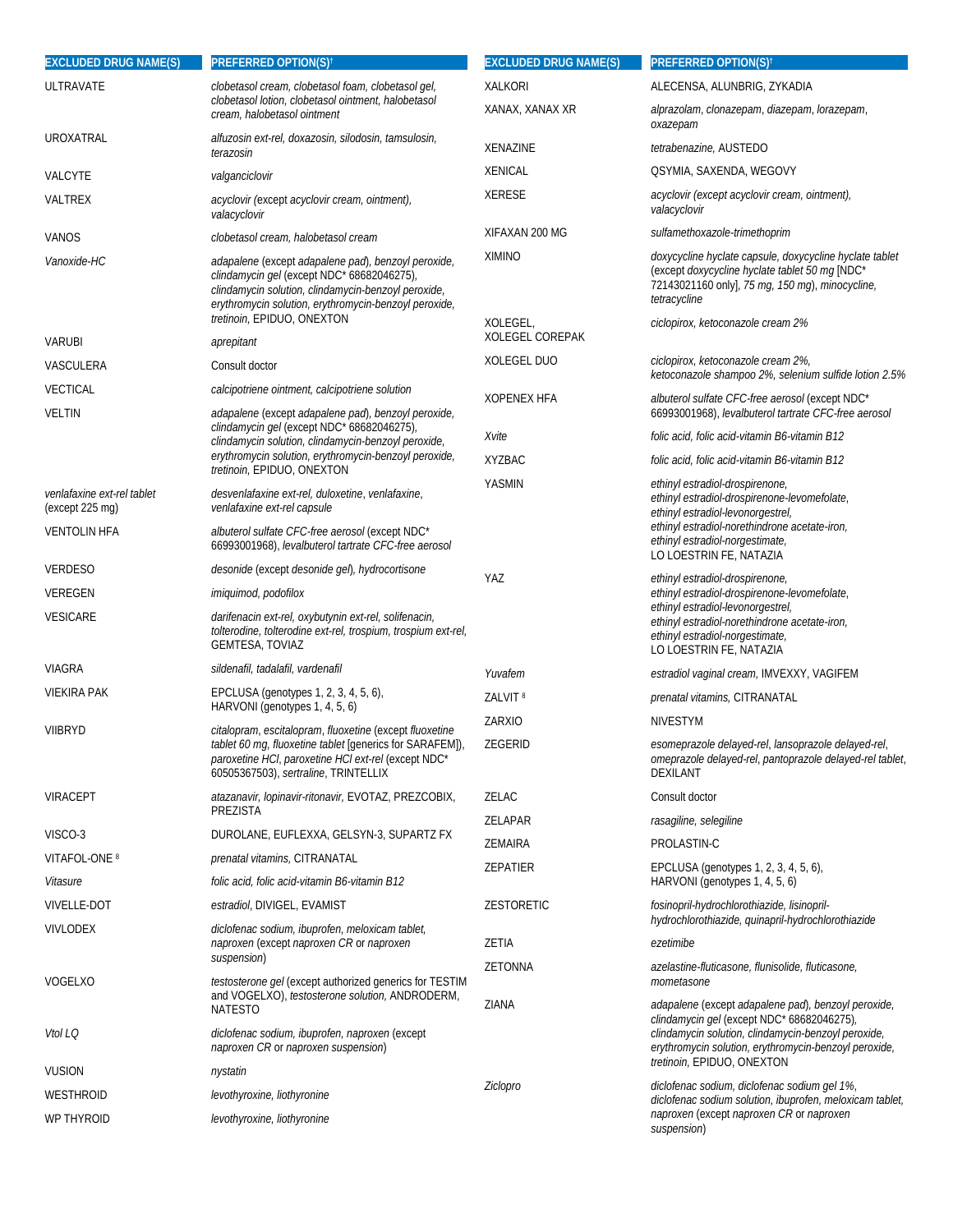| <b>EXCLUDED DRUG NAME(S)</b> | <b>PREFERRED OPTION(S)<sup>†</sup></b>                                                                                                                                                                                                                                                                                                 | <b>EXCLUDED DRUG NAME(S)</b> | <b>PREFERRED OPTION(S)<sup>t</sup></b>                                                                       |
|------------------------------|----------------------------------------------------------------------------------------------------------------------------------------------------------------------------------------------------------------------------------------------------------------------------------------------------------------------------------------|------------------------------|--------------------------------------------------------------------------------------------------------------|
| zileuton ext-rel             | montelukast, zafirlukast                                                                                                                                                                                                                                                                                                               | <b>ZORTRESS</b>              | everolimus, sirolimus                                                                                        |
| <b>ZIPSOR</b>                | diclofenac sodium                                                                                                                                                                                                                                                                                                                      | <b>ZORVOLEX</b>              | diclofenac sodium, ibuprofen, meloxicam tablet,<br>naproxen (except naproxen CR or naproxen<br>suspension)   |
| ZIRGAN                       | trifluridine                                                                                                                                                                                                                                                                                                                           |                              |                                                                                                              |
| ZOLADEX                      | ELIGARD, FIRMAGON, ORILISSA                                                                                                                                                                                                                                                                                                            | <b>ZOVIRAX</b>               | acyclovir (except acyclovir cream), valacyclovir                                                             |
| <b>ZOLOFT</b>                | citalopram, escitalopram, fluoxetine (except fluoxetine<br><i>tablet 60 mg, fluoxetine tablet</i> [generics for SARAFEM]),<br>paroxetine HCI, paroxetine HCI ext-rel (except NDC*<br>60505367503), sertraline, TRINTELLIX                                                                                                              | ZUPLENZ                      | granisetron, ondansetron, SANCUSO                                                                            |
|                              |                                                                                                                                                                                                                                                                                                                                        | ZYCLARA                      | fluorouracil 5% cream, fluorouracil solution, imiquimod                                                      |
|                              |                                                                                                                                                                                                                                                                                                                                        | ZYDELIG                      | <b>COPIKTRA</b>                                                                                              |
| zolpidem sublingual          | doxepin, ramelteon, temazepam, zolpidem, zolpidem<br>ext-rel                                                                                                                                                                                                                                                                           | ZYLET                        | neomycin-polymyxin B-bacitracin-hydrocortisone,<br>neomycin-polymyxin B-dexamethasone, tobramycin-           |
| <b>ZOLPIMIST</b>             | doxepin, ramelteon, temazepam, zolpidem, zolpidem                                                                                                                                                                                                                                                                                      |                              | dexamethasone                                                                                                |
| ZONEGRAN                     | ext-rel<br>carbamazepine, carbamazepine ext-rel,                                                                                                                                                                                                                                                                                       | ZYMAXID                      | ciprofloxacin, erythromycin, gentamicin, levofloxacin,<br>moxifloxacin, ofloxacin, sulfacetamide, tobramycin |
|                              | divalproex sodium, divalproex sodium ext-rel,<br>gabapentin, lamotrigine, lamotrigine ext-rel,<br>levetiracetam, levetiracetam ext-rel, oxcarbazepine,<br>phenobarbital, phenytoin, phenytoin sodium extended,<br>primidone, tiagabine, topiramate, valproic acid,<br>zonisamide, FYCOMPA, OXTELLAR XR,<br>TROKENDI XR, VIMPAT, XCOPRI | ZYTIGA                       | abiraterone, bicalutamide, ERLEADA, XTANDI, YONSA                                                            |
|                              |                                                                                                                                                                                                                                                                                                                                        | ZYVIT                        | folic acid, folic acid-vitamin B6-vitamin B12                                                                |
|                              |                                                                                                                                                                                                                                                                                                                                        | ZYVOX                        | linezolid                                                                                                    |

ZONTIVITY Consult doctor

# **TABLE 1 - PREFERRED OPTIONS FOR INDICATION BASED SELF-ADMINISTERED AUTOIMMUNE EXCLUDED MEDICATIONS**

| <b>CONDITION</b>                                             | <b>EXCLUDED DRUG</b><br><b>NAME(S)</b>                                                                                              | <b>PREFERRED OPTION(S)</b>                                                                                                                            |
|--------------------------------------------------------------|-------------------------------------------------------------------------------------------------------------------------------------|-------------------------------------------------------------------------------------------------------------------------------------------------------|
| <b>ANKYLOSING</b><br><b>SPONDYLITIS</b>                      | <b>SIMPONI</b><br><b>TALTZ</b>                                                                                                      | <b>COSENTYX</b><br><b>ENBREL</b><br><b>HUMIRA</b>                                                                                                     |
| <b>CROHN'S DISEASE</b>                                       | None                                                                                                                                | <b>HUMIRA</b><br><b>STELARA SUBCUTANEOUS</b>                                                                                                          |
| NON-RADIOGRAPHIC<br><b>AXIAL</b><br><b>SPONDYLOARTHRITIS</b> | <b>TALTZ</b>                                                                                                                        | CIMZIA PREFILLED SYRINGE<br><b>COSENTYX</b>                                                                                                           |
| <b>PSORIASIS</b>                                             | <b>COSENTYX</b><br><b>ENBREL</b>                                                                                                    | <b>HUMIRA</b><br><b>OTEZLA</b><br><b>SKYRIZI</b><br>STELARA SUBCUTANEOUS<br><b>TALTZ</b><br><b>TREMFYA</b>                                            |
| <b>PSORIATIC ARTHRITIS</b>                                   | ORENCIA CLICKJECT<br><b>ORENCIA</b><br><b>SUBCUTANEOUS</b><br><b>SIMPONI</b><br><b>TALTZ</b><br><b>XELJANZ</b><br><b>XELJANZ XR</b> | <b>COSENTYX</b><br><b>ENBREL</b><br><b>HUMIRA</b><br><b>OTEZLA</b><br><b>RINVOQ</b><br><b>STELARA SUBCUTANEOUS</b><br><b>TREMFYA</b>                  |
| <b>RHEUMATOID</b><br><b>ARTHRITIS</b>                        | <b>ACTEMRA ACTPEN</b><br><b>ACTEMRA</b><br><b>SUBCUTANEOUS</b><br><b>KINERET</b><br><b>SIMPONI</b>                                  | <b>ENBREL</b><br><b>HUMIRA</b><br><b>KEVZARA</b><br>ORENCIA CLICKJECT<br>ORENCIA SUBCUTANEOUS<br><b>RINVOQ</b><br><b>XELJANZ</b><br><b>XELJANZ XR</b> |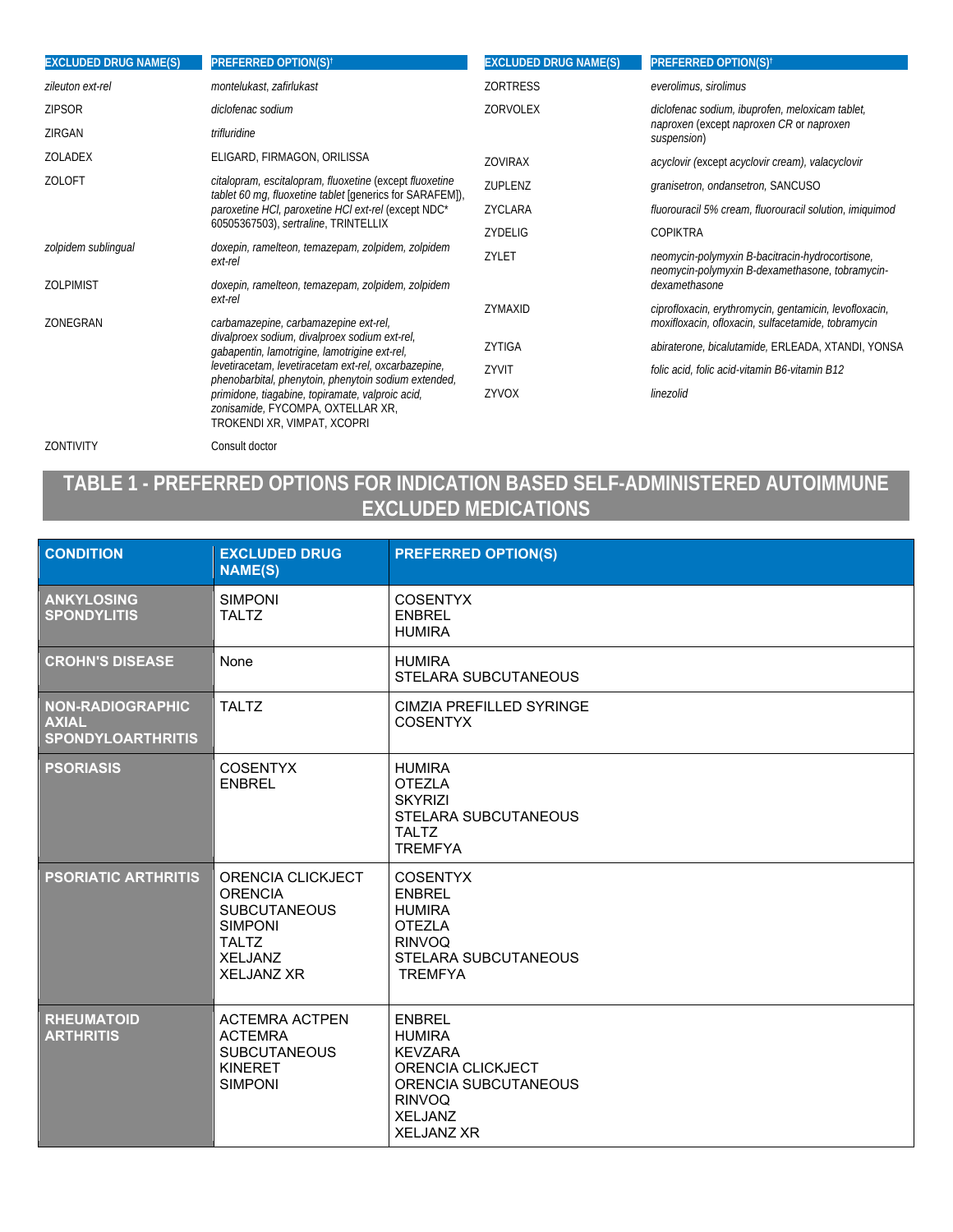| <b>CONDITION</b>                      | <b>EXCLUDED DRUG</b><br><b>NAME(S)</b>                                                                                                  | <b>PREFERRED OPTION(S)</b>                                                                             |
|---------------------------------------|-----------------------------------------------------------------------------------------------------------------------------------------|--------------------------------------------------------------------------------------------------------|
| <b>ULCERATIVE COLITIS</b>             | <b>SIMPONI</b>                                                                                                                          | <b>HUMIRA</b><br>STELARA SUBCUTANEOUS #<br>XELJANZ <sup>#</sup><br>XELJANZ XR <sup>#</sup><br>ZEPOSIA# |
| <b>ALL OTHER</b><br><b>CONDITIONS</b> | ACTEMRA ACTPEN<br><b>ACTEMRA</b><br><b>SUBCUTANEOUS</b><br><b>KINERET</b><br>ORENCIA CLICKJECT<br><b>ORENCIA</b><br><b>SUBCUTANEOUS</b> | <b>ENBREL</b><br><b>HUMIRA</b>                                                                         |

**#** After failure of HUMIRA

**FOR YOUR INFORMATION: Generics should be considered the first line of prescribing.** This drug list represents a summary of prescription coverage. It is not all-inclusive and does not guarantee coverage. New-to-market products and new variations of products already in the marketplace will not be added to the formulary immediately. Each product will be evaluated for clinical appropriateness and cost-effectiveness. Recommended additions to the formulary will be presented to the CVS Caremark National Pharmacy and Therapeutics Committee (or other appropriate reviewing body) for review and approval. In most instances, a brand-name drug for which a generic product becomes available will be designated as a non-preferred option upon release of the generic product to the market. Specific prescription benefit plan design may not cover certain products or categories, regardless of their appearance in this document. The member's prescription benefit plan may have a different copay for specific products on the list. Unless specifically indicated, drug list products will include all dosage forms. This list represents brand products in CAPS, branded generics in upper- and lowercase *Italics*, and generic products in lowercase *italics*. Generics listed in therapeutic categories are for representational purposes only. Listed products may be available generically in certain strengths or dosage forms. Dosage forms on this list will be consistent with the category and use where listed. To learn more about your specific drug benefit, log into *My Account* at **www.carefirst.com/myaccount** and click on Drug & Pharmacy Resources under Quick Links or call CareFirst Pharmacy Services at 800-241-3371.

§ Generics are available in this class and should be considered the first line of prescribing.

- Drug products are identified by unique numerical product identifiers, called National Drug Codes (NDC), which identify the manufacturer, strength, dosage form, formulation and package size.
- Listing does not include certain NDCs\*.
- † The preferred options in this list are a broad representation within therapeutic categories of available treatment options and do not necessarily represent clinical equivalency.
- 1 CVS Caremark is an independent company that provides pharmacy benefit management service.
- <sup>2</sup> Copayment, copay or coinsurance means the amount a member is required to pay for a prescription in accordance with a Plan, which may be a deductible, a percentage of the prescription price, a fixed amount or other charge, with the balance, if any, paid by a Plan.
- <sup>3</sup> For use in patients previously treated with an HCV regimen containing an NS5A inhibitor (for genotypes 1-6) or sofosbuvir without an NS5A inhibitor (for genotypes 1a or 3).
- 4 An ACCU-CHEK or ONETOUCH blood glucose meter may be provided at no charge by the manufacturer to those individuals currently using a meter other than ACCU-CHEK or ONETOUCH. For more information on how to obtain a blood glucose meter, call: 1-877-418-4746.
- <sup>5</sup> An exception process is in place for specific clinical or regulatory circumstances that may require coverage of an excluded medication.
- BD ULTRAFINE syringes and needles are the only preferred options.
- <sup>7</sup> ACCU-CHEK or ONETOUCH brand test strips are the only preferred options.
- 8 Generic prenatal vitamins and CITRANATAL are the only preferred options.
- 9 Long Acting Insulins First Generation.

This document contains references to brand-name prescription drugs that are trademarks or registered trademarks of pharmaceutical manufacturers. Listed products are for informational purposes only and are not intended to replace the clinical judgment of the prescriber. The document is subject to state-specific regulations and rules, including, but not limited to, those regarding generic substitution, controlled substance schedules, preference for brands and mandatory generics whenever applicable.